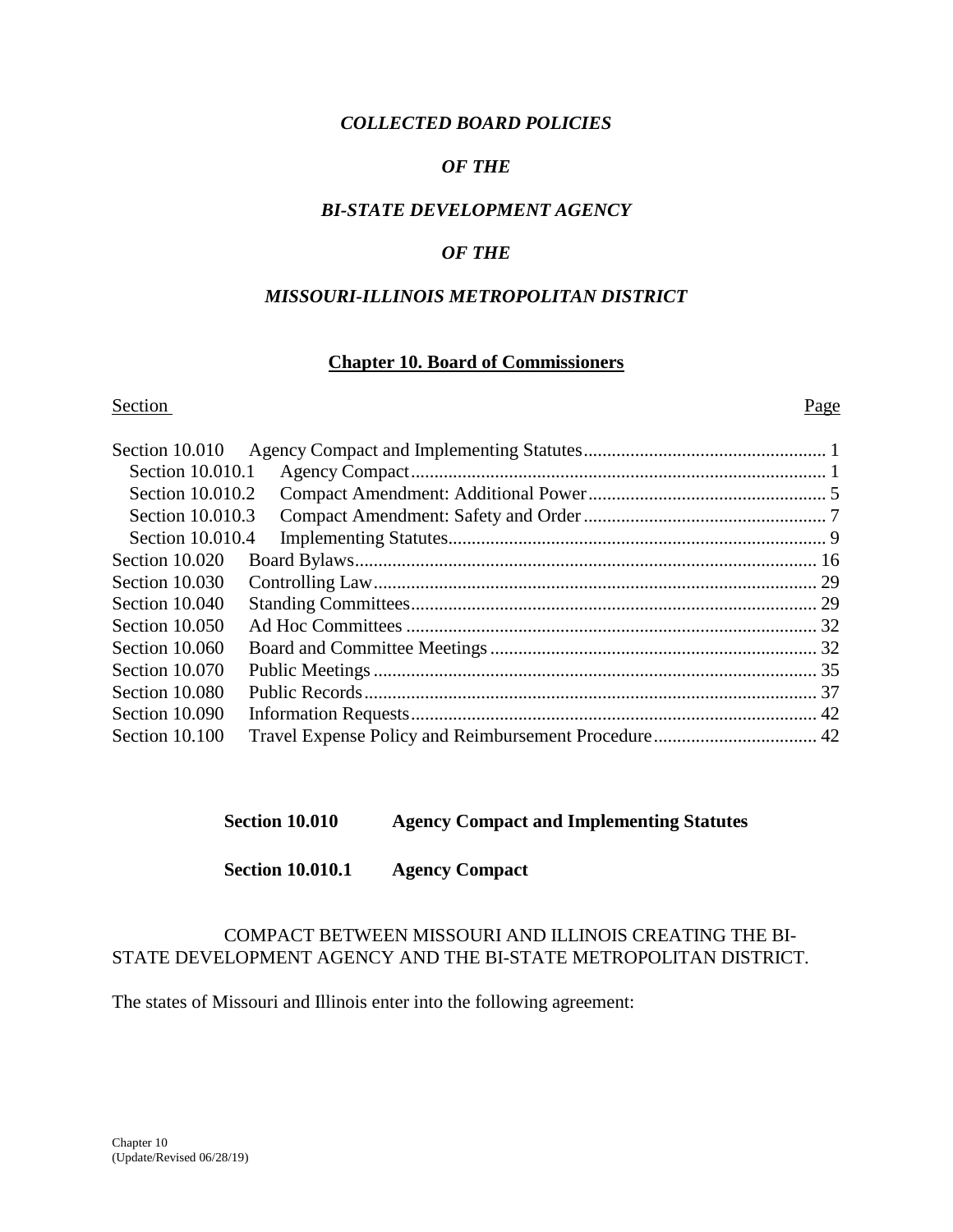#### ARTICLE I

They agree to and pledge each to the other faithful cooperation in the future planning and development of the Bi-State metropolitan district, holding in high trust for the benefit of its people and of the nation the special blessings and natural advantages thereof.

#### ARTICLE II

To that end the two states create a district to be known as the "Bi-State Metropolitan Development District" (herein referred to as "The District") which shall embrace the following territory: The city of St. Louis and the counties of St. Louis and St. Charles and Jefferson in Missouri, and the counties of Madison, St. Clair, and Monroe in Illinois.

#### ARTICLE III

There is created "The Bi-State Development Agency of the Missouri-Illinois Metropolitan District" (herein referred to as "The Bi-State Agency") which shall be a body corporate and politic. The Bi-State agency shall have the following powers:

(1) To plan, construct, maintain, own and operate bridges, tunnels, airports and terminal facilities and to plan and establish policies for sewage and drainage facilities;

(2) To make plans for submission to the communities involved for coordination of streets, highways, parkways, parking areas, terminals, water supply and sewage and disposal works, recreational and conservation facilities and projects, land use pattern and other matters in which joint or coordinated action of the communities within the areas will be generally beneficial;

- it;
- (3) To charge and collect fees for use of the facilities owned and operated by

(4) To issue bonds upon the security of the revenues to be derived from such facilities; and, or upon any property held or to be held by it;

(5) To receive for its lawful activities any contributions or moneys appropriated by municipalities, counties, state or other political subdivisions or agencies; or by the federal government or any agency or officer thereof;

(6) To disburse funds for its lawful activities, and fix salaries and wages of its officers and employees;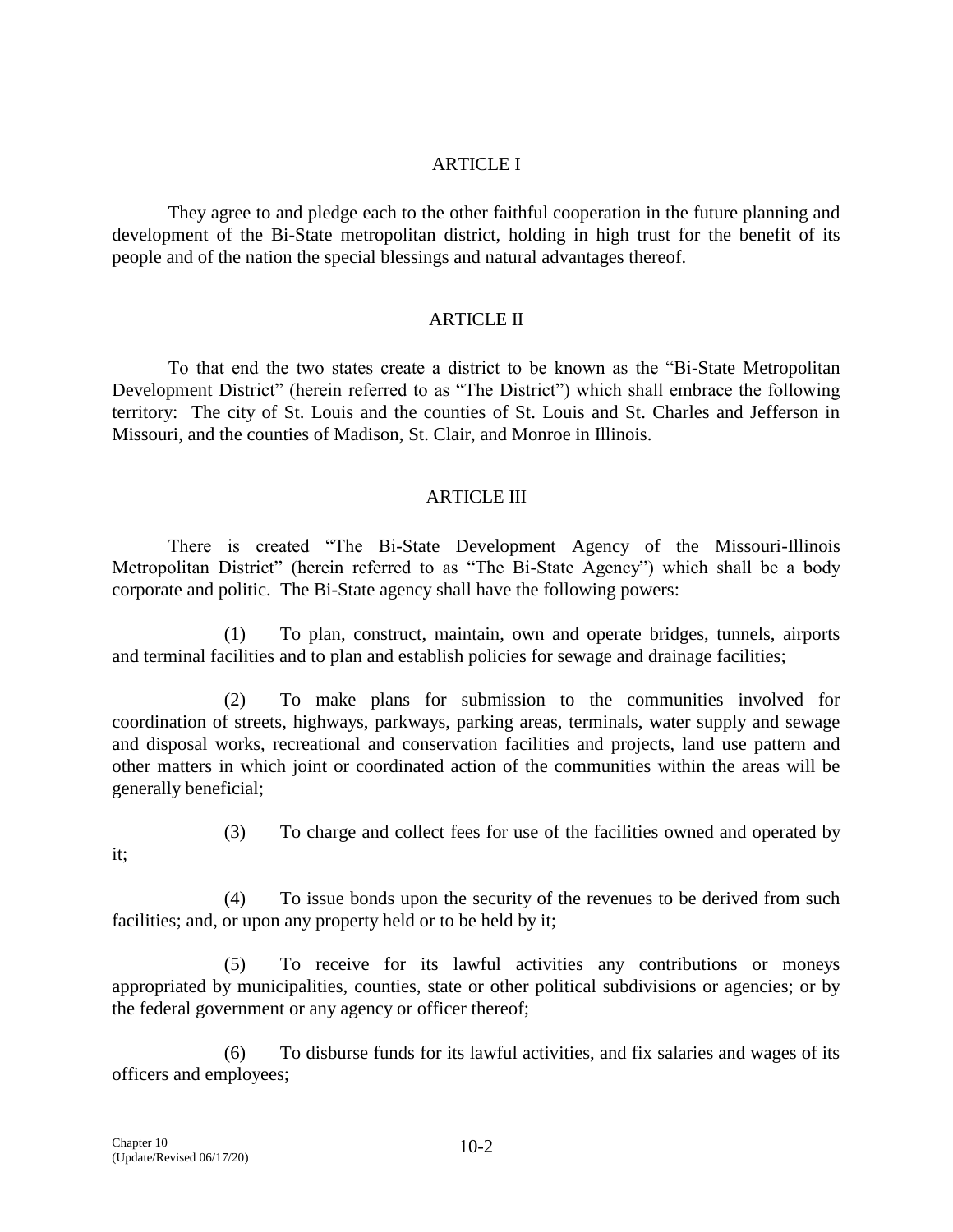(7) To perform all other necessary and incidental functions; and

(8) To exercise such additional powers as shall be conferred on it by the legislature of either state concurred in by the legislature of the other or by act of congress.

No property now or hereafter vested in or held by either state, or by any county, city, borough, village, township or other political subdivision, shall be taken by the Bi-State agency without the authority or consent of such state, county, city, borough, village, township or other political subdivision, nor shall anything herein impair or invalidate in any way any bonded indebtedness of such state, county, city, borough, village, township or other political subdivision, nor impair the provisions of law regulating the payment into sinking funds of revenues derived from municipal property, or dedicating the revenues derived from any municipal property to a specific purpose.

Unless and until otherwise provided, it shall make an annual report to the governor of each state, setting forth in detail the operations and transactions conducted by it pursuant to this agreement and any legislation there under.

Nothing contained in this compact shall impair the powers of any municipality to develop or improve terminal or other facilities.

The Bi-State agency shall from time to time make plans for the development of the district; and when such plans are duly approved by the legislatures of the two states, they shall be binding upon both states with the same force and effect as if incorporated in this compact.

The Bi-State agency may from time to time make recommendations to the legislatures of the two states or to the Congress of the United States, based upon study and analysis, for the improvement of transportation, terminal, and other facilities in the district.

The Bi-State agency may petition any interstate commerce commission (or like body), public service commission, public utilities commission (or like body), or any other federal, municipal, state or local authority, administrative, judicial or legislative, having jurisdiction in the premises, for the adoption and execution of any physical improvements, change in method, rate of transportation, system of handling freight, warehousing, docking, lightering, or transfer of freight, which, in the opinion of the Bi-State agency, may be designed to improve or better the handling of commerce in and through the district, or improve terminal and transportation facilities therein. It may intervene in any proceeding affecting the commerce of the district.

# ARTICLE IV

The Bi-State agency shall consist of ten commissioners, five of whom shall be resident voters of the state of Missouri and five of whom shall be resident voters of the state of Illinois. All commissioners shall reside within the Bi-State district, the Missouri members to be chosen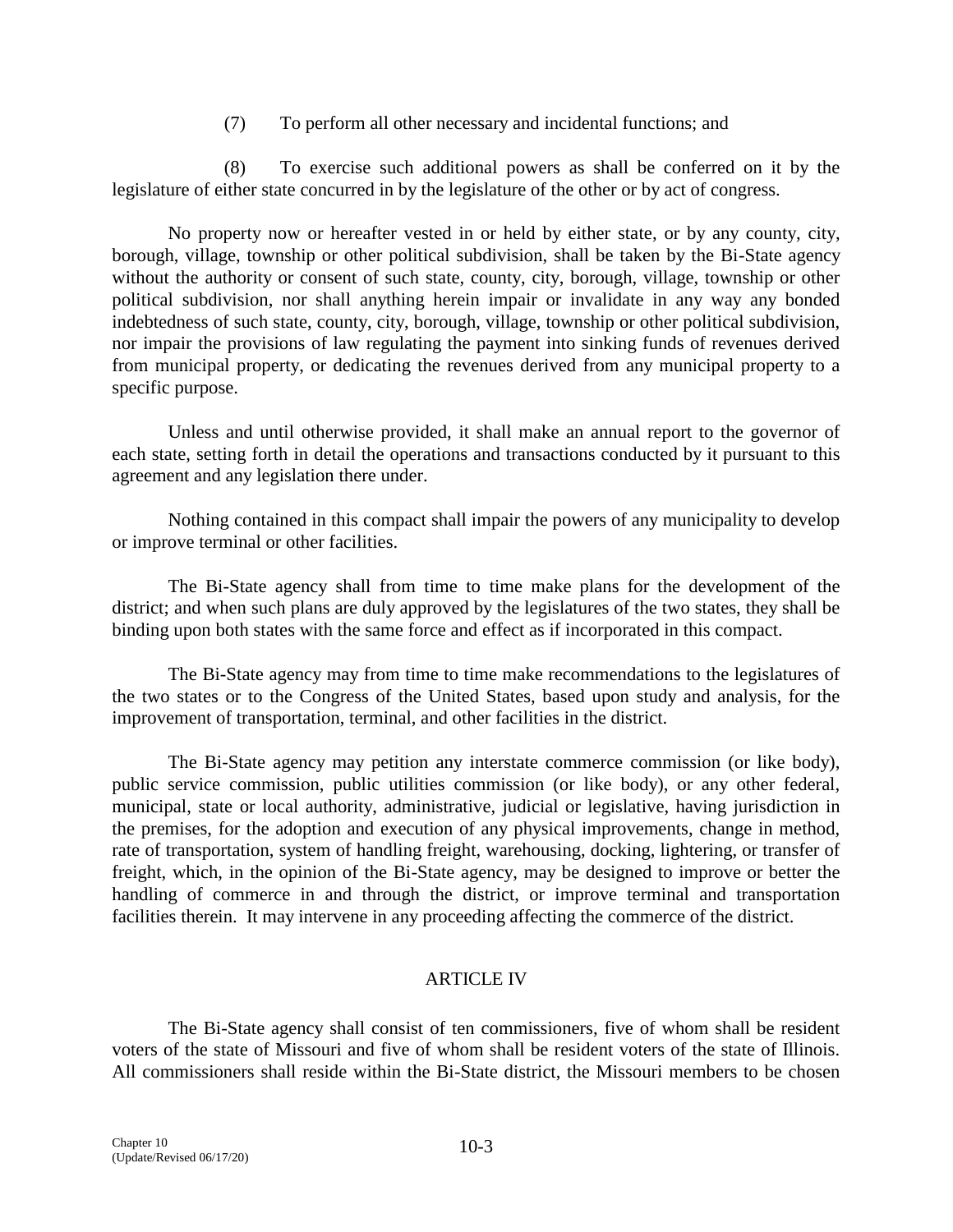by the state of Missouri and the Illinois members by the state of Illinois in the manner and for the terms fixed by the legislature of each state except as herein provided.

## ARTICLE V

The Bi-State agency shall elect from its number a chairman, a vice chairman, and may appoint such officers and employees as it may require for the performance of its duties, and shall fix and determine their qualifications and duties.

Until otherwise determined by the legislatures of the two states no action of the Bi-State agency shall be binding unless taken at a meeting at which at least three members from each state are present, and unless a majority of the members from each state present at such meeting shall vote in favor thereof. Each state reserves the right hereafter to provide by law for the exercise of the veto power by the governor thereof over any action of any commissioner appointed there from.

Until otherwise determined by the action of the legislature of the two states, the Bi-State agency shall not incur any obligations for salaries, office or other administrative expenses, prior to the making of appropriations adequate to meet the same.

The Bi-State agency is hereby authorized to make suitable rules and regulations not inconsistent with the constitution or laws of the United States or of either state, or of any political subdivision thereof, and subject to the exercise of the power of congress, for the improvement of the district, which when concurred in or authorized by the legislatures of both states, shall be binding and effective upon all persons and corporations affected thereby.

The two states shall provide penalties for violations of any order, rule or regulation of the Bi-State agency, and for the manner of enforcing same.

# ARTICLE VI

The Bi-State agency is authorized and directed to proceed with the development of the district in accordance with the articles of this compact as rapidly as may be economically practicable and is vested with all necessary and appropriate powers not inconsistent with the constitution or the laws of the United States or of either state, to effectuate the same, except the power to levy taxes or assessments.

It shall render such advice, suggestion and assistance to all municipal officials as will permit all local and municipal improvements, so far as practicable, to fit in with the plan.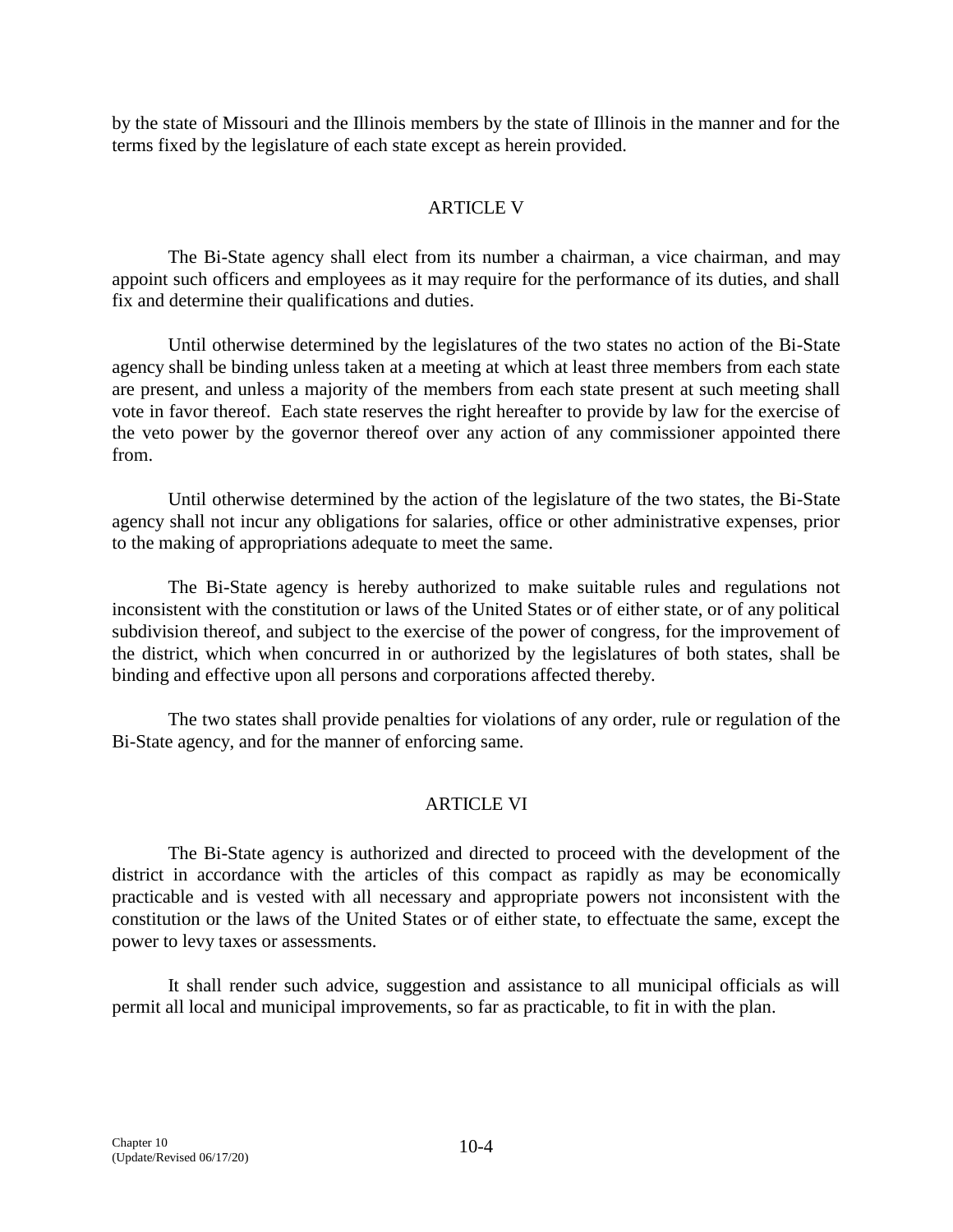#### ARTICLE VII

In witness thereof, we have hereunto set our hands and seals under authority vested in us by law.

\_\_\_\_\_\_\_\_\_\_\_\_\_\_\_\_\_\_\_\_\_\_\_\_\_\_\_\_\_\_\_\_\_\_\_ \_\_\_\_\_\_\_\_\_\_\_\_\_\_\_\_\_\_\_\_\_\_\_\_\_\_\_\_\_\_\_\_\_\_\_\_\_\_\_

(Signed) In the presence of: (Signed)

*RSMo Section 70.370; 45 ILCS 100/1 Ratified by Congress, 64 Stat. 568 (January 3, 1950)*

# **Section 10.010.2 Compact Amendment: Additional Power**

*Additional powers of Bi-State agency*.--

In further effectuation of that certain compact between the states of Missouri and Illinois heretofore made and entered into on September 20, 1949, the Bi-State Development Agency created by and under the aforesaid compact, is authorized to exercise the following powers in addition to those heretofore expressly authorized by the aforesaid compact:

1. To acquire by gift, purchase or lease, sell or otherwise dispose of, and to plan, construct, operate and maintain, or lease to others for operation and maintenance, airports, wharves, docks, harbors, and industrial parks adjacent to and necessary and convenient thereto, bridges, tunnels, warehouses, grain elevators, commodity and other storage facilities, sewage disposal plants, passenger transportation facilities, and air, water, rail, motor vehicle and other terminal or parking facilities;

2. To acquire by gift, purchase or lease; to plan, construct, operate, maintain, or lease to or contract with others for operation and maintenance; or lease, sell or otherwise dispose of to any person, firm or corporation, subject to such mortgage, pledge or other security arrangements that the Bi-State Development Agency may require, facilities for the receiving, transferring, sorting, processing, treatment, storage, recovery and disposal of refuse or waste, and facilities for the production, conversion, recovery, storage, use, or use and sale of refuse or waste derived resources, fuel or energy and industrial parks adjacent to and necessary and convenient thereto;

3. To contract with municipalities or other political subdivisions for the services or use of any facility owned or operated by the Bi-State agency, or owned or operated by any such municipality or other political subdivision;

4. To borrow money for any of the authorized purposes of the Bi-State Development Agency and to issue the negotiable notes, bonds or other instruments in writing of the Bi-State Development Agency in evidence of the sum or sums to be borrowed;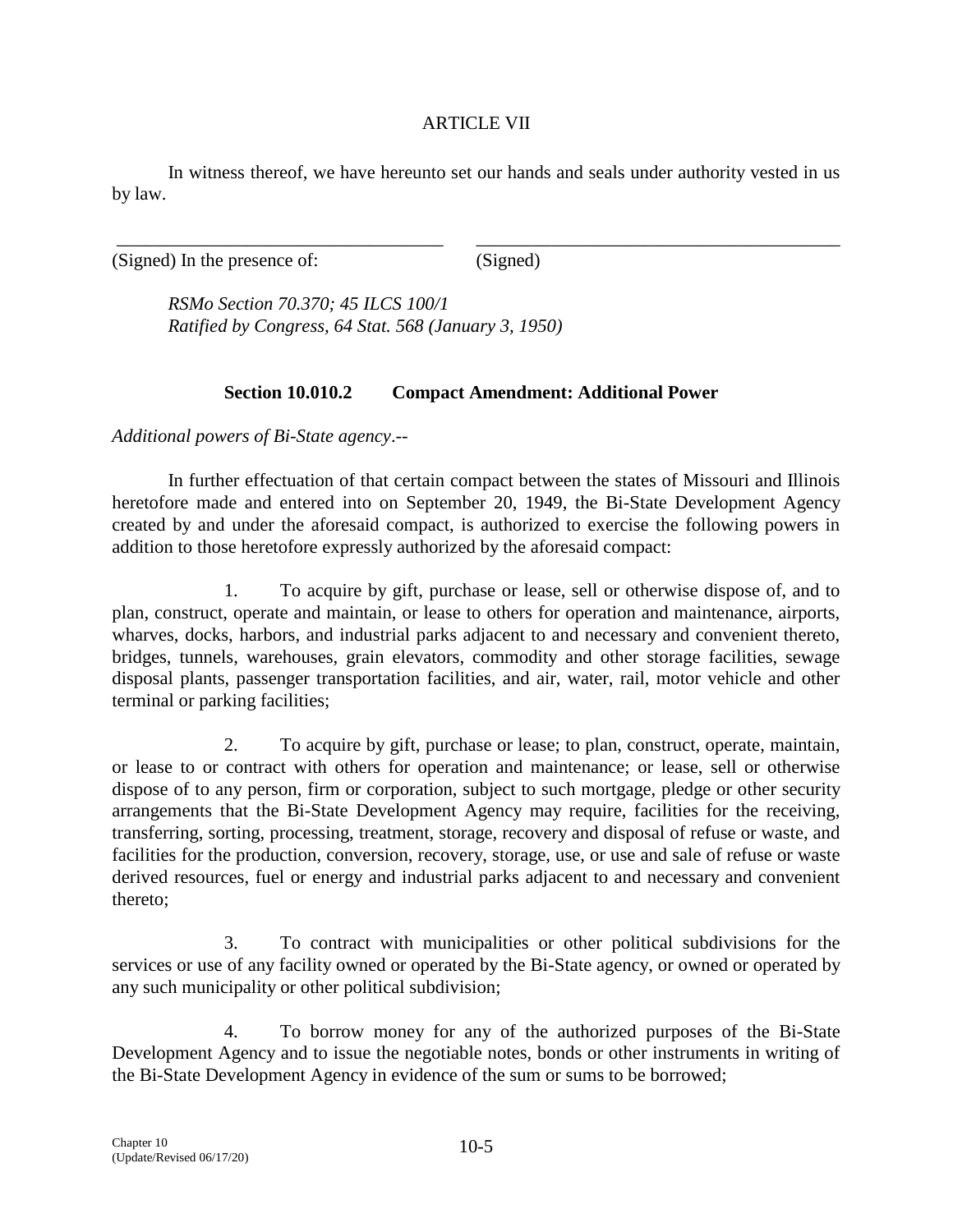5. To issue negotiable refunding notes, bonds or other instruments in writing for the purpose of refunding, extending or unifying the whole or any part of its valid indebtedness from time to time outstanding, whether evidenced by notes, bonds or other instruments in writing;

6. To provide that all negotiable notes, bonds or other instruments in writing issued either pursuant to subdivision (4) or pursuant to subdivision (5) hereof shall be payable, both as to principal and interest, out of the revenues collected for the use of any facility or combination of facilities owned or operated or owned and operated by the Bi-State Development Agency, or out of any other resources of the Bi-State Development Agency, and may be further secured by a mortgage or deed of trust upon any property owned by the Bi-State Development Agency. All notes, bonds or other instruments in writing issued by the Bi-State Development Agency as herein provided shall mature in not to exceed thirty years from the date thereof, shall bear interest at a rate not exceeding fourteen percent per annum, and shall be sold for not less than ninety-five percent of the par value thereof. The Bi-State Development Agency shall have the power to prescribe the details of such notes, bonds or other instruments in writing, and of the issuance and sale thereof, and shall have power to enter into covenants with the holders of such notes, bonds or other instruments in writing, not inconsistent with the powers herein granted to the Bi-State Development Agency, without further legislative authority;

7. To condemn any and all rights or property, of any kind or character, necessary for the purposes of the Bi-State Development Agency, subject, however, to the provisions of the aforesaid compact; provided, however, that no rights or property of any kind or character, now or hereafter owned, leased, controlled, operated or used, in whole or in part, by any common carrier engaged in interstate commerce or by any grain elevator, shall be taken or appropriated by the Bi-State Development Agency without first obtaining the written consent and approval of such common carrier or of the owner or operator of such grain elevator. If the property to be condemned be situated in the state of Illinois, the said agency shall follow the procedure of the act of the state of Illinois providing for the exercise of the right of eminent domain, and if the property to be condemned be situated in the state of Missouri, the said agency shall follow the procedure provided by the laws of the state of Missouri for the appropriation of land or other property taken for telegraph, telephone or railroad rights-of-way;

contract;

8. To contract and to be contracted with, and to sue and to be sued in

9. To issue bonds for industrial, manufacturing or commercial facilities located within the Bi-State metropolitan district upon the security of the revenue to be derived from such facilities; and, or upon any property held or to be held by it.

> *RSMo Section 70.373; 45 ILCS 110/1 Ratified by Congress January 7, 1959; further amended and ratified by Congress January 3, 1985*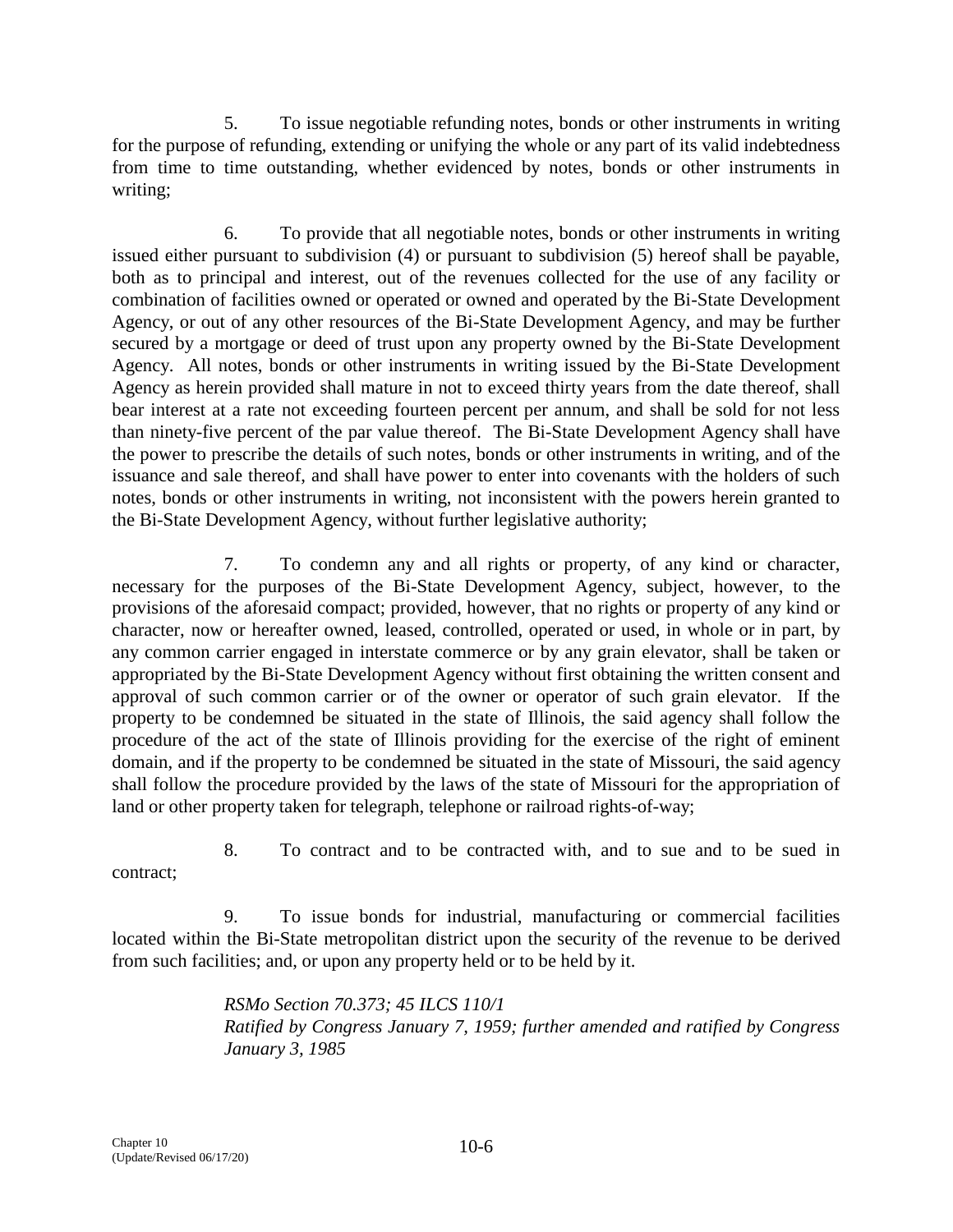### **Section 10.010.3 Compact Amendment: Safety and Order**

*Power to employ persons to enforce rules--power of personnel, jurisdiction--issuance of citation- -procedure upon arrest-- training--agency may adopt rules--violation of rules, penalty.—*

1. The Bi-State Development Agency shall have the power to employ or appoint personnel to maintain safety and order and to enforce the rules and regulations of the agency upon the public mass transportation system, passenger transportation facilities, conveyances, and other property that the agency may own, lease, or operate, except Bi-State may only employ peace officers through contracts with law enforcement agencies within the Bi-State service area. The board of commissioners of the Bi-State Development Agency shall determine the qualifications and duties of such personnel, subject to the limitations set forth in this section.

2. All persons designated under subsection 1 of this section by the Bi-State Development Agency to serve as personnel shall have the power to give warnings or to issue citations for violations of the rules and regulations of the agency and for any violation of section 70.441\* (or a similar section under Illinois law) to request identification from those violators, and to remove those violators from the passenger transportation facilities or other property owned, leased or operated by the agency. All contracted personnel who are certified as peace officers shall also have the power to detain and to make arrests for the purpose of enforcing the rules and regulations of the agency and the provisions of section 70.441\* (or a similar section under Illinois law). The personnel designated by the Bi-State Development Agency under subsection 1 of this section are authorized to use only the equipment that is issued by the agency, and only while in the performance of their duties or while in direct transit to or from a duty assignment on the passenger transportation facilities and conveyances owned, controlled, or operated by the agency. No personnel shall be issued any weapons, which can cause bodily harm.

3. The jurisdiction of the personnel designated by the Bi-State Development Agency under subsection 1 of this section shall be limited to passenger transportation facilities and conveyances (including bus stops) owned, controlled, or operated by the agency, but this restriction shall not limit the power of such persons to make arrests throughout the area in which the agency operates any public mass transportation system for violations committed upon or against those facilities from within or outside those facilities while such personnel are in hot or close pursuit of the violator. Nothing contained in this section shall either:

(1) Relieve either signatory state or any political subdivision or agency of those states from its duty to provide police, fire, and other public safety service and protection; or

(2) Limit, restrict or interfere with the jurisdiction of or the performance of duties of existing police, fire, and other public safety agencies.

4. A citation issued by personnel designated under subsection 1 of this section shall be considered a release on the personal recognizance of the violator, provided that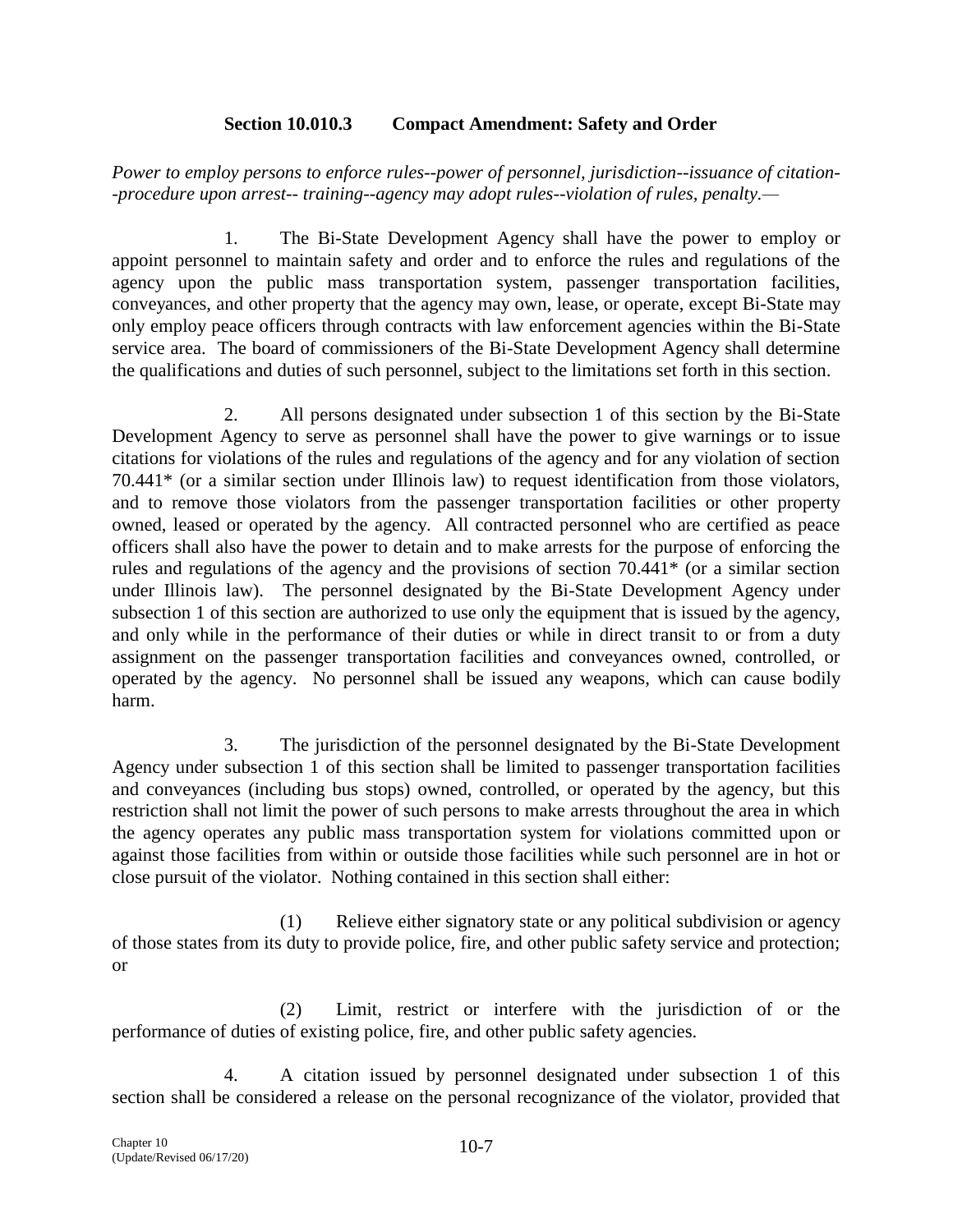the citation shall contain a time and date for the appearance of the violator in circuit court to contest or admit the charges. Any violator failing to appear in circuit court when required to do so shall be subject to arrest upon order of the court. The circuit court may establish a schedule for the amount of fines for violations of section 70.441 (or a similar section under Illinois law). The court shall allow for the payment of the fine and court costs by mail instead of a court appearance for a violation in which the only penalty authorized by this section or section 70.441 is a fine.

5. Those designated as personnel under subsection 1 of this section shall, upon the apprehension or arrest of any person, either issue a summons or citation against the person or deliver the person to the duly constituted police or judicial officer of the signatory state or political subdivision where the arrest is made, for disposition as required by law.

6. The Bi-State Development Agency shall provide for the training of personnel designated under subsection 1 of this section by the agency, and for this purpose the agency may enter into contracts or agreements for security training. The training requirements for personnel of the agency that are given the power of arrest shall be as provided by state law and by regulation of the state agency or official designated by the state to establish those regulations.

7. The Bi-State Development Agency shall have the power to enter into agreements with the signatory states, their political subdivisions, the public safety agencies located in those states, and agencies of the federal government for mutual assistance and for the delineation of the functions and responsibilities between those designated as personnel under subsection 1 of this section and the duly constituted police, fire and other public safety agencies.

8. The Bi-State Development Agency shall have the power to adopt rules and regulations for the proper operation of its passenger transportation facilities and conveyances and for the proper conduct by all persons making use of its facilities and conveyances, including its parking lots and all property used by the public. Notwithstanding the provisions of article V of the compact creating the Bi-State Development Agency, any rules and regulations adopted under this subsection need not be concurred in or specifically authorized by the legislatures of either state. In the event that any such rules and regulations of the Bi-State Development Agency contravene the laws, rules or regulations of a signatory state or its agency, the laws, rules and regulations of the signatory state or its agency shall apply, and the conflicting portions of the rules or regulations of the Bi-State Development Agency shall be void within the jurisdiction of that signatory state. In the event that any rules or regulations of the Bi-State Development Agency contravene the ordinances of any political subdivisions of the signatory states, the conflicting ordinances shall be void in or upon all agency passenger transportation facilities and conveyances. The rules and regulations of the Bi-State Development Agency shall be uniform whenever possible throughout the area in which any passenger transportation facility or conveyance of the agency is located. The rules and regulations, and the amounts of fines for their violation adopted by the Bi-State Development Agency shall be adopted by the agency's board of commissioners in accordance with all standards of due process, including, but not limited to, the holding of public hearings and subsequent publication of the agency rules and regulations and the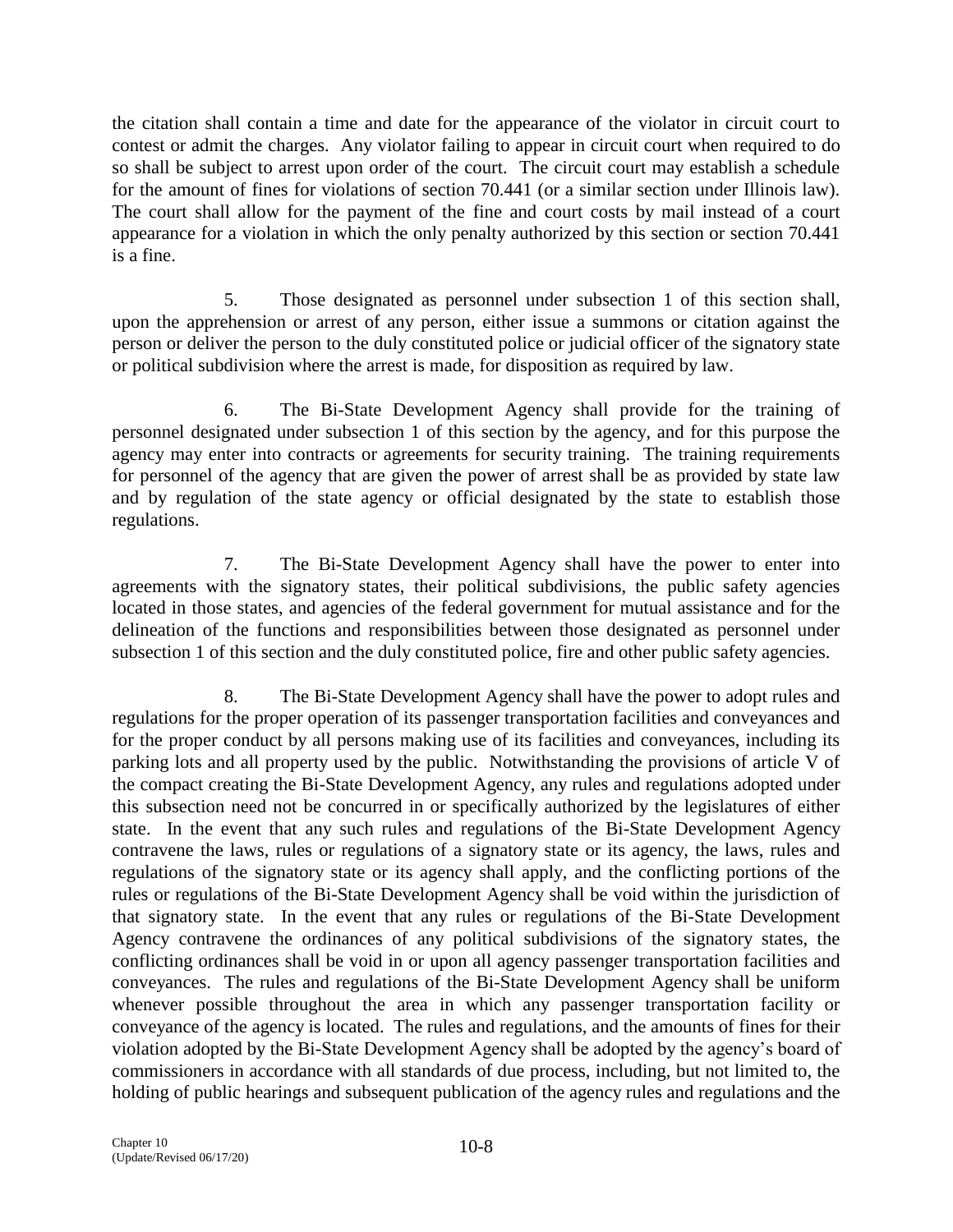amounts of fines for their violation in a manner designed to make them readily available to the public.

9. Unless a greater penalty is provided by the laws of the signatory states, any violation of the rules and regulations of the agency shall constitute an infraction for which the authorized punishment shall be a fine of not less than twenty-five dollars and not greater than two hundred fifty dollars, in addition to court costs.

10. The board of commissioners of the Bi-State Development agency shall establish the amount of fines for each violation of the rules and regulations of the agency within the limits of subsection 9 of this section.

11. Judges and clerks of the circuit courts having jurisdiction in the signatory states shall have the authority to impose, collect and enforce penalties for, and for failure to pay fines for, violations of the rules and regulations of the agency in the same manner as penalties are imposed, collected and enforced in the respective signatory states.

> *RSMo Section 70.378; 45 ILCS 110/5 Ratified by Congress January 3, 1996*

### **Section 10.010.4 Implementing Statutes**

[Note: The following statutes are essentially identical for Missouri and Illinois; differences between the two states' statutes are indicated by bracketed language or ellipsis where nonsubstantive language was omitted.]

#### *Commissioners; appointment*

Within ninety days after this act becomes effective the governor shall, by and with the advice and consent of the Senate, appoint five commissioners of the Bi-State Development Agency created by compact between the states of Missouri and Illinois. If the Senate is not in session at the time for making any appointment, the Governor shall make a temporary appointment as in case of a vacancy. All commissioners so appointed shall be qualified voters of the State of [Missouri/Illinois] and shall reside within the Bi-State Development District established by the compact.

*RSMo Section 70.380; 45 ILCS 105/1*

# *Term*

Of the commissioners first appointed one shall be appointed to serve for a term of one year, one for two years, one for three years, one for four years and one for five years. At the expiration of the term of each commissioner and of each succeeding commissioner, the governor shall, by and with the advice and consent of the senate, appoint a successor who shall hold office for a term of five years if such successor is appointed to fill a commissioner position described in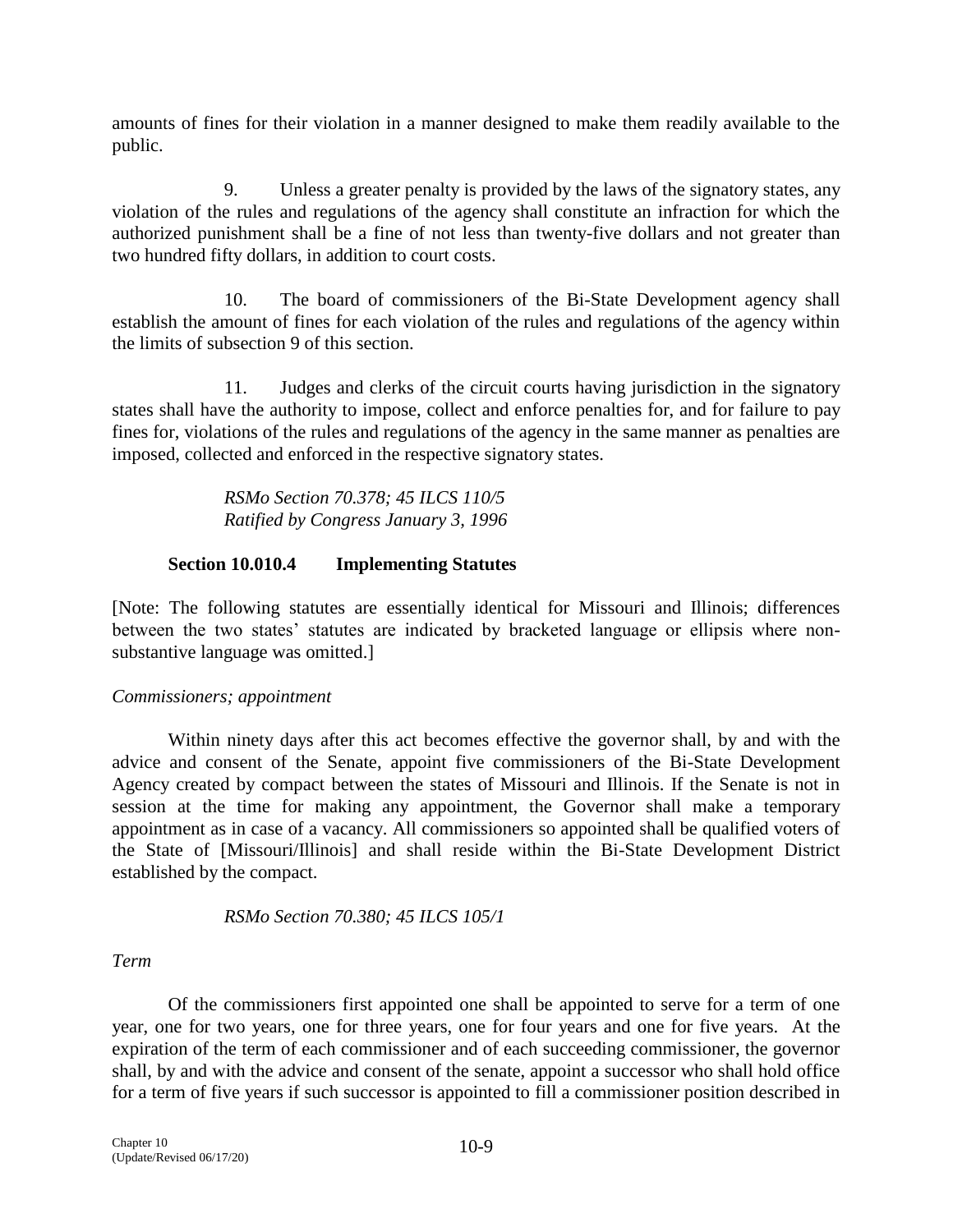subsection 1 of this section. If a commissioner is appointed to fill the commissioner position described in subsection 2 of this section, then such commissioner shall hold office for a term of three years. Each commissioner shall hold office until his or her successor has been appointed and qualified.

### *RSMo Section 70.390;*

Of the Commissioners first appointed one shall be appointed to serve for a term of one year, one for two years, one for three years, one for four years and one for five years from the third Monday in January following his appointment. At the expiration of the term of each commissioner and of each succeeding commissioner, the governor shall, by and with the advice and consent of the Senate, appoint a successor who shall hold office for a term of five years. Each commissioner shall hold office until his successor has been appointed and qualified. One Commissioner shall be designated as chairman of the Illinois delegation.

### *45 ILCS 105/2*

#### *Vacancies*

Vacancies occurring in the office of any commissioner shall be filled by appointment by the Governor, by and with the advice and consent of the Senate, for the unexpired term. In any case of vacancy, while the Senate is not in session, the Governor shall make a temporary appointment until the next meeting of the Senate, when he shall nominate some person to fill such office.

#### *RSMo Section 70.400; 45 ILCS 105/3*

#### *Compensation*

The commissioners shall serve without compensation but shall be entitled to be reimbursed for the necessary expenses incurred in the performance of their duties.

#### *RSMo Section 70.410; 45 ILCS 105/4*

#### *Powers and duties*

The commissioners shall have the powers and duties and be subject to the limitations provided for in the compact entered into between the two States, and together with five commissioners from the State of [Missouri/Illinois] shall form the "Bi-State Development Agency".

#### *RSMo Section 70.420; 45 ILCS 105/5*

*Conference by communications equipment*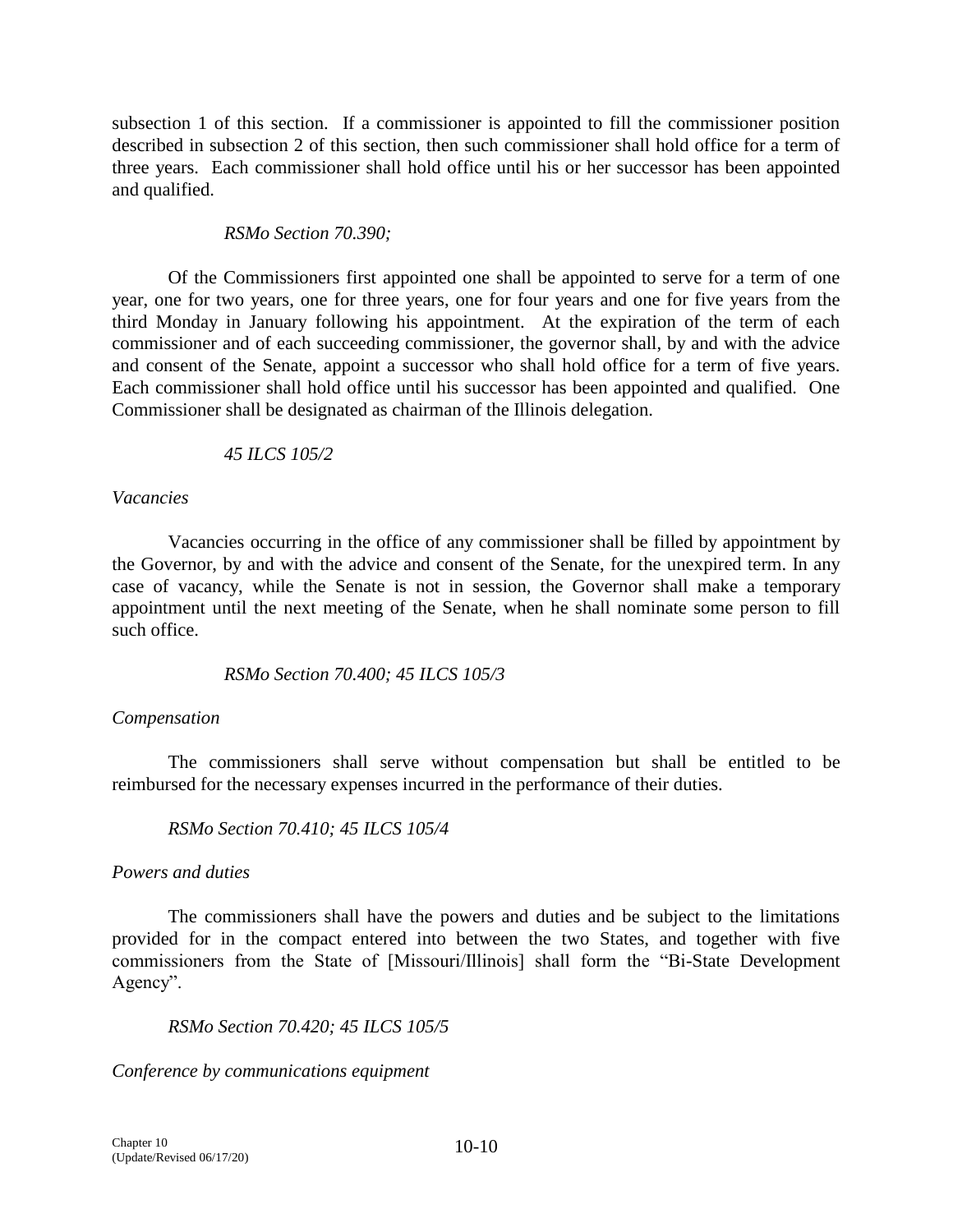Conference by communications equipment. The commissioners of the Bi-State Development Agency may participate in a committee or board meeting by conference telephone or other communication equipment if all persons attending the meeting, including the general public, can hear and communicate with the commissioners when appropriate. Participation in a committee or board meeting in this manner by a commissioner shall constitute presence in person at the meeting. [The committee or board meetings referenced herein shall be considered public meetings subject to chapter 610, RSMo, and shall be reasonably accessible to the public.]

*RSMo Section 70.421; 45 ILCS 105/9*

*Violations*

(a) As used in this Section, the following terms have the following meanings:

1. "Agency" means the Bi-State Development Agency created by the Bi-State Development Compact Act.

2. "Conveyance" includes a bus, paratransit vehicle, light rail vehicle, rapid transit car or train, locomotive, or other vehicle used or held for use by the Agency as a means of transportation of passengers.

3. "Facilities" include all property and equipment, including, without limitation, rights of way and related trackage, rails, signals, power, fuel, communication and ventilation systems, power plants, stations, terminals, signage, storage yards, depots, repair and maintenance shops, yards, offices, parking lots, and other real estate or personal property used or held for or incidental to the operation, rehabilitation, or improvement of any public mass transportation system of the Agency.

4. "Person" means any individual, firm, co-partnership, corporation, association, or company.

5. "Sound production device" includes, but is not limited to, any radio receiver, phonograph, television receiver, musical instrument, tape recorder, cassette player, speaker device, and any sound amplifier.

(b) In interpreting or applying this Section, the following apply:

1. Any act otherwise prohibited by this Section is lawful if specifically authorized by agreement, permit, license, or other writing duly signed by an authorized officer of the Agency or if performed by an officer, employee, or designated agent of the Agency acting within the scope of his or her employment or agency.

2. Rules shall apply with equal force to any person assisting, aiding, or abetting another, including a minor, in any of the acts prohibited by the rules or assisting, aiding, or abetting another in the avoidance of any of the requirements of the rules.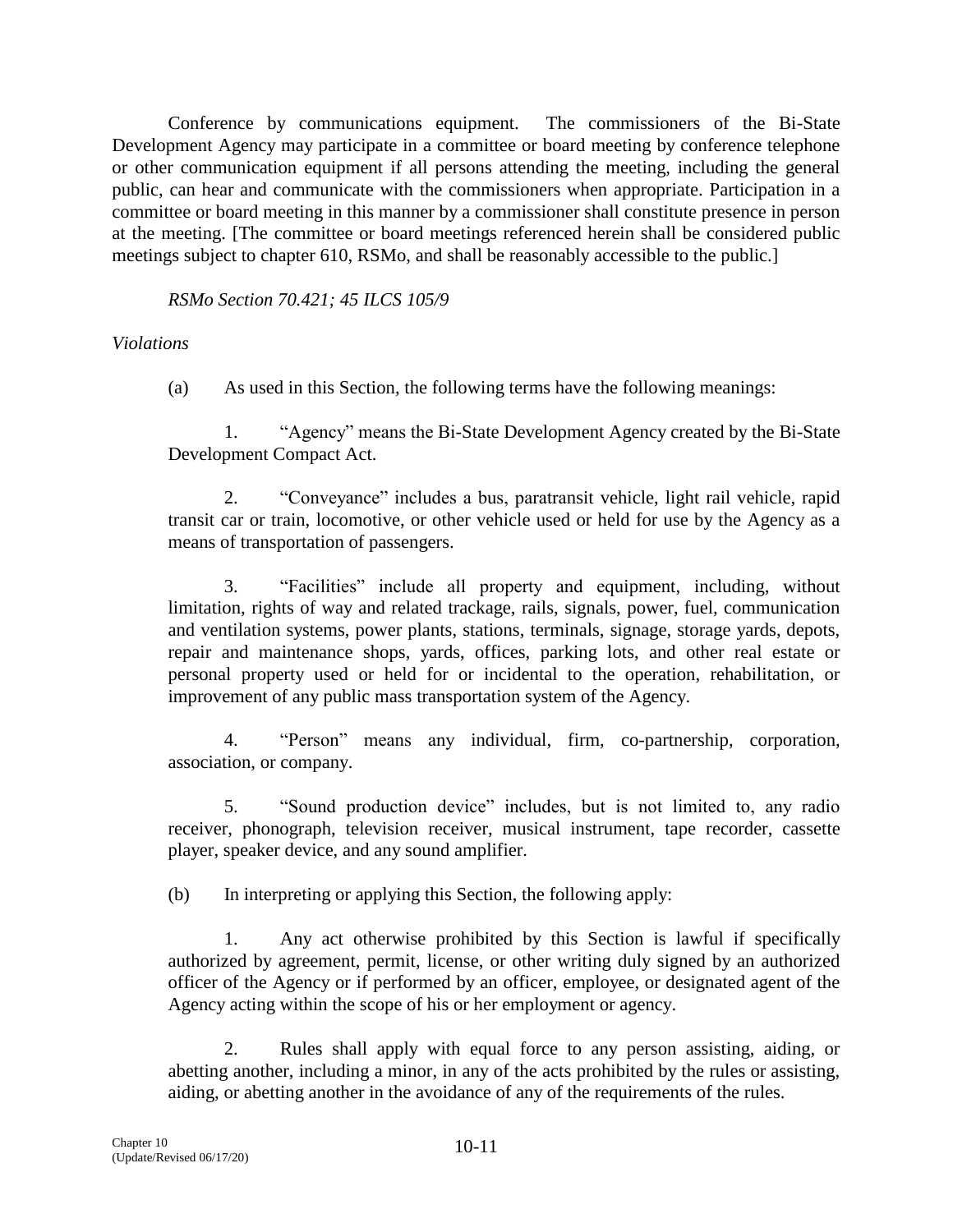3. The singular shall mean and include the plural; the masculine gender shall mean the feminine and the neuter genders; and vice versa.

(c) No person shall use or enter upon the conveyances of the Agency without payment of the fare or other lawful charges established by the Agency. Any person or any conveyance must have properly validated fare media in his or her possession. This ticket must be valid to or from the station the passenger is using and must have been used for entry for the trip when being taken.

(d) No person shall use any token, pass, badge, ticket, document, transfer, card, or fare media to gain entry to the facilities or conveyances of or make use of the services of the Agency, except as provided, authorized, or sold by the Agency and in accordance with any restriction on its use imposed by the Agency.

(e) No person shall enter upon parking lots designated by the Agency as requiring payment to enter, either by electronic gate or parking meters, where the cost of the parking fee is visibly displayed at each location, without payment of those fees or other lawful charges established by the Agency.

(f) Except for employees of the Agency acting within the scope of their employment, no person shall sell, provide, copy, reproduce, produce, or create any version of any token, pass, badge, ticket, document, transfer, card, or any other fare media or otherwise authorize access to or use of the facilities, conveyances, or services of the Agency without the written permission of an authorized representative of the Agency.

(g) No person shall put or attempt to put any paper, article, instrument, or item, other than a token, ticket, badge, coin, fare card, pass, transfer, other access authorization, or other fare media issued by the Agency and valid for the place, time, and manner in which used, into any fare box, pass reader, ticket vending machine, parking meter, parking gate, or other fare collection instrument, receptacle, device, machine, or location.

(h) Tokens, tickets, fare cards, badges, passes, transfers, or other fare media that have been forged, counterfeited, imitated, altered, or improperly transferred or that have been used in a manner inconsistent with this Section shall be confiscated.

(i) No person may perform any act that would interfere with the provision of transit service or obstruct the flow of traffic on facilities or conveyances or that would in any way interfere or tend to interfere with the safe and efficient operation of the facilities or conveyances of the Agency.

(j) All persons on or in any facility or conveyance of the Agency shall:

1. Comply with all lawful orders and directives of any Agency employee acting within the scope of his or her employment.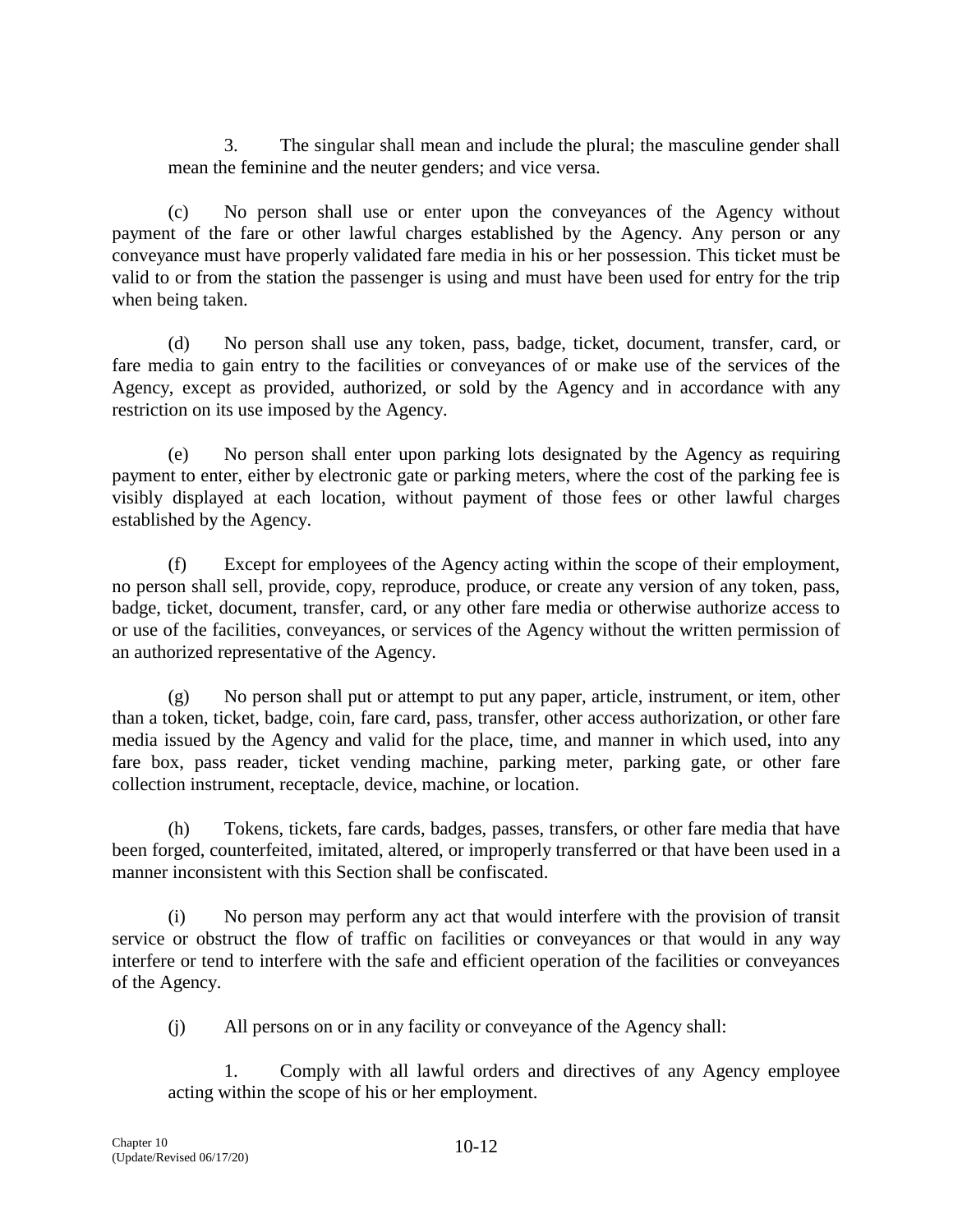2. Obey any instructions on notices or signs duly posted on any Agency facility or conveyance.

3. Provide accurate, complete, and true information or documents requested by Agency personnel acting within the scope of their employment and otherwise in accordance with law.

(k) No person shall falsely represent himself or herself as an agent, employee, or representative of the Agency.

(l) No person on or in any facility or conveyance shall:

1. Litter, dump garbage, liquids, or other matter, or create a nuisance, hazard, or unsanitary condition (including, but not limited to, spitting or urinating, except in facilities provided).

2. Drink any alcoholic beverage or possess any opened or unsealed container of alcoholic beverage, except on premises duly licensed for the sale of alcoholic beverages, such as bars and restaurants.

3. Enter or remain in any facility or conveyance while his or her ability to function safely in the environment of the Agency transit system is impaired by the consumption of alcohol or by the taking of any drug.

4. Loiter or stay on any facility of the Agency.

5. Consume foods or liquids of any kind, except in those areas specifically authorized by the Agency.

6. Smoke or carry an open flame or lighted match, cigar, cigarette, pipe, or torch, except in those areas or locations specifically authorized by the Agency.

7. Throw or cause to be propelled any stone, projectile, or other article at, from, upon, or in a facility or conveyance.

(m) No weapon or other instrument intended for use as a weapon may be carried in or on any facility or conveyance, except for law enforcement personnel. For these purposes, a "weapon" includes, but not limited to, a firearm, switchblade knife, sword, any instrument of any kind known as a blackjack, billy club, or club, sandbag, metal knuckles, leather bands studded with metal, wood impregnated with metal filings or razor blades, except that this subsection shall not apply to a rifle or shotgun that is unloaded and carried in any enclosed case, box, or other container that completely conceals the item from view and identification as a weapon.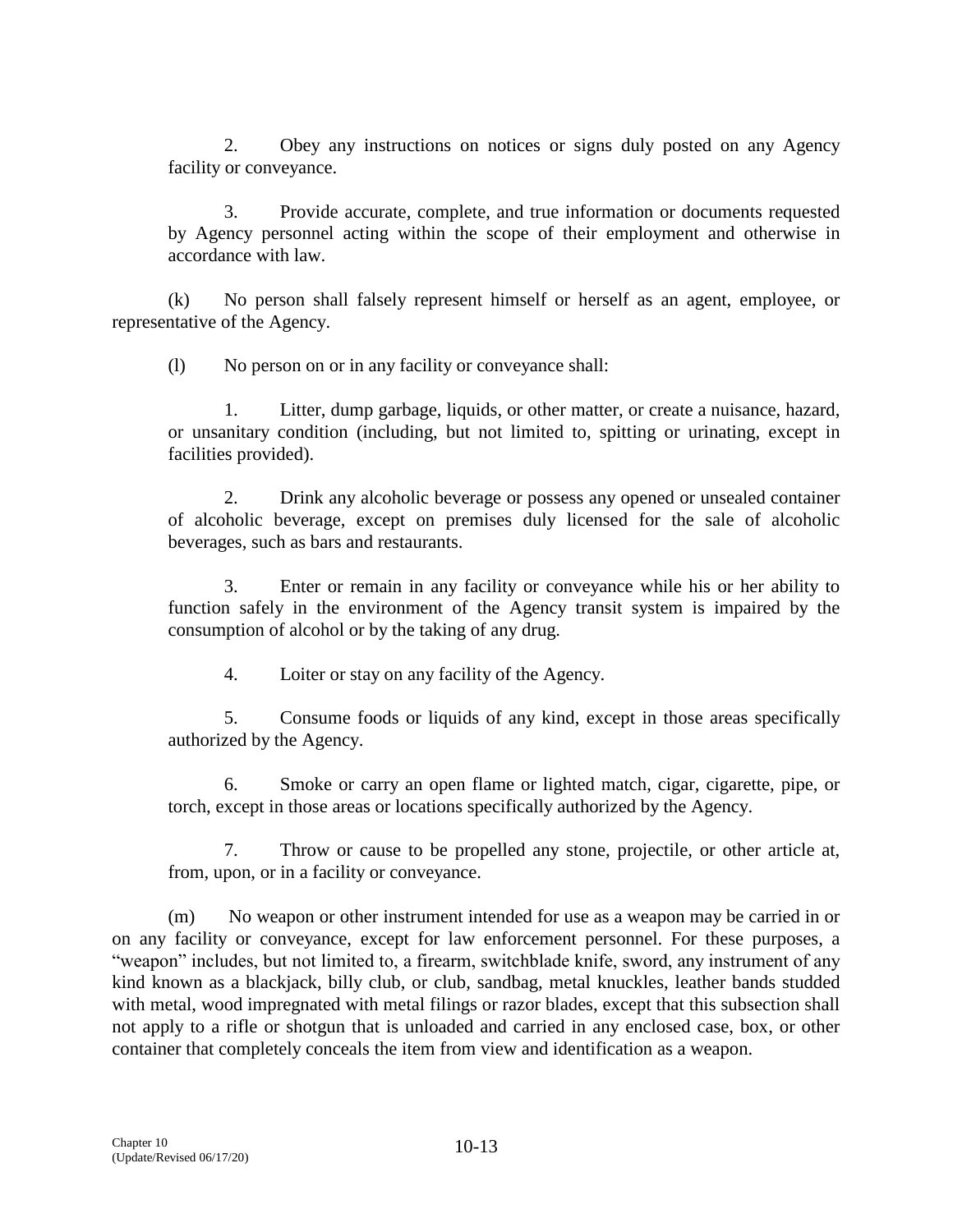(n) No explosives, flammable liquids, acids, fireworks, or other highly combustible materials or radioactive materials may be carried on or in any facility or conveyance, except as authorized by the Agency.

(o) No person, except as specifically authorized by the Agency, shall enter or attempt to enter into any area not open to the public, including, but not limited to, motorman's cabs, conductor's cabs, bus operator's seat location, closed-off areas, mechanical or equipment rooms, concession stands, storage areas, interior rooms, tracks, roadbeds, tunnels, plants, shops, barns, train yards, garages, depots, or any area marked with a sign restricting access or indicating a dangerous environment.

(p) No person may ride on the roof, the platform between rapid transit cars, or on any other areas that are outside any rapid transit car or bus or other conveyance operated by the Agency.

(q) No person shall extend his or her hand, arm, leg, head, or other part of his or her person or extend any item, article, or other substance outside of the window or door of a moving rapid transit car, bus, or other conveyance operated by the Agency.

(r) No person shall enter or leave a rapid transit car, bus or other conveyance operated by the Agency except through the entrances and exits provided for that purpose.

(s) No animals may be taken on or into any conveyance or facility except the following:

1. An animal enclosed in a container, accompanied by the passenger, and carried in a manner that does not annoy other passengers.

2. Working dogs for law enforcement agencies, agency dogs on duty, dogs properly harnessed and accompanying blind or hearing impaired persons to aid those persons, or dogs accompanying trainers carrying a certificate of identification issued by a dog school.

(t) No vehicle shall be operated carelessly, negligently, or in disregard of the rights or safety of others or without due caution and circumspection or at a speed or in a manner as to be likely to endanger persons or property on facilities of the Agency. The speed limit on parking lots and access roads shall be posted as 15 miles per hour unless otherwise designated.

(u) Unless a greater penalty is otherwise provided by the laws of the State, any violation of this Section shall constitute a misdemeanor, and any person committing a violation of this Section shall be subject to arrest and, upon conviction in a court of competent jurisdiction, shall pay a fine in an amount not less than \$25 and no greater than \$250 per violation, in addition to court costs. Any default in the payment of a fine imposed under this Section without good cause shall result in imprisonment for not more than 30 days.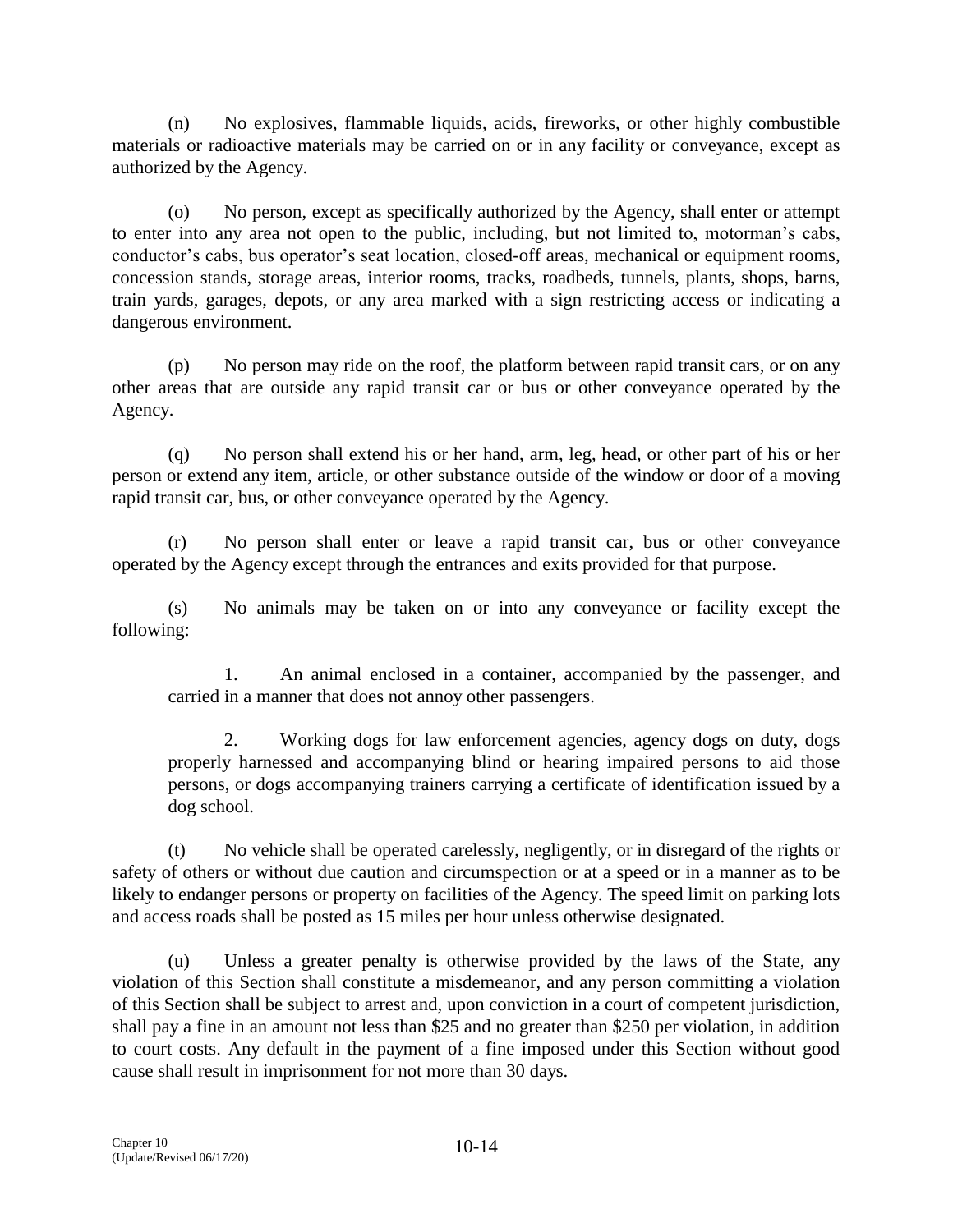(v) Unless a greater penalty is provided by the laws of the State, any person convicted a second or subsequent time for the same offense under this Section shall be sentenced to pay a fine of not less than \$50 nor more than \$500, in addition to court costs, or to undergo imprisonment for up to 60 days, or both a fine and imprisonment.

(w) Any person failing to pay the proper fare, fee, or other charge for use of the facilities and conveyances of the Agency shall be subject to payment of that charge as part of the judgment against the violator. All proceeds from judgments for unpaid fares or charges shall be directed to the appropriate Agency official.

(x) As used in this Section, the term "conviction" includes all pleas of guilty and findings of guilt.

(y) Stalled or disabled vehicles may be removed from the roadways of the Agency property by the Agency and parked or stored elsewhere at the risk and expense of the owner.

(z) Motor vehicles that are left unattended or abandoned on the property of the Agency for a period of over 72 hours may be removed as provided for in Article II of Chapter 4 of the Illinois Vehicle Code [625 ILCS 5/4-201 et seq.], except that the removal may be authorized by personnel designated by the Agency.

*RSMo Section 70.441; 45 ILCS 110/6 (Missouri and Illinois Statutes slightly different)*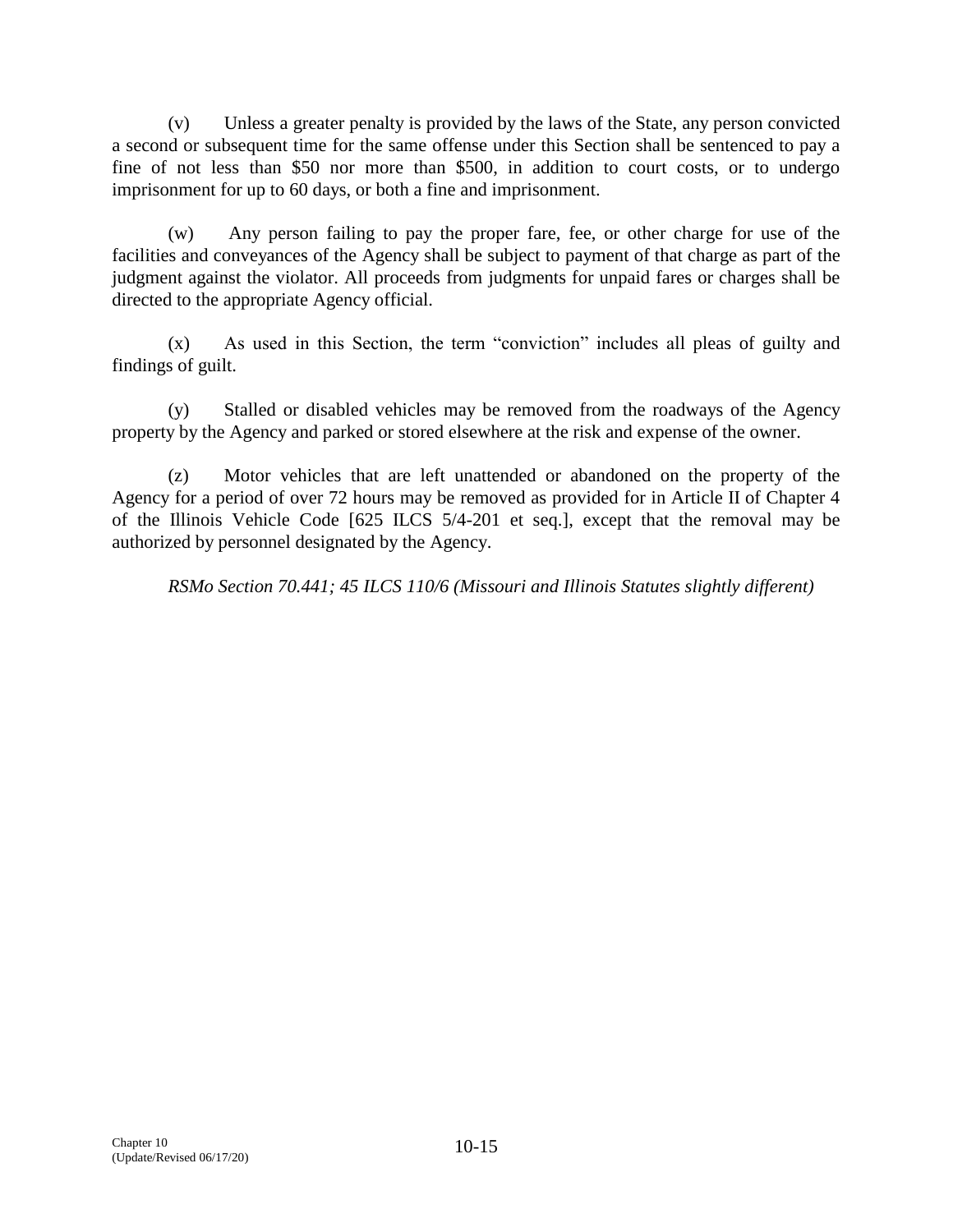**Section 10.020 Board Bylaws**

# **BYLAWS of the BI-STATE DEVELOPMENT AGENCY of the MISSOURI-ILLINOIS METROPOLITAN DISTRICT**

### **ARTICLE I – DEFINITIONS**

A. Definitions. For all purposes of these By laws, unless the context clearly requires otherwise, the following terms shall have the following meanings:

> 1. Agency. The term "Agency" or "Bi-State Development Agency" shall refer to the Bi-State Development Agency of the Missouri-Illinois Metropolitan District, a governmental unit formed by an interstate compact between the States of Missouri and Illinois.

*RSMo Section 70.370, Art. II; 45 ILCS 100/1, Art. II*

2. Board. The term "Board" or "Board of Commissioners" shall refer to the Board of Commissioners of the Agency, the governing body of the Agency under the Compact.

*RSMo Section 70.370, Art. IV; 45 ILCS 100/1, Art. IV*

3. Chair. The term "Chair" shall refer to the Chair of the Board of Commissioners elected pursuant to these, the Compact and the policies and procedures of the Agency.

*RSMo Section 70.370, Art. V; 45 ILCS 100/1, Art. V*

4. Commissioner. The term "Commissioner" shall refer to a member of the Board of Commissioners of the Agency.

*RSMo Section 70.370, Art. IV; 45 ILCS 100/1, Art. IV*

5. Compact. The term "Compact" shall refer to the interstate compact entered into between States of Missouri and Illinois pursuant to Section 70.370 of the Missouri Revised Statutes and 45 ILCS 100/1 of the Illinois Compiled Statutes, respectively, each as amended, and approved by the Congress of the United States under Public Law 743, Chapter 829, approved August 31, 1950, pursuant to Article I, Section 10, Clause 3 of the United States Constitution.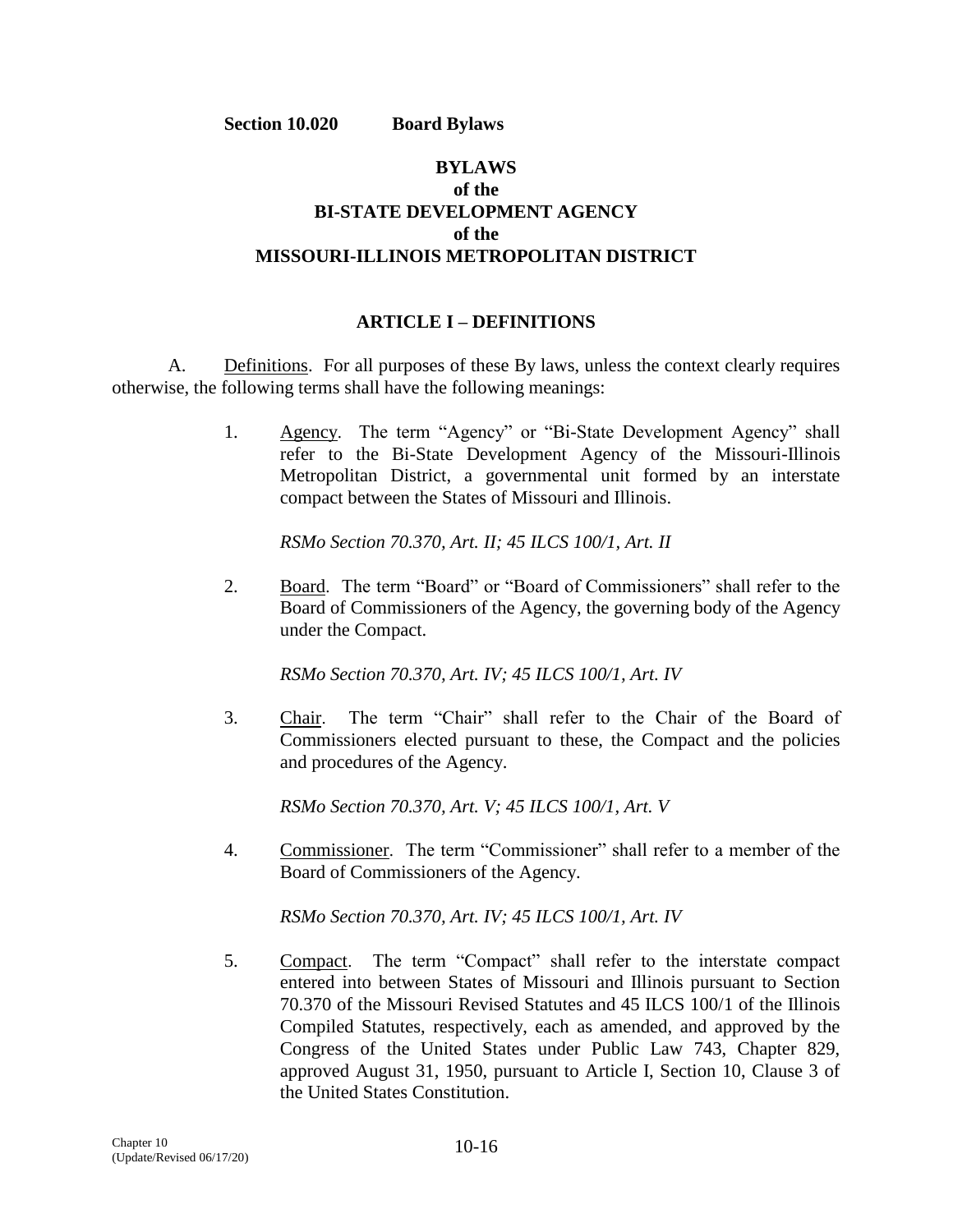6. District. The term "District" shall refer to the Missouri – Illinois Metropolitan District established under the Compact.

*RSMo Section 70.370, Art. II; 45 ILCS 100/1, Art. II*

7. President & Chief Executive Officer (President & CEO). The term "President & CEO" shall refer to the President & CEO of the Agency.

# **ARTICLE II – BOARD OF COMMISSIONERS**

The Board of Commissioners of the Agency shall consist of those persons qualified and appointed pursuant to the provisions of the Compact.

*RSMo Section 70.370, Art. IV; 45 ILCS 100/1, Art. IV*

# **ARTICLE III – OFFICERS**

A. Election of Officers. At a regular or special meeting called for that purpose, the members of the Board shall, in June of each year, elect from among the members of the Board a Chair and a Vice-Chair, one of whom shall be a resident of Illinois and one a resident of Missouri; a Secretary and a Treasurer, one of whom shall be a resident of Illinois and one a resident of Missouri.

B. Term of Office and Succession. All officers shall hold office for a term of one year or until their successors are elected and qualified. No Commissioner shall be eligible to serve more than two successive terms in the same office. Upon the expiration of two successive full terms in the office of Chair, no Commissioner who has the state of residence of the Chair whose successive terms shall have expired shall be eligible for election as Chair.

C. Vacancies. Upon the vacancy of the office of Chair for any reason during a term of office, the Vice-Chair shall succeed to the office of Chair for the balance of the unexpired term, unless the Board determines to elect from among the members of the Board an officer to fill such vacancy. Upon the vacancy of any other office for any reason during the term of office, the members of the Board shall, at the next regular or at a special meeting called for that purpose, elect from among the members of the Board an officer or officers to fill any such vacancy in accordance with the provisions of these .

# D. Duties of Officers.

1. Chair. The Chair shall preside at all meetings of the Board, shall have general supervision of the affairs of the Agency, and shall see that all orders and resolutions of the Board are carried into effect; subject, however, to the right of the Board to delegate any specific powers to any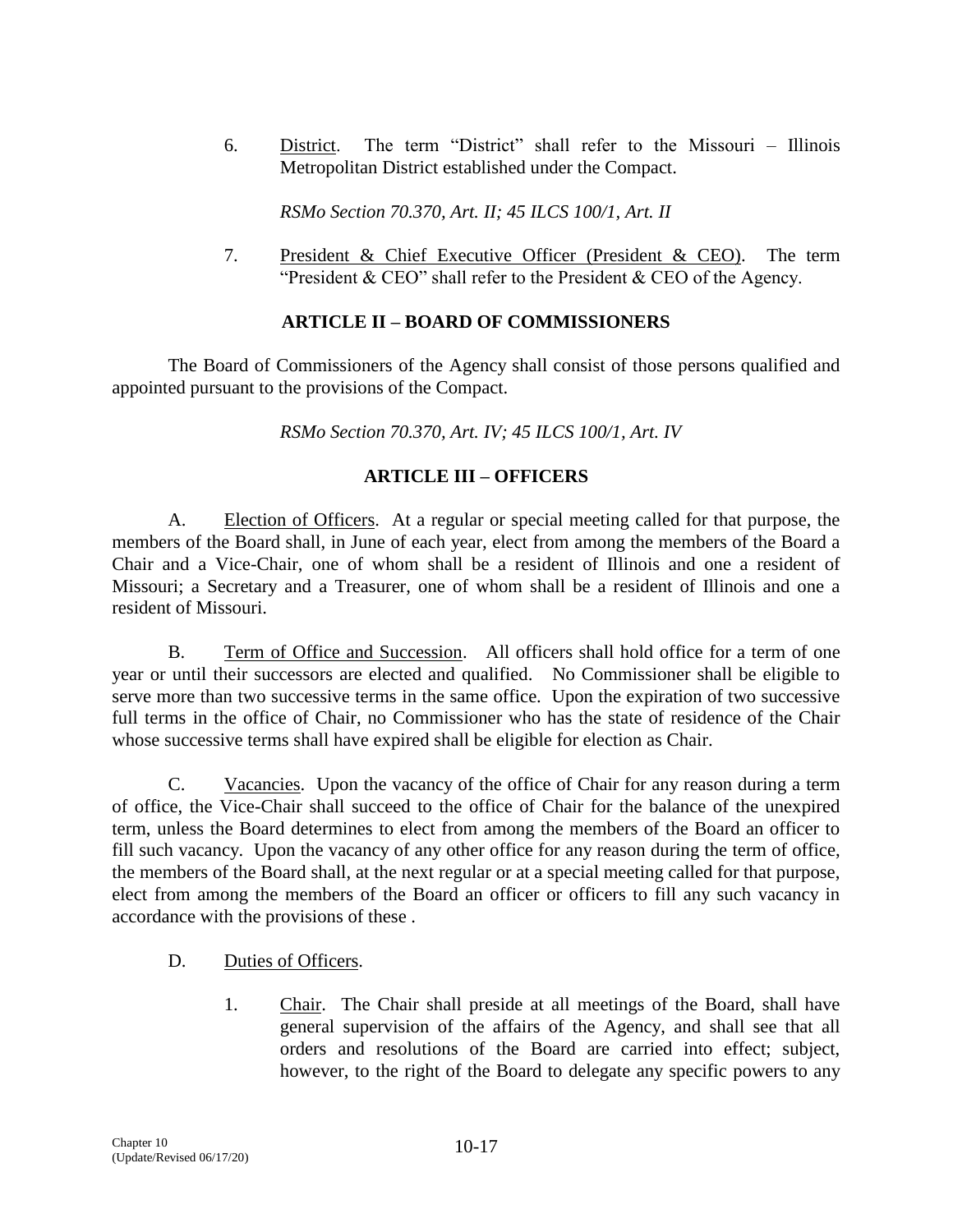other officer or officers of the Agency. The Chair shall execute all documents requiring the seal of the Agency.

- 2. Vice Chair. The Vice-Chair shall perform such duties as shall be assigned by the Board or by the Chair. In the absence or disability of the Chair, the Vice-Chair shall perform the duties and exercise the powers of the Chair with the same force and effect as if performed by the Chair, and shall be subject to all restrictions imposed upon the Chair.
- 3. Secretary. The Secretary shall record or cause to be recorded all votes and the minutes of all proceedings of the Board in a minute book to be kept for that purpose. The Secretary shall keep or cause to be kept in safe custody the seal of the Agency and, when authorized by the Chair or Vice-Chair, shall affix the seal to any instrument requiring the seal and, when so ordered, provide an attestation thereof, shall give, or cause to be given, a notice as required of all meetings of the Board and shall perform such other duties as may be prescribed from time to time by the Board.
- 4. Treasurer. The Treasurer shall keep or cause to be kept full and accurate accounts of receipts and disbursements in books of the Agency to be maintained for such purpose, shall deposit or cause to be deposited all moneys and other valuable effects of the Agency in the name and to the credit of the Agency in depositories designated by the Board or in accordance with its policies, and shall disburse or cause to be disbursed the funds of the Agency as may be ordered by the Board.
- 5. Other Officers. The Board may appoint such other officers and agents, as it shall deem expedient, who shall hold their offices for such terms and shall exercise such powers and perform such duties as shall be determined from time to time by the Board.

*RSMo Section 70.370, Art. V; 45 ILCS 100/1, Art. V*

E. Delegation of Power. In case of absence of any officer of the Agency or for any other reason that the Board may deem sufficient, the Board may delegate the powers or duties of such officer to any other officer or to any other officer or to any Commissioner for the time being.

F. Removal. Any officer elected or appointed by the Board may be removed at any time with or without cause by the Board.

G. Compensation. The members of the Board shall receive no salary. However, nothing contained herein shall be construed to preclude any Commissioner or officer from receiving expenses, if any, while in the exercise of Agency duties or in the performance of business of the Agency.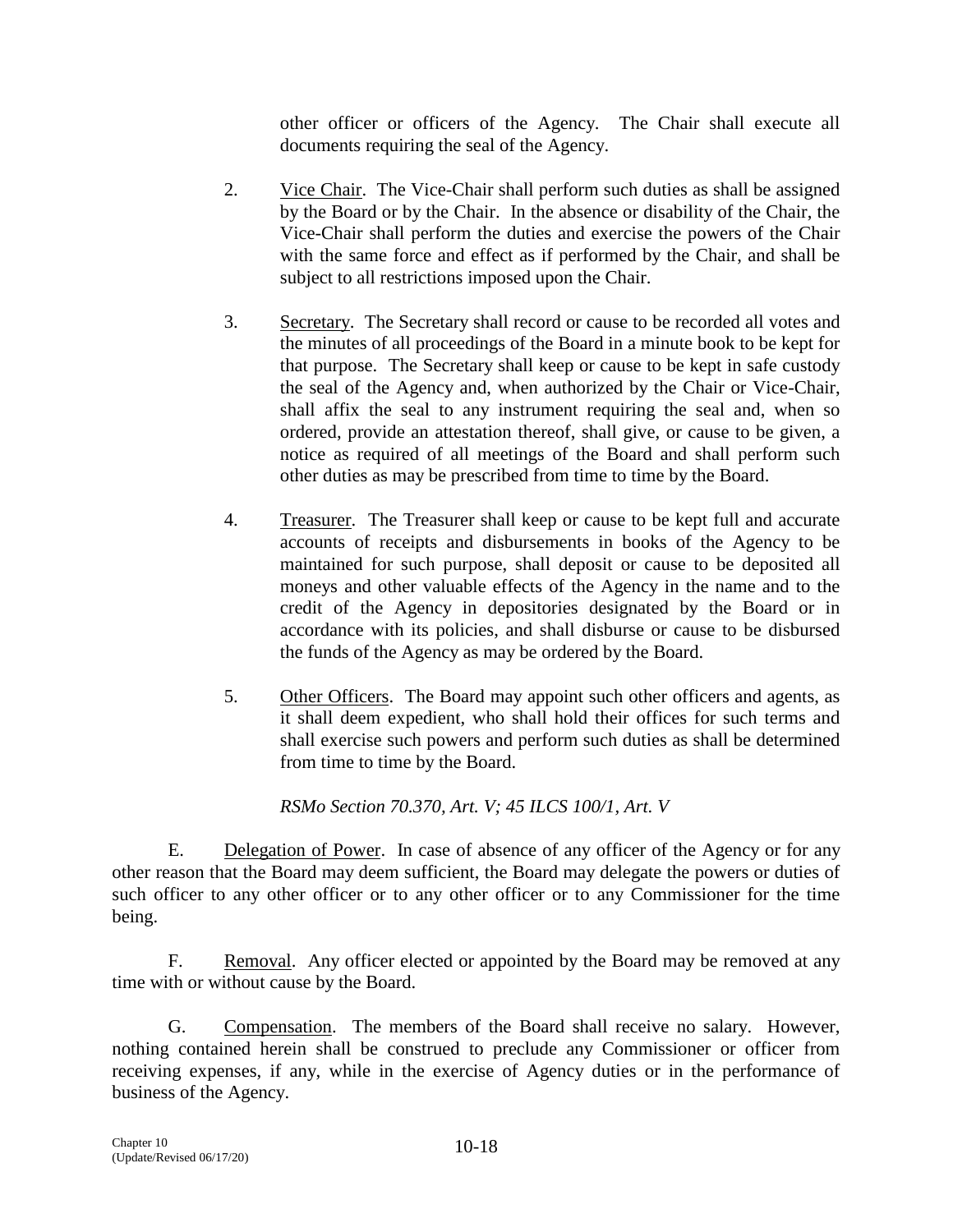# *RSMo Section 70.410; 45 ILCS 105/4*

H. Bonds. The Board may require any and all of the officers or employees to give bond to the Agency with sufficient surety or sureties, conditioned for the faithful performance of the duties of their respective offices, and to comply with such other conditions as may from time to time be required by the Board.

I. Area Representation. The Chair shall annually appoint with the advice and consent of the Board, at least one Commissioner to represent the City of St. Louis and each of the counties in the District. Commissioners will be appointed to only one such political subdivision. It is the representative's function to make this representation known to the chief executive officer and officials or appointees of that subdivision concerned with Agency matters so that each political area has access to the Board on matters that deserve Board attention.

J. Staff. The Board members will appoint the following positions that will report to the Board.

- 1. President & CEO. There shall be appointed a President & CEO of the Agency pursuant to the provisions of the Compact, these, Board Policy and other applicable law. The President & CEO shall be the chief executive officer of the Agency. The President & CEO shall have direct charge of, and be directly responsible to the Board of Commissioners for the operation of the Agency. The President & CEO shall, so far as his or her duties may permit, attend all meetings of the Board of Commissioners and of the Executive Committee. The President & CEO shall report as needed upon the progress, condition and needs of the Agency at each regular meeting of the Board of Commissioners, and recommend such measures as in his or her judgment will promote the Agency's interests. The President & CEO of the Agency shall be responsible to the Board of Commissioners for the various facilities of the Agency, procurement of staff; the establishment and maintenance of separate programs and services within the Agency; the relationships and coordination of activities; and the planning, development and carrying out of Agency projects. The President & CEO will provide staff assistance as necessary to assist any member of the Board in carrying out the responsibilities of the Board and of any Board office.
- 2. General Counsel (revised 6/27/08). The General Counsel shall be the chief legal officer of the Agency; shall be selected by the President & CEO, shall be selected in accordance with all applicable laws and regulations, and shall have such duties and responsibilities as may be designated by Board Policy or assigned by the President & CEO.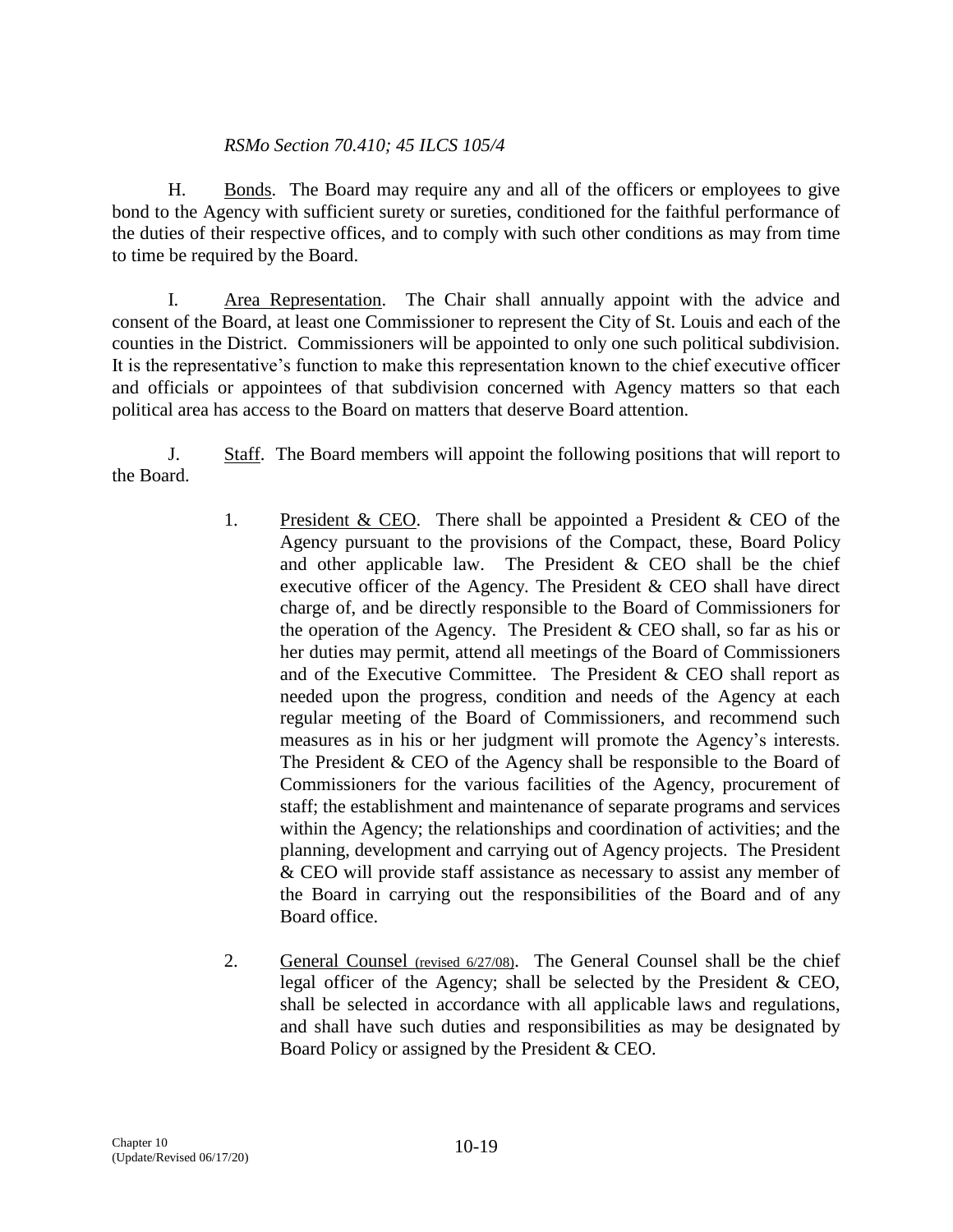- 3. Deputy Secretary. There shall be appointed by the Board of Commissioners a Deputy Secretary of the Agency, who shall serve at the pleasure of the Board of Commissioners. The Deputy Secretary shall transcribe all of the proceedings of all meetings of the Board and its Committees; keep a journal of all proceedings of the Board in which journal the votes of ayes and nays of the Board shall be entered with any reasons for voting or objection to the action of the Board, if requested by any member of the Board; attest all contracts and papers and minutes of the Board and shall affix the Agency seal thereto when ordered to do so by the Board; keep and preserve in the manner prescribed by the Board all records, books, papers, and files belonging to the minutes of each meeting of the Board and prepare under the direction of the Board all reports, estimates, and etc., required by law and by the Board and generally do all things belonging to the office of Secretary of the Board that may be required by the Board. The records, books, papers, and files of the Agency maintained by the Deputy Secretary shall be available as provided by applicable law and Board Policy. The Board may appoint one or more Assistant Secretaries with the authority and duties of the Deputy Secretary in the absence or inability to act as the Deputy Secretary.
- 4. Internal Auditor. The Internal Auditor shall be appointed by the Board of Commissioners; and shall be the Chief Auditing Officer of the Agency, and serve at the pleasure of the Board of Commissioners.

K. Attendance. Members of the Board will make every effort to attend all board meetings, and meetings of committees to which members are assigned. If a Board member has three (3) absences from Board meetings in any fiscal year of the Agency, without such absences being excused by the Board at the request of the member, the Board may direct the Chair to petition the appropriate Governor to replace the Board member in question.

# **ARTICLE IV – COMMITTEES OF THE BOARD (revised 8/26/10, 11/18/11, and 11/18/16)**

A. Executive Committee. There shall be an Executive Committee of the Board, which shall have the duties and powers enumerated herein and such other duties, and powers as may be prescribed by the Compact or other Board Policy. The Executive Committee shall be composed of the officers of the Board. The Executive Committee shall perform the following general functions and such other matters as may be referred to the Executive Committee from time to time:

- 1. Assist the Chair in reviewing all major policy issues and public policies affecting the strategic direction of the Agency
- 2. Assist the Chair in ensuring that the Agency's continuing direction is consistent with its stated mission and goals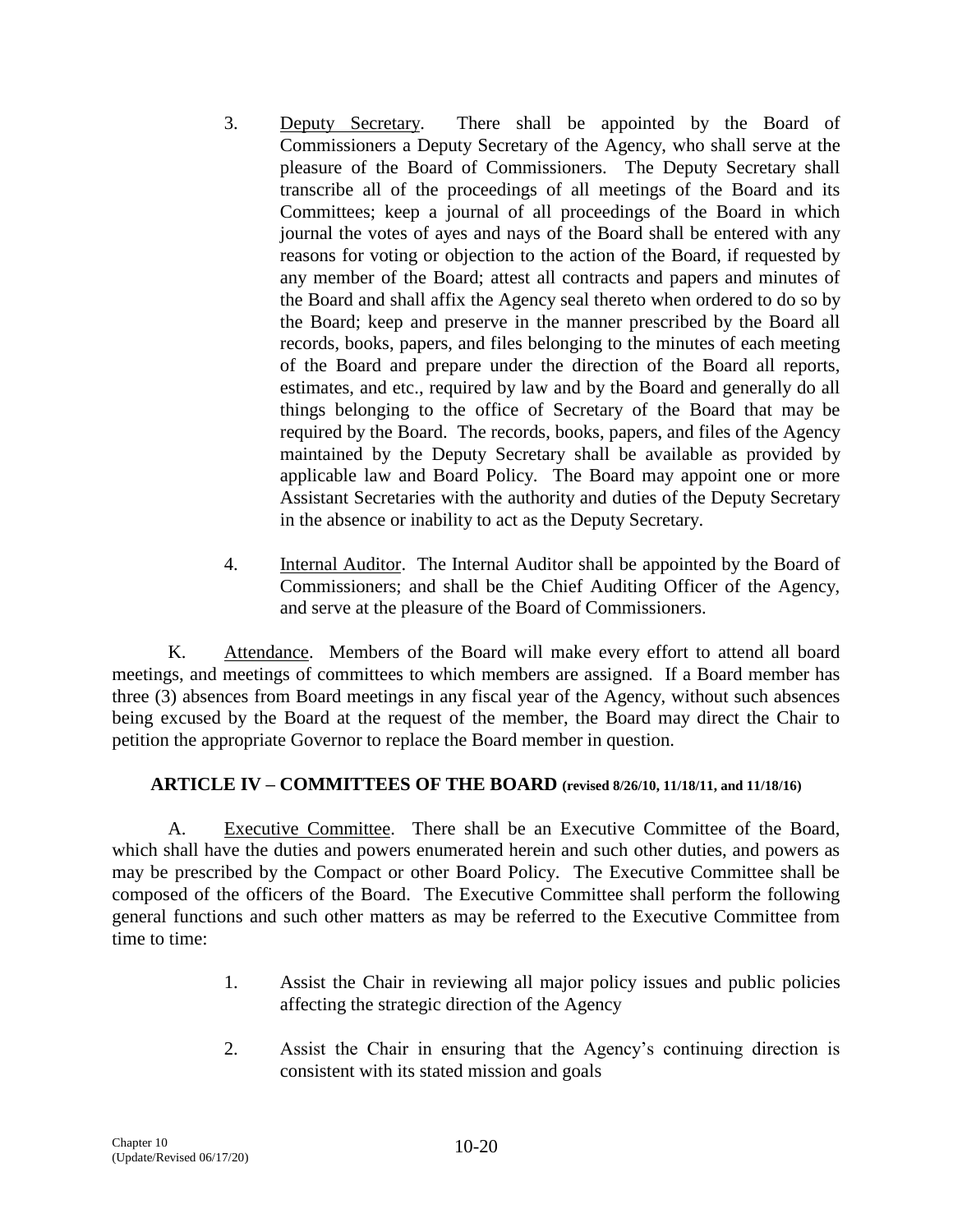- 3. Review management recommendations regarding human resource issues and collective bargaining agreements
- 4. Review and recommend action on matters requiring Commission approval

B. Other Committees (revised 8/26/10, 11/18/11, and 11/18/16). Unless otherwise provided by Board Policy, applicable law, or agreements providing the establishment of committees, the Board Chairman shall, subject to such conditions as may be prescribed by the Board, appoint Board Commissioners to serve as members of standing committees of the Board. All standing committee members shall be appointed for a term of two years beginning in June of alternate years, or until their successors are appointed. Unless otherwise provided by Board Policy, or applicable law or agreement, the Board Chairman shall designate one Commissioner to serve as the chairman of each committee.

In appointing both committee members and committee chairmen, the Board Chairman shall ensure that both Missouri and Illinois Commissioners are fairly represented. Each committee shall be composed of three or more Commissioners, and shall be supported by Agency staff members whose positions in the Agency are appropriate to the purposes and responsibilities of that committee. Should a Commissioner vacate a committee position for any reason during his/her appointed term, or should the Board create a new committee, the Board Chairman shall appoint another Commissioner or Commissioners to fill such vacancy, or new committee positions, as soon as practicable.

Standing committees shall include an Executive Committee, a Nominating Committee, an Audit, Finance & Administration Committee, a Planning Committee, and an Operations Committee. In addition, the Board may, by motion or resolution, appoint other standing or temporary committees as it deems necessary and assign them such duties and powers as may be required to fulfill their purpose.

# **ARTICLE V – MEETINGS OF THE BOARD (revised 8/26/10)**

A. Regular Board Meetings (revised 8/26/10). The regular meetings of the Board shall be held according to a schedule proposed by the Board Chairman and approved by the Board. The time of the meetings shall be 9:00 A.M. unless stated otherwise in the meeting notice.

B. Committee Meetings (revised 8/26/10)**.** Committees shall meet as determined by the committee chairman or by the Board for the conduct of its business. Committees may recommend matters for action to the full Board, but such a recommendation is not required for the Board to act on a matter. A quorum of committee members is not required for a committee to meet or to make recommendations to the Board. Two or more Board committees may meet jointly when it is expedient to mutually discuss and recommend action on a particular matter. Unless otherwise prohibited by Board Policy, or applicable law or agreement, any Board member may attend any committee meeting and may vote on matters presented for that committee's consideration regardless of whether he/she is a member of that committee.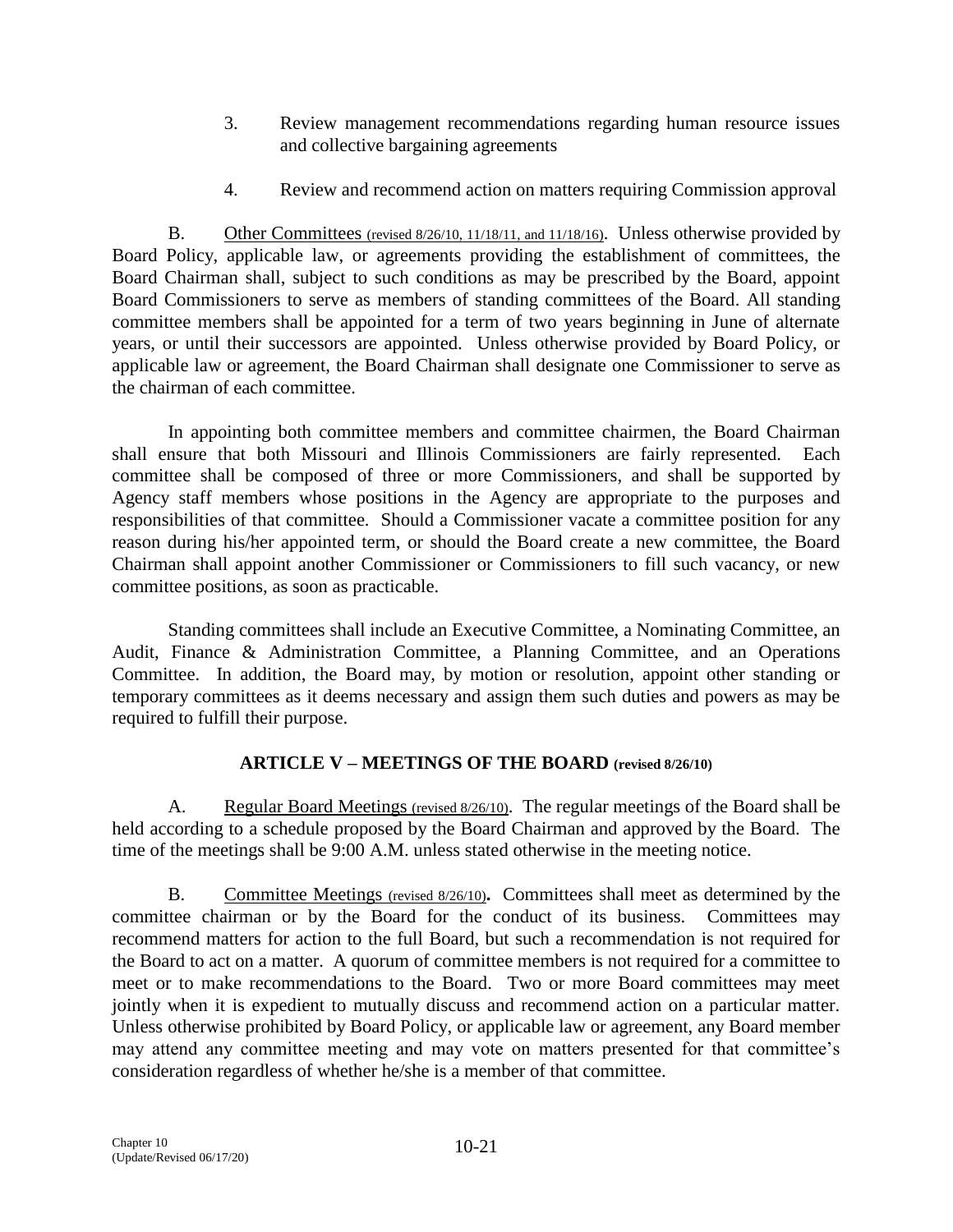Each committee will be assisted by Agency employees designated by the President/CEO for the purpose of providing staff support to that committee. Pursuant to the statutory requirements governing public meetings, each committee shall provide advance public notice of the date, time and place of its upcoming meeting, and shall keep minutes of all of its proceedings. Minutes are to include the date, time and place of the meeting, the members present and absent, matters discussed by the committee, and the votes attributed to each member of the committee who is eligible to vote. All minutes shall be kept in the offices of the Agency, and the proceedings of each committee meeting shall be reported to the full Board at the Board's next regularly-scheduled or special meeting.

C. Special Meetings. Special meetings of the Board or Committees of the Board may be called at any time by the Board Chair or by two Commissioners; to be held at the principal office of the Agency or at such other place as may be designated in the notice and call of the meeting.

D. Place. All meetings of the Board or a Committee of the Board shall be held in the principal office of the Agency or at such other place as shall be determined from time to time by the Board, and the place at which said meeting shall be held shall be stated in the notice and call of the meeting.

# E. Notice.

- 1. When and How Notice is Given. Written or printed notice of each meeting of the Board or a Committee of the Board, stating the place, day and hour of the meeting and the purpose or purposes for which the meeting is called, shall be delivered or given not less than five days before the date of the meeting, either personally or by mail to all Board members. The notice shall be accompanied by any material which is to be considered in connection with any action proposed to be acted upon at the meeting; provided, however, that nothing contained herein shall preclude a Commissioner from requesting consideration of any matter at any meeting of the Board.
- 2. Notice May be Given in Writing. Whenever the provisions of these policies require notice to be given to any Commissioner, they shall not be construed to mean personal notice; such notices may be given in writing or by mailing by first class mail, postage prepaid, addressed to such Commissioner at the address of such Commissioner as the same appears in the books of the Agency, and the time when the same shall be mailed will be deemed to be the time of the giving of such notice.
- 3. Waiver of Notice. A waiver of any notice in writing signed by a Commissioner, whether before or after the time stated in the said waiver for holding a meeting, shall be deemed equivalent to a notice required to be given to any Commissioner.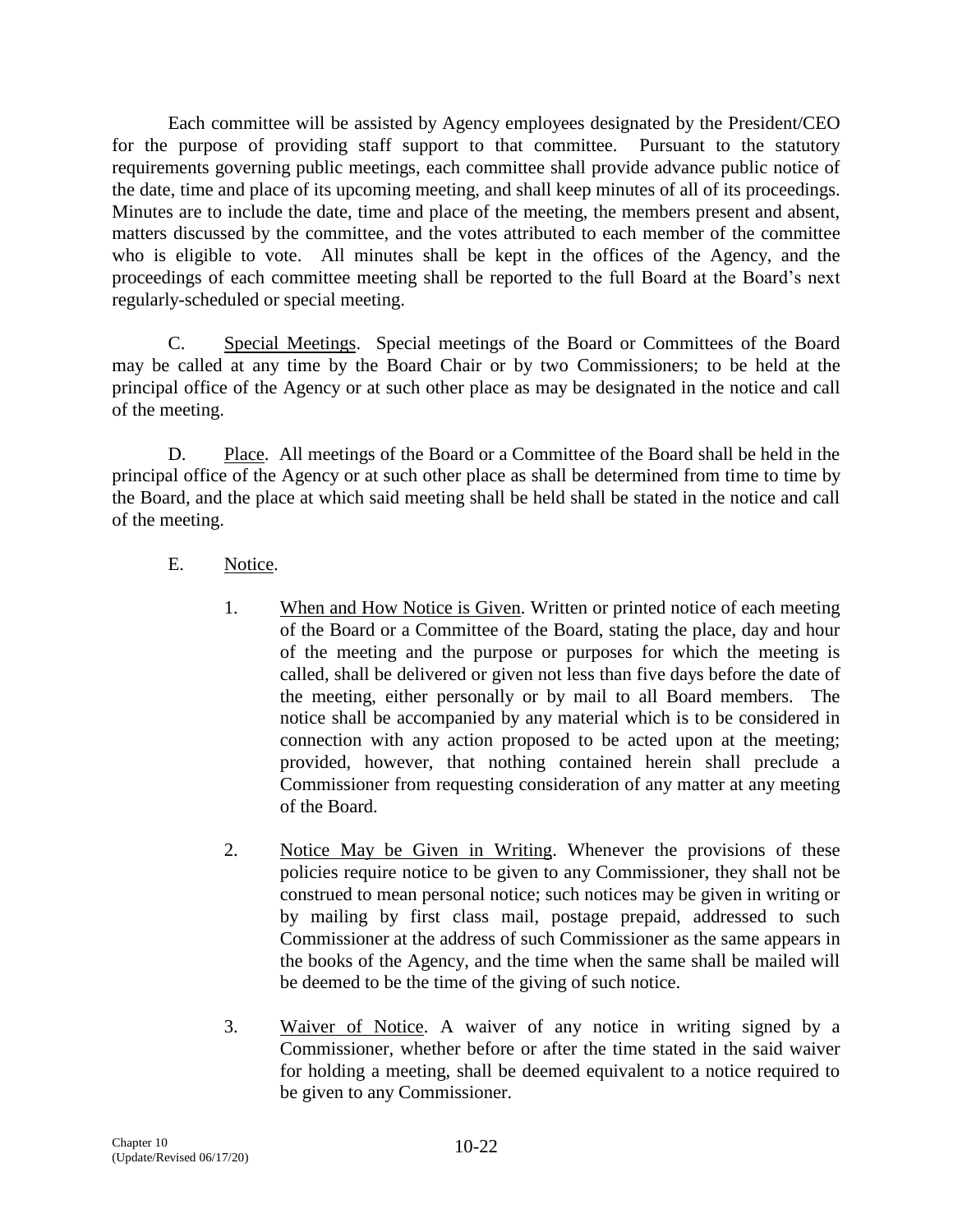F. Quorum for Board Meetings**.** A quorum at any regular or special meeting of the Board shall consist of three Commissioners from the State of Illinois and three Commissioners from the State of Missouri. If a quorum is not present at a properly called meeting, the meeting may be adjourned by those present from time to time until a quorum is present and a notice of such adjourned meeting shall be sent to all Commissioners which notice shall contain the time and place of such adjourned meeting.

# *RSMo Section 70.370, Art. V; 45 ILCS 100/1, Art. V*

G. Telephone Participation. Any member or members of the Board or of any Committee designated by the Board or by the Chair may participate in a meeting of the Commissioners or any Committee of the Board by means of conference telephone or similar communication equipment by means of which all persons participating in the meeting can hear each other, and with the recording of that meeting becoming a part of the official Agency records. Participation in such a meeting shall constitute attendance and presence in person at the meeting of the member or members so participating. Telephone participation by Commissioners shall only be permitted when in the judgment of the Chair, the Acting Chair, or the President & CEO such participation is necessary to the conduct of Agency business.

*RSMo Section 70.421; 45 ILCS 105/9*

# H. Meeting Conduct.

- 1. Roberts Rules of Order. The Chair will conduct board meetings under informal Roberts Rules of Order. Issues may be discussed by the Board as a committee of the whole. In order to ensure order, the Chair (or a majority motion) may, for an individual meeting, require strict adherence to Roberts Rules of Order, current U.S. edition.
- 2. Authorized Speakers. Persons authorized to speak at the board meetings are the Commissioners and President & CEO. Other Agency staff or agents may be called upon to participate in meetings at the sole discretion of the Board. Persons wishing to address the Commissioners may do so only upon an advance request (preferably in time for the public notice agenda) provided that the matter is appropriate, is delivered in an orderly and brief manner, and does not interfere with the Board's timely conduct of business as determined by the Chair.

# **ARTICLE VI – BOARD POLICIES**

A. Any action by the Board of Commissioners establishing policy, administrative, business, or otherwise, shall be known as "Board Policies".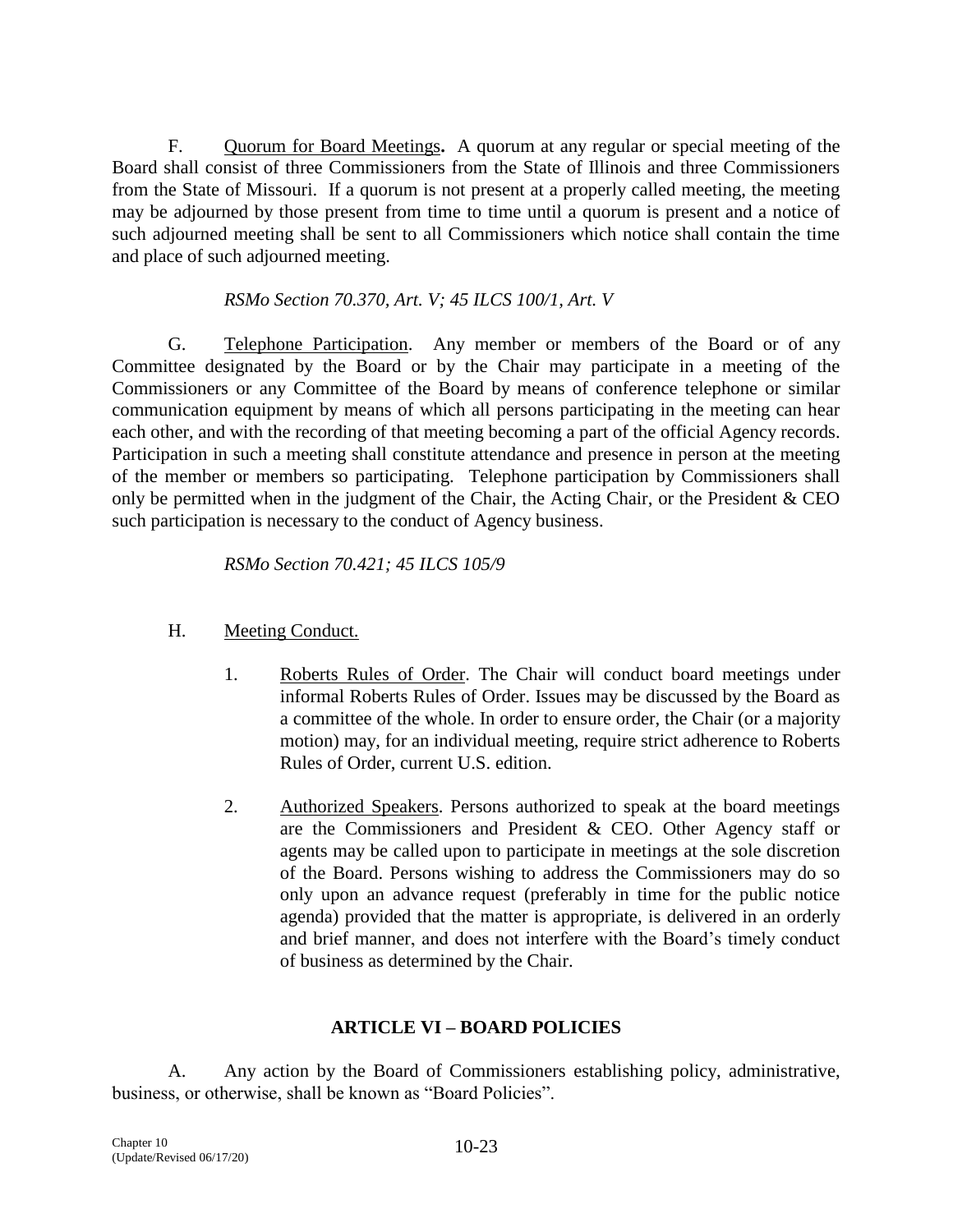B. Board Policies may be adopted by the Board, or may be amended or repealed, in whole or in part, at any meeting of the Board.

C. All Policies falling within the definition of Board Policies as herein defined, and in existence upon the date of the adoption of these, shall be a part of the Board Policies.

D. Unless otherwise designated by the Chair, all Board Policies shall be tabled for a period of one month and shall become effective upon adoption by the Board.

E. The Secretary of the Board of Commissioners shall keep all such Policies on file in his or her office, and may publish such Policies from time to time.

*RSMo Section 70.370, Art. V; 45 ILCS 100/1, Art. V*

# **ARTICLE VII – FINANCIAL MATTERS**

A. Books and Accounts. The books, accounts, and records of the Agency, except as may otherwise be required by applicable law, may be kept at such place or places as the Board of Commissioners may from time to time designate. All books, accounts, records and documents of the Agency shall be open to inspection of the Commissioners at all times.

B. Funds. All monies coming into the possession of the Agency shall be deposited in the name of the Agency in such bank or banks or trust companies or credit unions or savings and loans or other depository institutions as the Board shall designate and shall be drawn out by check, or electronic funds transfer, by persons designated by resolution of the Board.

C. Audit. The books and accounts of the Agency shall be audited annually by a certified public accountant or firm of certified public accountants designated by the Board.

D. Fiscal Year. The fiscal year of the Agency shall date from July 1 of one year to June 30 of the next year unless otherwise provided by the Board.

*RSMo Section 70.370, Art. III; 45 ILCS 100/1, Art. III*

# **ARTICLE VIII – EMERGENCY ACTION/RESPONSE**

A. The Chair, or President & CEO, is authorized to undertake whatever action is deemed necessary or appropriate to respond to, to deal with, or to manage the Agency, in an "emergency." Such action need not comply with any applicable requirement of Agency, policies and procedures, which shall be deemed to be waived during any emergency.

B. For purposes of this provision, an "emergency" shall be deemed to include: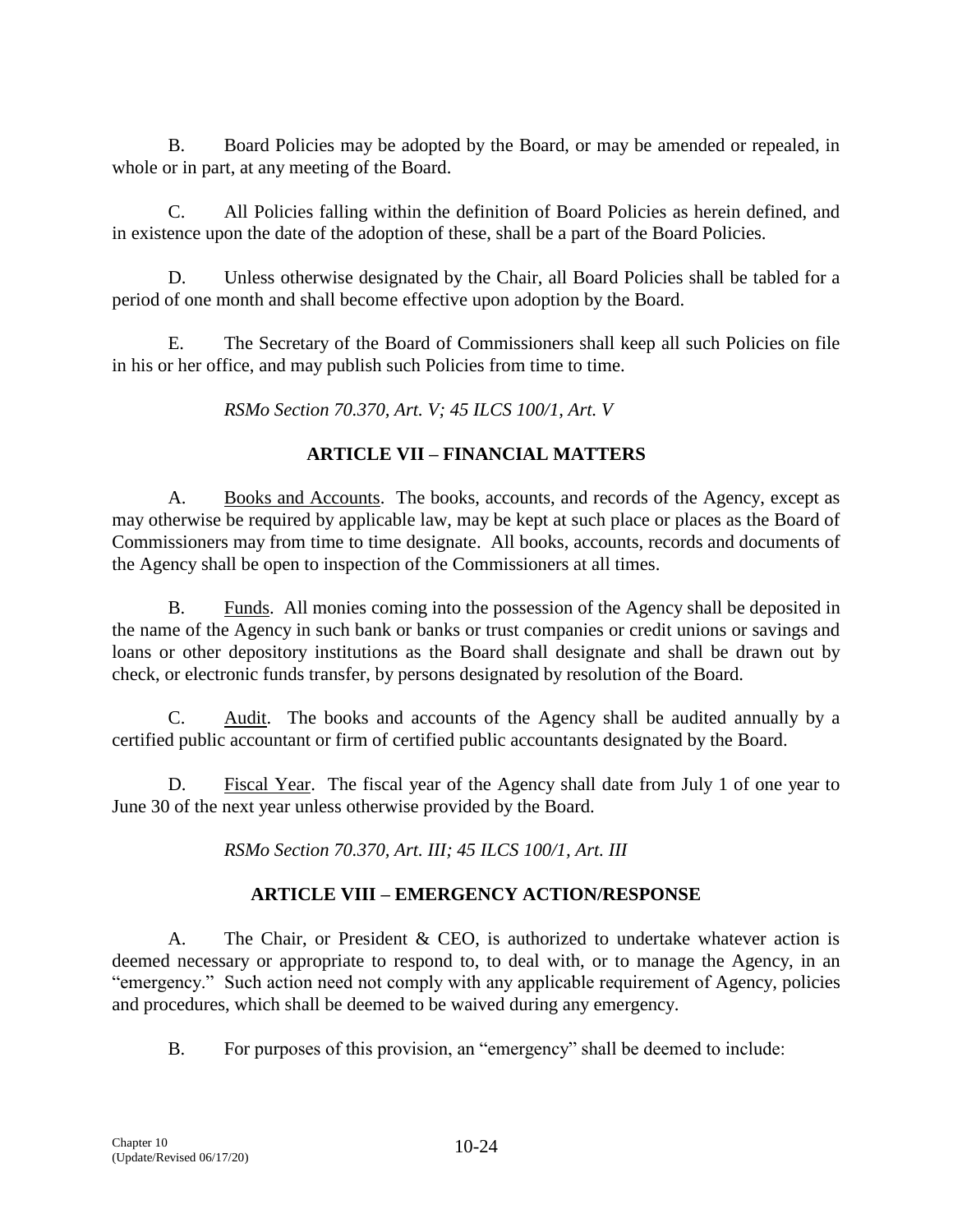- 1. the occurrence of a catastrophic event, such as war, nuclear incident, or other national or local calamity;
- 2. situations posing immediate threat to public health or safety;
- 3. situations posing immediate threat to Agency personnel or property; and
- 4. such extraordinary circumstances that failing to take faction will be detrimental to the activities of the Agency.

C. As soon as practicable after the taking of any such action in an emergency, the Chair shall report such action to the Board and such action will be considered by the Board at its next regular meeting.

D. This provision is not intended to supersede or repeal any emergency provision included in any specific Agency bylaw, policy or procedure.

# **ARTICLE IX – INDEMNIFICATION**

A. The Agency shall indemnify any person who was or is a party or is threatened to be made a party to any threatened, pending or completed action, suit, or proceeding, whether civil, criminal, administrative or investigative (other than an action by the Agency), by reason of the fact that such person is or was a Commissioner, officer or employee of the Agency, against expenses, including attorneys' fees, judgments, fines and amounts paid in settlement actually and reasonably incurred by such person in connection with such action, suit, or proceeding if such person acted in good faith and in a manner such person reasonably believed to be in or not opposed to the best interests of the Agency, and, with respect to any criminal action or proceeding, had no reasonable cause to believe such person's conduct was unlawful. The termination of any action, suit, or proceeding by judgment, order, settlement, conviction, or upon a plea of nolo contendere or its equivalent, shall not, of itself, create a presumption that such person did not act in good faith and in a manner which such person reasonably believed to be in or not opposed to the best interests of the Agency, and, with respect to any criminal action or proceeding, had reasonable cause to believe that such person's conduct was unlawful.

B. The Agency shall indemnify any person who was or is a party or is threatened to be made a party to any threatened, pending or completed action or suit by the Agency to procure a judgment in its favor by reason of the fact that such person is or was a Commissioner, officer or employee of the Agency, against expenses, including attorneys' fees, and amounts paid in settlement actually and reasonable incurred by such person in connection with the defense or settlement of the action or suit if such person acted in good faith and in a manner such person reasonably believed to be in or not opposed to the best interests of the Agency; except that no indemnification shall be made in respect of any claim, issue or matter as to which such person shall have been adjudged to be liable for negligence or misconduct in the performance of such person's duty to the Agency unless and only to the extent that the court in which the action or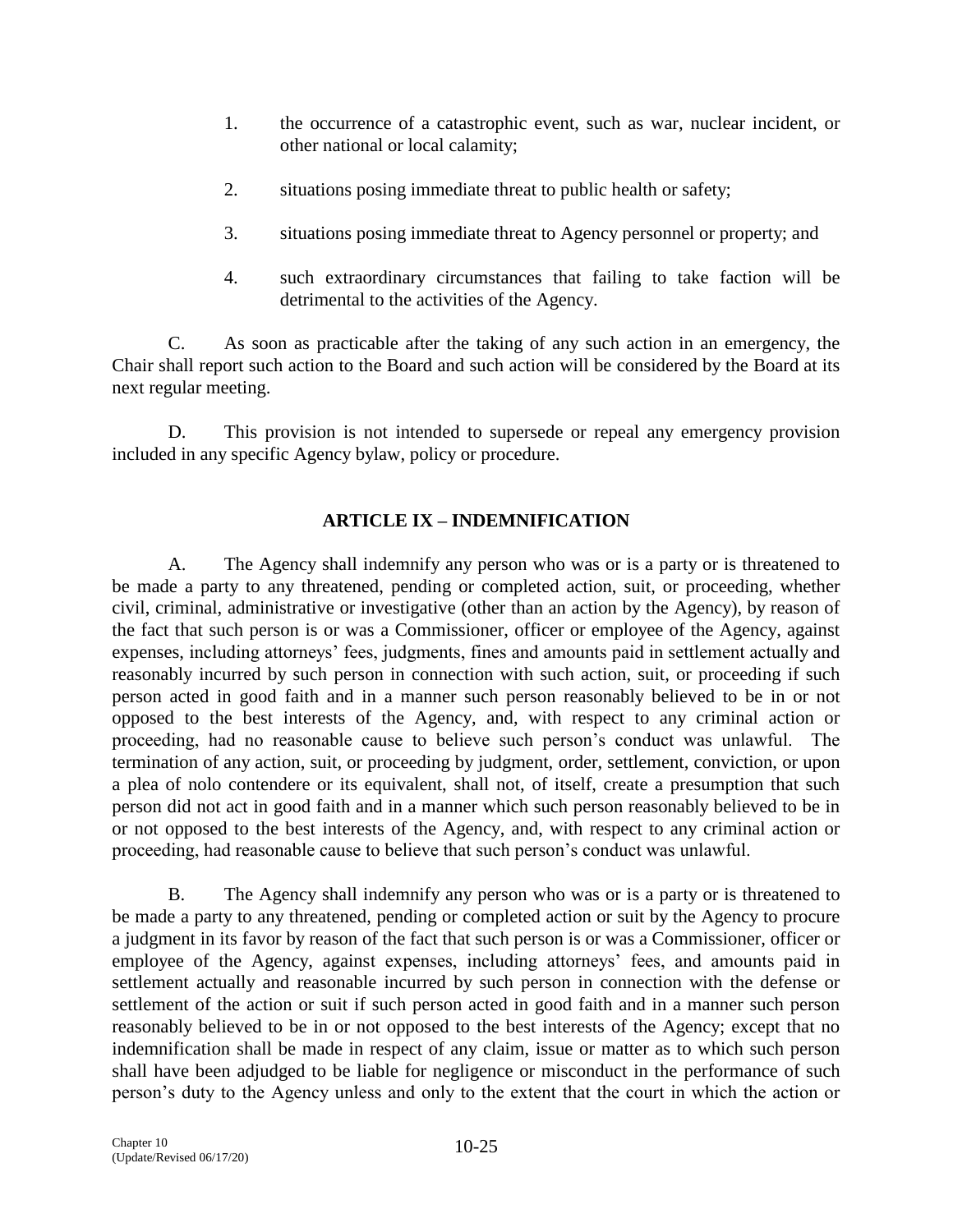suit was brought determines upon application that, despite the adjudication of liability and in view of all the circumstances of the case, such person is fairly and reasonably entitled to indemnity for such expenses which the court shall deem proper.

C. To the extent that a Commissioner, officer or employee of the Agency has been successful on the merits or otherwise in defense of any action, suit, or proceeding referred to in such paragraphs A and B, or in defense of any claim, issue or matter therein, such person shall be indemnified against expenses, including attorneys' fees, actually and reasonably incurred by such person in connection with the action, suit or proceeding.

D. Any indemnification under such paragraphs A and B hereinabove, unless ordered by a court, shall be made by the Agency only as authorized in the specific case upon a determination that indemnification of the Commissioner, officer or employee is proper in the circumstances because such person has met the applicable standard of conduct set forth in this provision. The determination shall be made by the Board, by those Commissioners who were not parties to the action, suit, or proceeding.

E. Expenses incurred in defending a civil or criminal action, suit or proceeding may be paid by the Agency in advance of the final disposition of the action, suit, or proceeding as authorized by the Board in the specific case upon receipt of an undertaking by or on behalf of the Commissioner, officer or employee to repay such amount unless it shall ultimately be determined that such person is entitled to be indemnified by the Agency as authorized in this provision.

F. The indemnification provided hereunder shall not be deemed exclusive of any other rights to which those seeking indemnification may be entitled under any other bylaw or any agreement, vote of disinterested Commissioners or otherwise, both as to action in such person's official capacity and as to action in another capacity while holding such office, and shall continue as to such person who has ceased to be a Commissioner, officer or employee and shall inure to the benefit of the heirs, executors and administrators of such person.

G. The Agency shall provide any further indemnity, in addition to the indemnity authorized or contemplated under other paragraphs hereof, including subparagraph F, to any person who is or was a Commissioner, officer or employee; and provided further that no such indemnity shall indemnify any person from or on account of such person's conduct which was finally adjudged to have been knowingly fraudulent, deliberately dishonest or willful misconduct. The determination as to whether to increase the limits of said indemnification in any case shall be in the sole judgment and discretion of the Board and in no event shall the Board be required to increase such indemnification.

H. The Agency may indemnify any person who was or is a party or is threatened to be made a party to any threatened, pending or completed action, suit, or proceeding, whether civil, criminal, administrative or investigative (other than an action by the Agency, by reason of the fact that such person is or was an independent contractor of the Agency), against expenses, including attorneys' fees, judgments, fines and amounts paid in settlement actually and reasonably incurred by such person in connection with such action, suit, or proceeding if such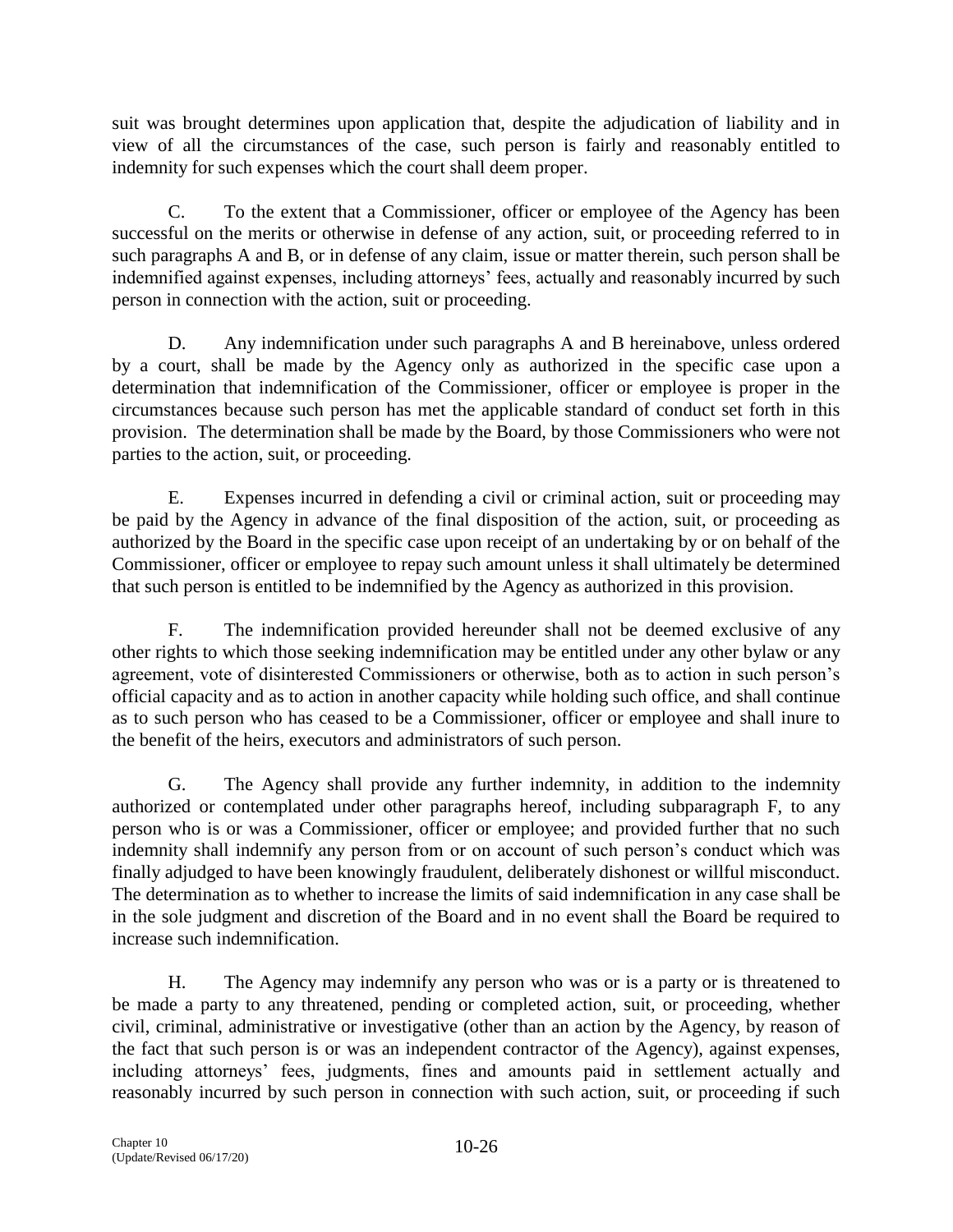person acted in good faith and in a manner such person reasonably believed to be in or not opposed to the best interests of the Agency, and, with respect to any criminal action or proceeding, had no reasonable cause to believe such person's conduct was unlawful. The termination of any action, suit, or proceeding by judgment, order, settlement, conviction, or upon a plea of nolo contendere or its equivalent, shall not, of itself, create a presumption that such person did not act in good faith and in a manner which such person reasonable believed to be in or not opposed to the best interests of the Agency, and, with respect to any criminal action or proceeding, had reasonable cause to believe that such person's conduct was unlawful.

I. The Agency may indemnify any person who was or is a party or is threatened to be made a party to any threatened, pending or completed action or suit by of the Agency to procure a judgment in its favor by reason of the fact that such person is or was an independent contractor of the Agency, against expenses, including attorneys' fees, and amounts paid in settlement actually and reasonably incurred by such person in connection with the defense or settlement of the action or suit if such person acted in good faith and in a manner such person reasonably believed to be in or not opposed to the best interests of the Agency; except that no indemnification shall be made in respect of any claim, issue or matter as to which such person shall have been adjudged to be liable for negligence or misconduct in the performance of such person's duty to the Agency unless and only to the extent that the court in which the action or suit was brought determines upon application that, despite the adjudication of liability and in view of all the circumstances of the case, such person is fairly and reasonably entitled to indemnity for such expenses which the court shall deem proper.

J. To the extent that an independent contractor of the Agency has been successful on the merits or otherwise in defense of any action, suit, or proceeding referred to in paragraph H, or in defense of any claim, issue or matter therein, such person shall be indemnified against expenses, including attorneys' fees, actually and reasonable incurred by such person in connection with the action, suit or proceeding.

K. Any indemnification under paragraph H herein above, unless ordered by a court, shall be made by the Agency only as authorized in the specific case upon a determination that indemnification of the independent contractor is proper in the circumstances because such person has met the applicable standard of conduct set forth in this provision. The determination shall be made by the Board, by those Commissioners who were not parties to the action, suit, or proceeding.

L. Expenses incurred in defending a civil or criminal action, suit or proceeding may be paid by the Agency in advance of the final disposition of the action, suit, or proceeding as authorized by the Board in the specific case upon receipt of an undertaking by or on behalf of an independent contractor to repay such amount unless it shall ultimately be determined that such person is entitled to be indemnified by the Agency as authorized in this provision.

M. The indemnification provided herein shall not be deemed exclusive of any other rights to which those seeking indemnification may be entitled under any other bylaw or any agreement, vote of disinterested Commissioners or otherwise, both as to action in such persons'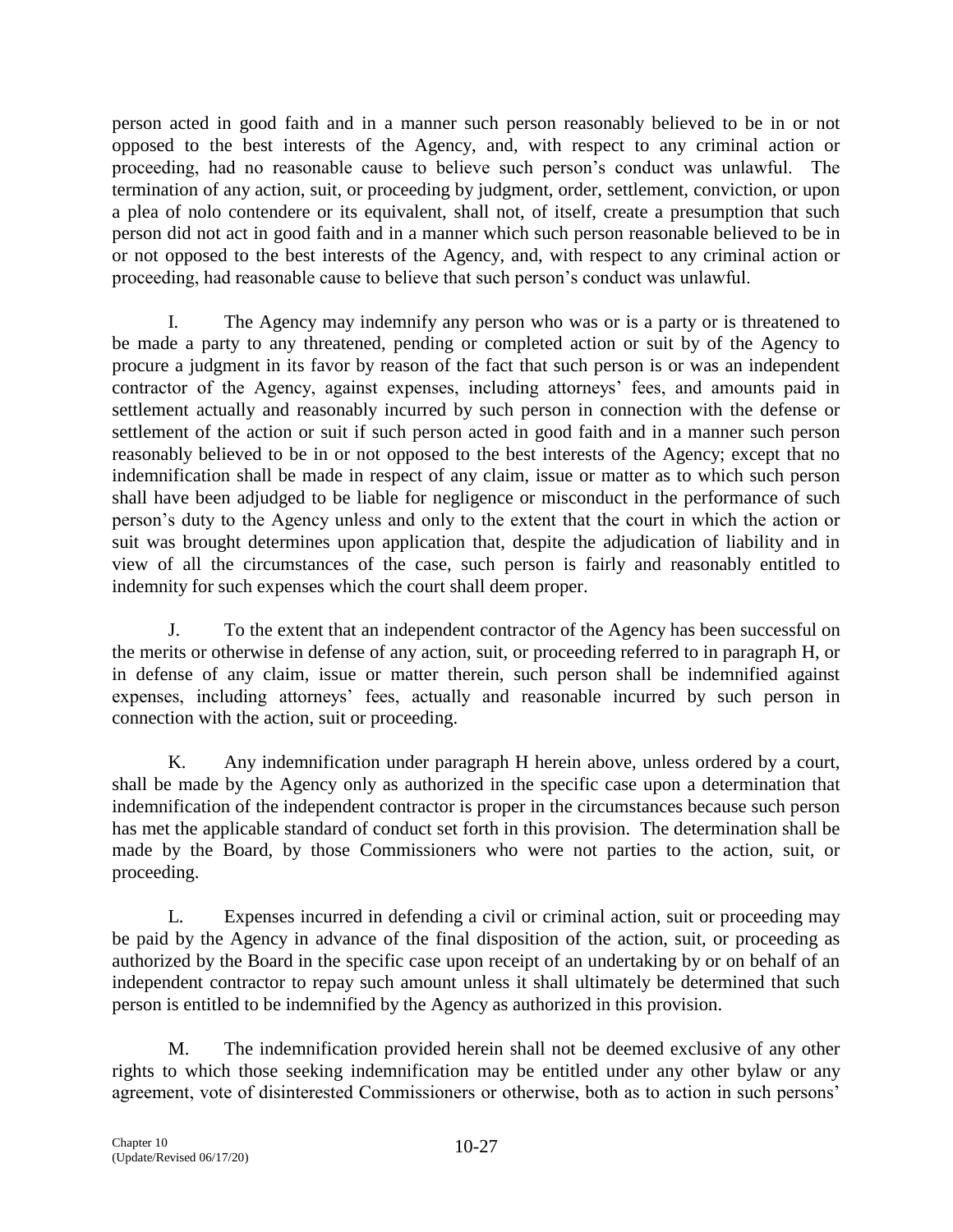official capacity and as to action in another capacity while holding such office, and shall continue as to such person who has ceased to be an independent contractor and shall inure to the benefit of the heirs, executors and administrators of such person.

N. The Agency shall provide any further indemnity, in addition to the indemnity authorized or contemplated under other paragraphs hereof, including subparagraph M, to any person who is or was an independent contractor; and provided further that no such indemnity shall indemnify any person from or on account of such person's conduct which was finally adjudged to have been knowingly fraudulent, deliberately dishonest or willful misconduct. The determination as to whether to increase the limits of said indemnification in any case shall be in the sole judgment and discretion of the Board and in no event shall the Board be required to increase such indemnification.

# **ARTICLE X – SEAL**

The seal of the Agency shall consist of two concentric circles, between which shall be the name of the Agency with the year established, and the State names of Missouri and Illinois and in the center shall be shown the area comprising the Bi-State Metropolitan Development District.

# **ARTICLE XI – AMENDMENTS**

Alterations, amendments, or repeals of these Bylaws may be made by a majority of the Commissioners from Illinois and a majority of the Commissioners from Missouri at any regular or special meeting, if the notice of such meeting contains a statement of the proposed alteration, amendment or repeal.

# **CERTIFICATION**

I, \_\_\_\_\_\_\_\_\_\_\_\_\_\_\_\_\_\_\_\_\_\_\_\_\_\_\_\_\_\_\_, Secretary of the Board of Commissioners of the Bi-State Development Agency, do hereby certify that the above is a true and correct copy as adopted by the Board of Commissioners on a quorum present and voting in favor thereof.

Name **Secretary** 

\_\_\_\_\_\_\_\_\_\_\_\_\_\_\_\_\_\_\_\_\_\_\_\_\_\_\_\_\_\_\_\_\_\_\_

 $\overline{\phantom{a}}$  ,  $\overline{\phantom{a}}$  ,  $\overline{\phantom{a}}$  ,  $\overline{\phantom{a}}$  ,  $\overline{\phantom{a}}$  ,  $\overline{\phantom{a}}$  ,  $\overline{\phantom{a}}$  ,  $\overline{\phantom{a}}$  ,  $\overline{\phantom{a}}$  ,  $\overline{\phantom{a}}$  ,  $\overline{\phantom{a}}$  ,  $\overline{\phantom{a}}$  ,  $\overline{\phantom{a}}$  ,  $\overline{\phantom{a}}$  ,  $\overline{\phantom{a}}$  ,  $\overline{\phantom{a}}$ 

Date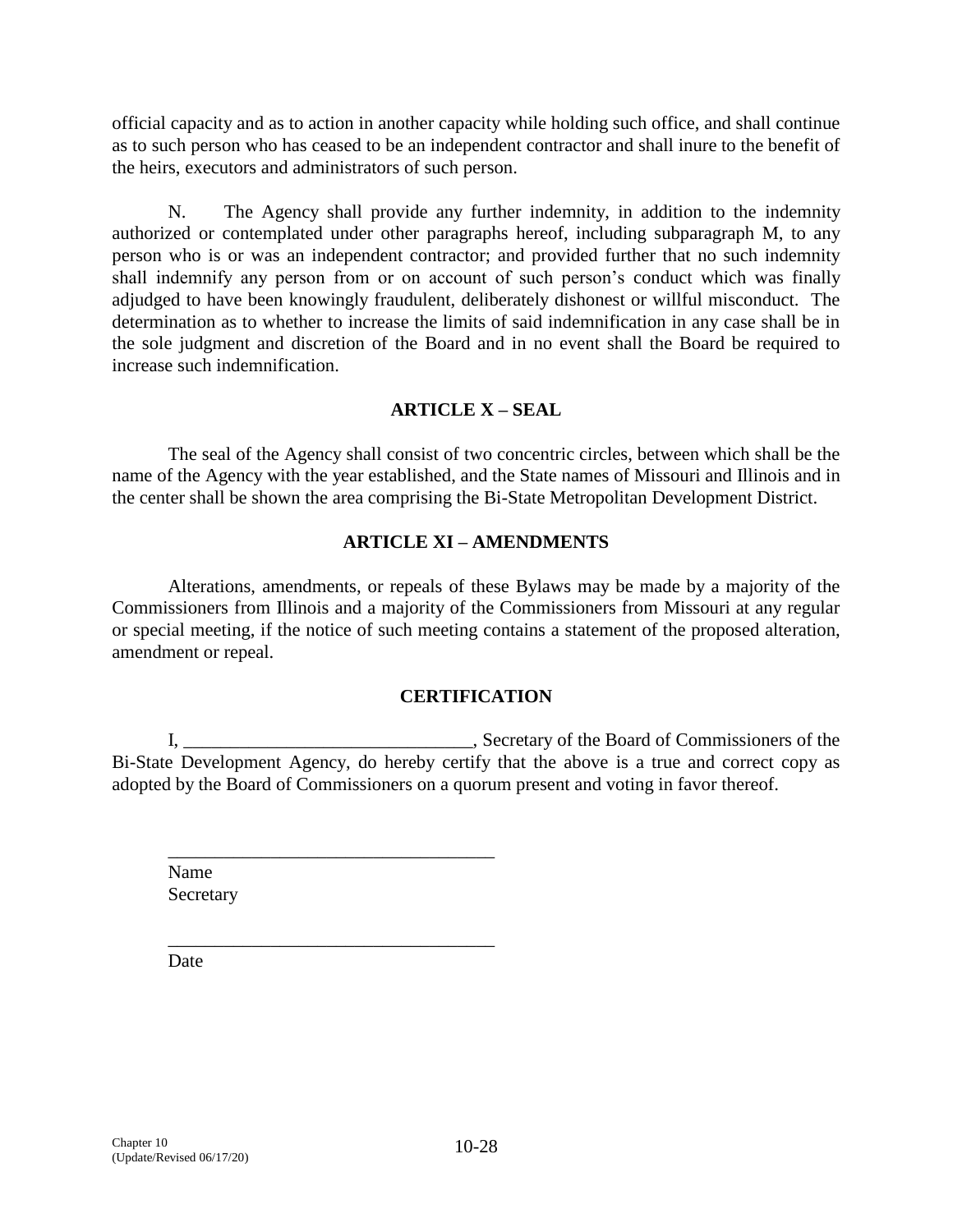# **Section 10.030 Controlling Law**

Bi-State Development Agency (the "Agency") is an interstate compact entity created pursuant to Article I, Section 10, Clause 3 of the United States Constitution and the interstate compact entered into between the States of Missouri and Illinois pursuant to Section 70.370 of the Revised Statutes of Missouri and 45 ILCS 100/1 of the Illinois Compiled Statutes, respectively, each as amended, and ratified by the Congress of the United States (the "Agency Compact"). As an interstate compact entity, the Agency is not governed by the provisions of state law but by the provisions of the Agency Compact.

#### **Section 10.040 Standing Committees (revised 5/22/09, 8/26/10; 3/25/11, 11/18/11 and 11/18/16)**

A. Executive Committee (revised 8/26/10) The Executive Committee shall be composed of the officers of the Board, and shall perform its functions pursuant to the provisions of the Board Bylaws.

B. Committee Formation and Appointment of Members (revised 8/26/10) The Committees of the Board shall consist of those established pursuant to the Board Bylaws, and the appointment of members to the committees is governed by the provisions of the Bylaws. In addition to the regular assigned committee staff, a committee may request that any officer or employee of the Agency, the Agency's outside counsel, its independent auditors or actuaries, or other outside consultants attend a particular committee meeting or meetings for the purpose of providing information or advice.

C. Standing Committees (Revised 8/26/10, 03/25/11, 11/18/11 and 11/18/16)

1. NOMINATING COMMITTEE (Revised 11/18/16). The purpose of this Committee is to recommend a slate of officers to serve for the following year, which slate shall be presented to the Board for approval in June of each year. The Chairman of the Board shall appoint the members of the Nominating Committee, which shall be composed of two Missouri Commissioners and two Illinois Commissioners.

2. AUDIT, FINANCE & ADMINISTRATION COMMITTEE (Revised 03/25/11, 11/18/11, and 11/18/16). The purpose of this Committee is to assist the Board in the oversight of the Agency's financial management and operations, including the integrity of its financial statements, the appointment and performance of its internal and external auditors and its compliance with all legal and regulatory requirements. It shall have the authority, to the extent it deems necessary, to conduct investigations and to retain independent consultants in connection with its responsibilities. Additionally, the Committee has oversight of the development of the Agency's capital and operating budgets, its cash management policies and procedures, and its policies and procedure for investments and the issuance of debt; implementing its pension, health and welfare benefits; and providing input and advocacy for the implementation of the Agency's legislative, regulatory and public relations plans.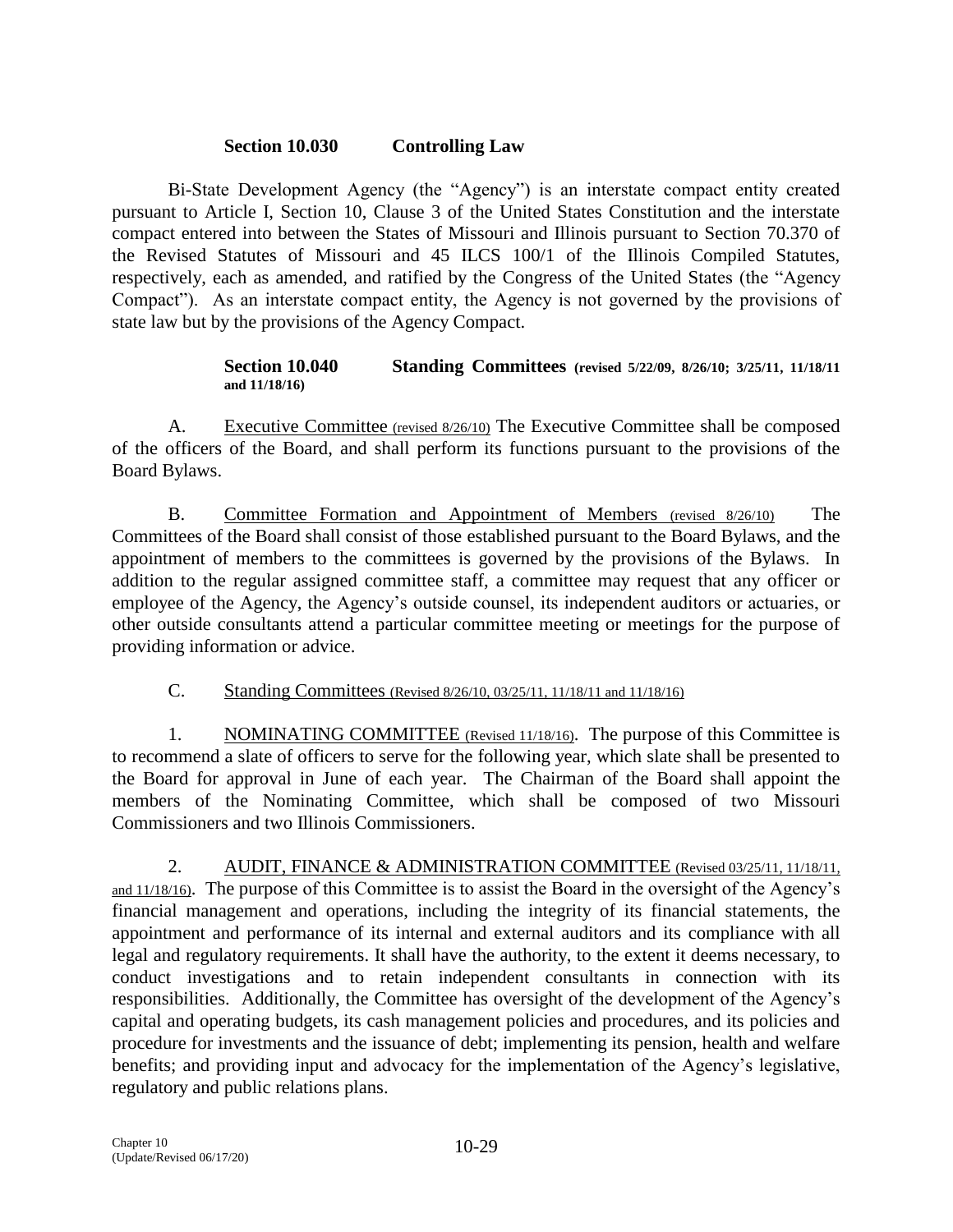Specific responsibilities include, but are not limited to the following:

- To review the Agency's major financial risk exposures and the adequacy of the Agency's risk management assessment and control policies.
- To directly oversee the planning, staffing and work of any independent auditors retained to perform the annual financial audit of the Agency and issue an audit report, or to perform other audits, reviews or attests services.
- To appoint and directly oversee the work of the Director of Internal Audit and the Internal Audit Department staff, including reviewing all significant reports prepared by the internal auditing department, reviewing the internal audit plan for each upcoming year, and annually evaluating the performance of the Director of Internal Audit.

OTHER RELEVANT BOARD POLICY SECTIONS SECTION 10.020 BOARD BY-LAWS SECTION 30.010 ANNUAL AUDIT SECTION 30.020 INTERNAL AUDIT

- To periodically review the Agency's financial status, its fiscal policies and procedures, its guidelines for issuing debt, and the investment of its cash reserves, and report any significant findings to the Board.
- To review the Agency's operating and capital budgets, its investment profile and performance, the Registration Statements filed with the SEC, and the Agency's business plan.
- To review and discuss the Agency's quarterly financial statements with Agency management and the Agency's internal auditor.
- To provide overall guidance with respect to the establishment, maintenance and administration of the Agency's pension, health and welfare benefits.
- Ensure that all pension and health plans are administered in accordance with statutory and regulatory requirements, and in a uniform and nondiscriminatory manner.
- To review all proposed changes or amendments to the Agency's pension or health plans, and make recommendations to the Board regarding further Board actions that may be required.
- To ensure that each of the Agency's four Pension Plans is being funded in accord with actuarial recommendations, and that the investment of funds for each Plan is based on independent advice from qualified outside professionals and is within the parameters of the Plan's investment policy.
- To monitor legislative, regulatory and public relations issues facing the Agency and to advise and make recommendations regarding the Agency's plans in these areas.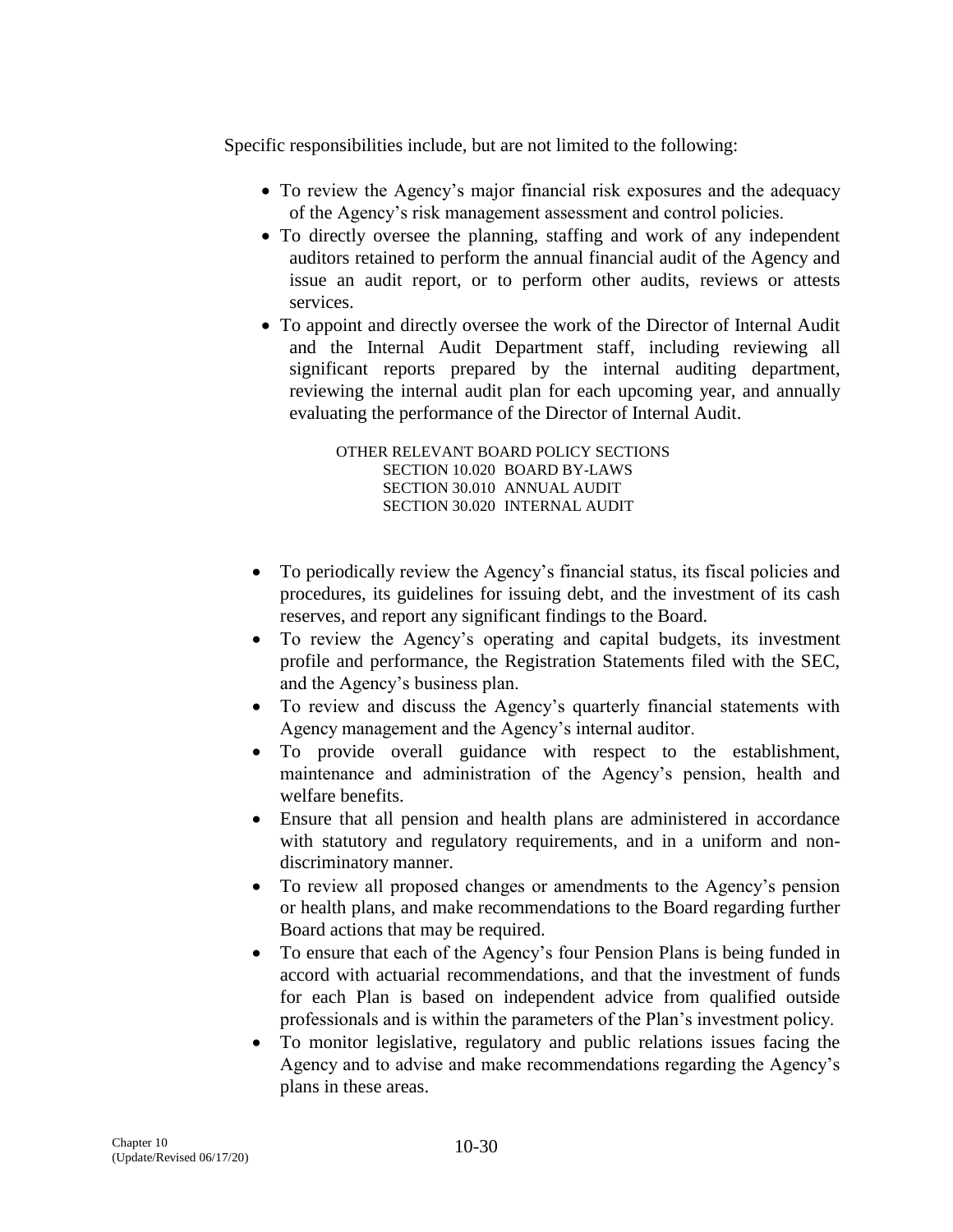The committee will also review and make recommendations to the Board of Commissioners on such other matters as the Board of Commissioners or the Committee may deem appropriate at any time or from time to time.

3. PLANNING COMMITTEE (revised 11/18/11 and 11/18/16). The purpose of this Committee is to assist the appropriate Agency staff with the implementation and periodic updating of the Agency's Long-Range Transit Plan, and to provide general advice on overall long-range and strategic planning for the Agency.

4. OPERATIONS COMMITTEE (revised 11/18/11 and 11/18/16). The purpose of this Committee is to oversee all aspects of the Agency's operations, including the operations of Metro Transit, the St. Louis Regional Freightway, Bi-State Development Research Institute, Tourism Innovation Division (Arch, Riverboats), St. Louis Downtown Airport, the Economic Development Division, and any other of the Agency's business enterprises, whether now existing or hereafter arising. It is to provide operational and program oversight of all current and proposed operations plans to ensure that such plans accord with the strategic direction set for the Agency by the Board. The Committee will:

- Regularly review guidelines for the execution of the transit service, including system performance, geographical coverage, levels of service, and consumer interfaces.
- Monitor system safety issues and system performance in conformance with regulatory requirements under programs such as Title VI and ADA.
- Review management's recommendations concerning development opportunities created by the Agency's expansions of service and investments in infrastructure, and review activities supporting the implementation of the Moving Transit Forward Plan including regular updates of same.
- Review management's recommendations on the Agency's goal of increasing community awareness of and support for public transit; and to identify and foster partnerships with regional civic and business entities in order to enhance economic development. Economic development should be focused on the Agency fostering a regional foundation for private investment and job creation, and approaching such with an emphasis on the Agency's return on project investment.
- Make regular reports of its findings and/or recommendations to the full Board of Commissioners.
- The Committee will also review and make recommendations to the Board of Commissioners on such other matters as the Board of Commissioners or the Committee may deem appropriate at any time or from time to time.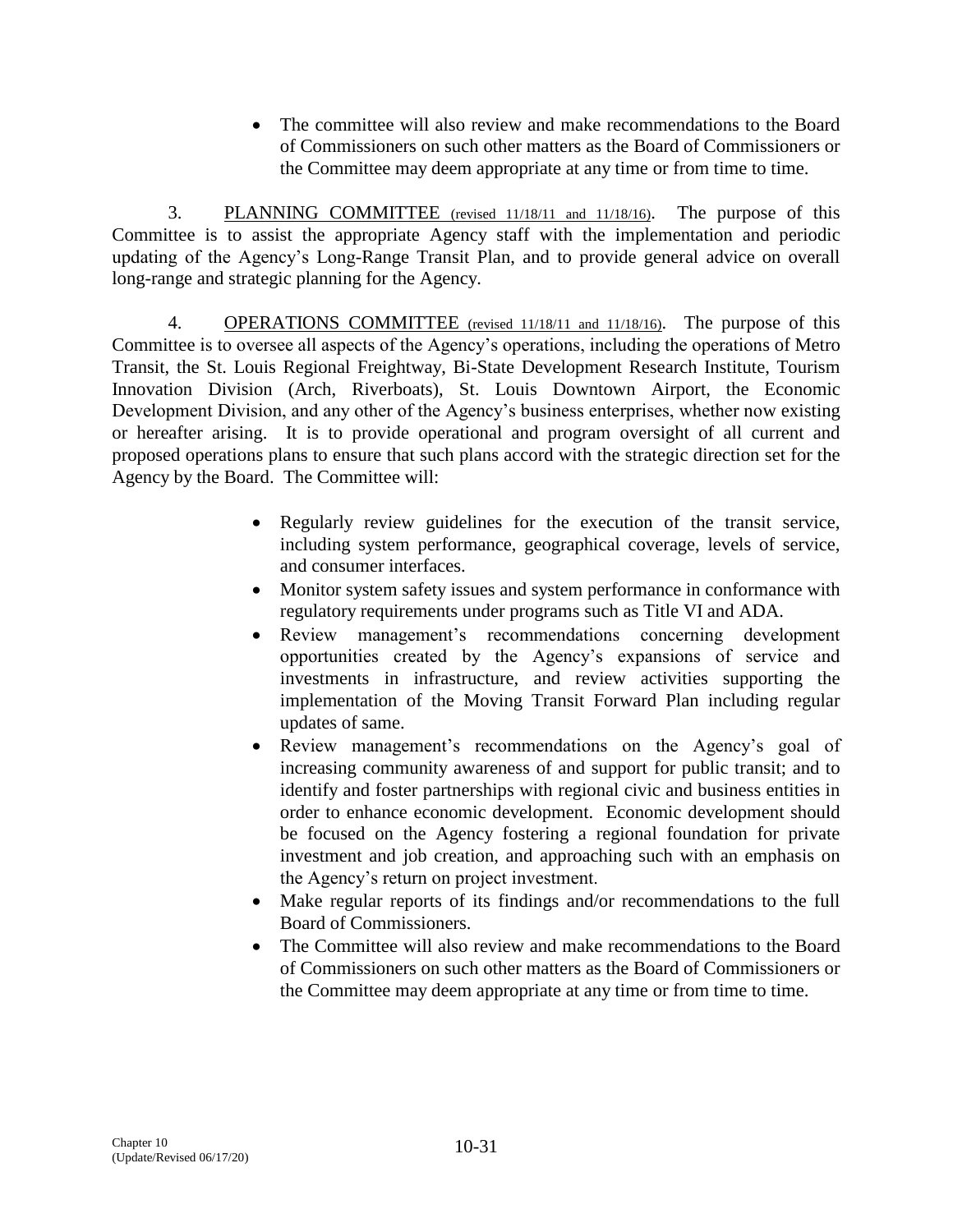## **Section 10.050 Ad Hoc Committees** (Revised 11/18/16)

A. Membership. The Chair will appoint membership of Ad Hoc Committees and they will contain the appropriate number and mix of Commissioners to accomplish the tasks of the committee. Ad Hoc Committees can be a committee of the whole.

B. Purpose. Ad Hoc Committees shall consider such issues as appropriate for that particular committee. Examples of Ad Hoc committees include, but are not limited to; Executive Search Committee, General Counsel Selection Committee, and Interim Management Committee.

# **Section 10.060 Board and Committee Meetings (revised 09/23/16 and 06/17/20)**

A. Compact and Bylaws to Control. The conduct of regular and special meetings of the Board of Commissioners and Committees thereof established pursuant to this Chapter 10 of the Collected Board Policies, including the provision of notice, place where such meetings are held, and applicable attendance and quorum requirements shall be done pursuant to and in accordance with the Board Bylaws and the Compact. The provisions of this section shall supplement such matters.

B. Agendas. The President & CEO shall prepare the agenda for Board and Committee meetings in accordance with the provisions of the Compact and Board Policy. He or she shall place such matters upon the agenda as may be requested by the Chair of the Board and such Committee or any Board Commissioner. Requests by a Committee or a Commissioner for the preparation of a report, policy or report for a Board Agenda, which in the opinion of the President & CEO will require the expenditure of significant staff time or funds, may not be acted upon by the President & CEO until approved by the Board.

C. Consent Agenda Procedure. The President & CEO may, at his discretion, place any item of business on the consent agenda, provided the item of business does not involve any advertised public hearing, does not require a super majority vote, and as to which no request has been made by a Commissioner to discuss the matter. The consent agenda shall be prepared by the President & CEO. An item of business placed on the consent agenda may be removed from such agenda at any time prior to the finalization of the consent agenda as set forth herein. An item of business shall be automatically removed from the consent agenda if a request is made by a Commissioner that they wish to speak or have discussion on the matter. An item included on the consent agenda shall not be debated or discussed by a Commissioner unless the Commissioner has requested an opportunity to speak on the matter prior to the finalization of the consent agenda. Items of business contained on the consent agenda shall be voted upon by the Board considering the consent agenda in its entirety and shall not be taken up for consideration as separate matters, except that nothing contained herein shall be construed to prohibit a Commissioner from voting individually on each separate item shown on the consent agenda.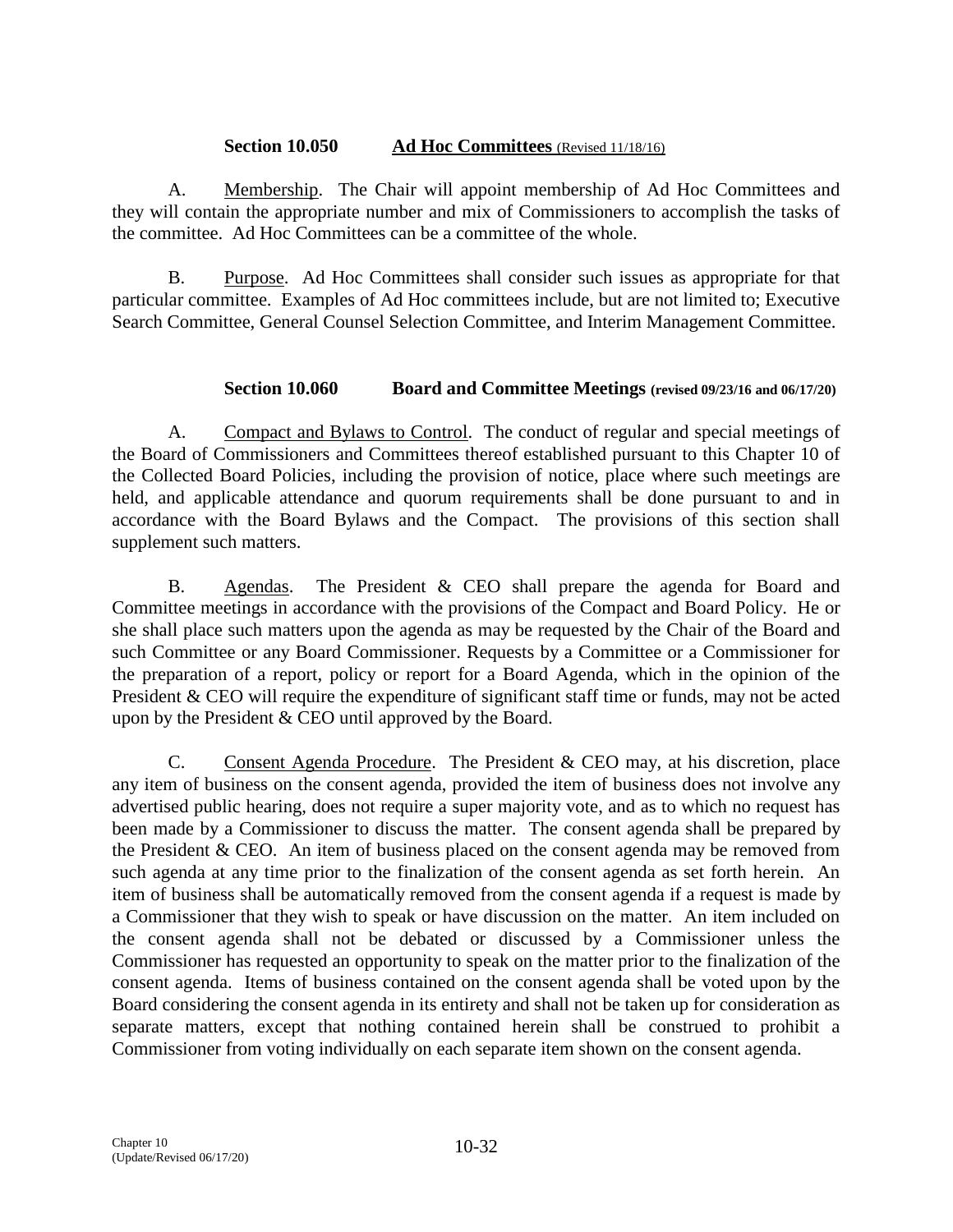A vote by a Commissioner for adoption of the consent agenda shall mean that the Commissioner has requested that his or her vote be recorded as an "aye" vote for each separate item on the consent agenda and shall be recorded as such. A vote against adoption of the consent agenda shall be recorded as a "nay" vote on each item placed on the consent agenda and shall be recorded as such. Provided, however, a Commissioner, when casting an "aye" or "nay" vote, may specifically exclude from such vote for approval or disapproval of the consent agenda specific items on the agenda, and in such event the minutes shall record the exceptions accordingly. Consent agendas following this procedure may also be used for closed (executive) session agendas.

- D. Order of Business.
	- 1. Call to Order
	- 2. Roll Call
	- 3. Public Comment (requested pursuant to Board Policy)
	- 4. Approval of Minutes
	- 5. Report of Treasurer
	- 6. Report of Chair
	- 7. Report of President & CEO
	- 8. Committee Reports
	- 9. Approval and Adjustment of Agenda Commissioners to indicate matters for deletion from Consent Agenda on which discussion is requested
	- 10. Consent Agenda Items which shall include all items recommended for Board action by a Board Committee except matters requiring a public hearing, matters which discussion is requested by a Commissioner, matters requiring a super majority vote, or matters on which a presentation is deemed desirable by the President & CEO
	- 11. Committee Action Items
	- 12. Unscheduled Business 13. Call of the Dates for Future Board and Committee Meetings
	- 14. Adjournment
- E. Conduct of Meetings; Rules of Order.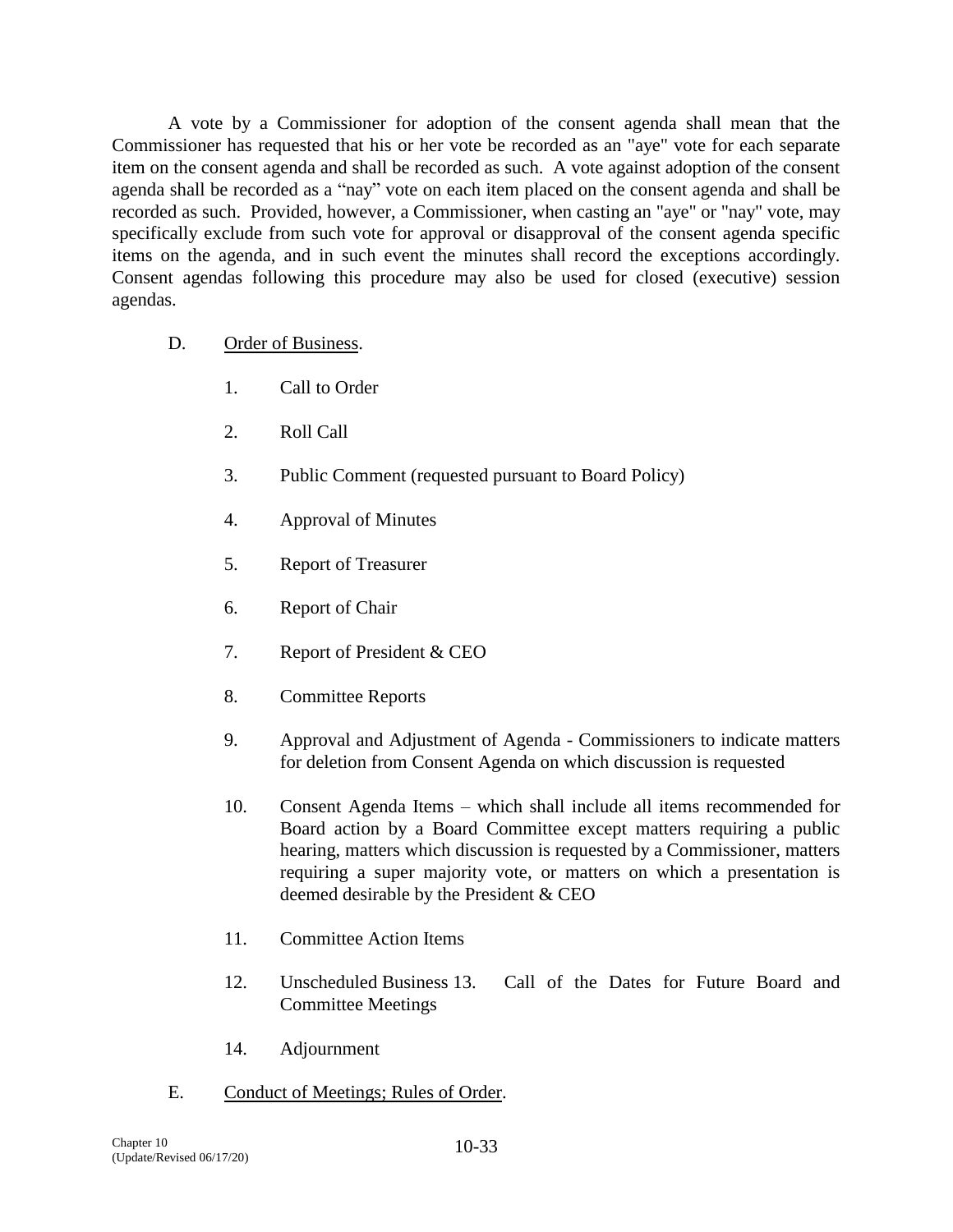- 1. Rules of Order. The Chair will conduct Board meetings under informal Roberts Rules of Order. Issues may be discussed by the Board as a committee of the whole. In order to ensure order, the Chair (or a majority motion) may, for an individual meeting, require strict adherence to Roberts Rules of Order, current U.S. edition.
- 2. Conduct of Meetings. Persons authorized to speak at the Board meetings are the Commissioners and the President & CEO. Other Agency staff or agents may be called upon to participate in meetings at the sole discretion of the Board. Persons wishing to address the Commissioners may do so only pursuant to the Agency's public comment policy as set forth herein, provided that the matter is appropriate, is delivered in an orderly and brief manner, and does not interfere with the Board's timely conduct of business as determined by the Chair.

# F. Public Comment (revised 06/17/20).

- 1. Meetings of the Board and Committees shall provide for public comment in the following instances:
	- a. In connection with matters related to capital grant applications, fare increases and service changes, and changes to the paratransit plan as required by provision of applicable law
	- b. On motion adopted by the Board permitting public comment on a specified topic or topics
	- c. At the written request of a member of the public specifying the topic or topics to be addressed during such public comment and provided to the Agency before the start of the Board or Committee meeting at which such public comment is requested. No public comment shall be allowed addressing any pending bid protest, litigation, or legal matter to which the Agency, its Commissioners, officers, directors, employees, or agents are a party.
- 2. All public comments shall be made pursuant to the following rules:
	- a. All individuals shall state their name, address and topic for comment.
	- b. All individuals shall address the Chair and shall not proceed with public comment until recognized by the Chair.
	- c. All remarks shall be directed to the Board as a collective body and not to any individual member thereof.
	- d. Use of threatening, obscene, profane, disruptive, or abusive language is prohibited.
	- e. An individual called to order by the Chair shall immediately desist from speaking until permitted to continue by the Chair.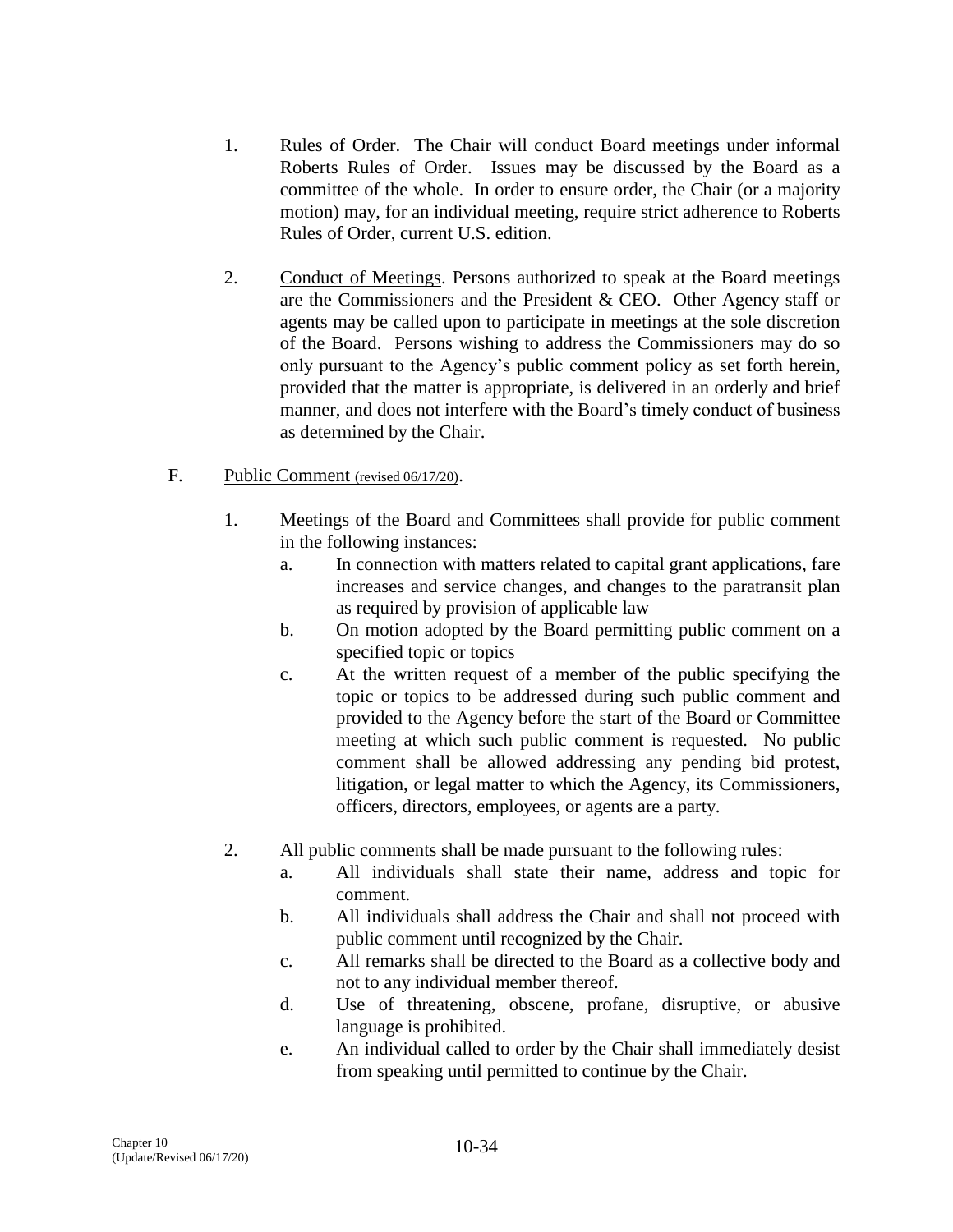f. Public comment by an individual shall be limited to three minutes unless permission to continue is given by motion adopted by the Board.

## **Section 10.070 Public Meetings (revised 09/26/08, 09/23/16 and 06/28/19)**

A. Policy. As an interstate compact agency, the Agency is not subject to the requirements of the Missouri or Illinois Open Records Laws. See *KMOV-TV, Inc. v. Bi-State Development Agency*, 625 F. Supp. 2d 808 (E.D. Mo. 2008). However, as a public entity, the Agency recognizes the importance of transparency and accountability with its constituents. As a result, the Agency adopts this Policy governing public meetings of the Agency.

- B. Meetings, Notices and Emergencies.
	- 1. Regular Meetings. The Agency shall give public notice of the schedule of regular meetings of the Board of Commissioners (the "Board") at the beginning of each calendar year, stating the dates, times and places of such regular meetings. When it is necessary to reschedule a regular meeting, at least 10 days' notice of such change, whenever possible, shall be given by publication on the Agency's website.
	- 2. Special Meetings; Emergencies. The Agency shall give public notice of any special meeting of the Board or its Committees at least 48 hours before such meeting, except a meeting held in the event of a bona fide emergency or a reconvened meeting where the original meeting was open to the public and (a) it is to be reconvened within 24 hours, and (b) an announcement of the time and place of the reconvened meeting was made at the original meeting. Public notice shall be given by posting a copy of the notice at the Agency's Headquarters, 211 North Broadway, Suite 650, St. Louis, Missouri 63102. When it is necessary to hold a meeting on less than 48 hour notice, the nature of the good cause justifying the departure from the normal notice requirements shall be stated in the minutes.
	- 3. Notice to News Media and Others. The Agency shall also supply copies of the schedule of regular meetings and notice of any special, emergency, rescheduled or reconvened meeting of the Board or its Committees to any news medium or member of the public that has filed an annual request for such notice with the Agency. Such annual request shall be filed with the Agency and shall include an email address or telephone number within the territorial jurisdiction of the Agency at which such notice may be given.
	- 4. Posting of Meeting Agenda. The tentative agenda of each regular meeting of the Board or its Committees and that of any special, rescheduled, or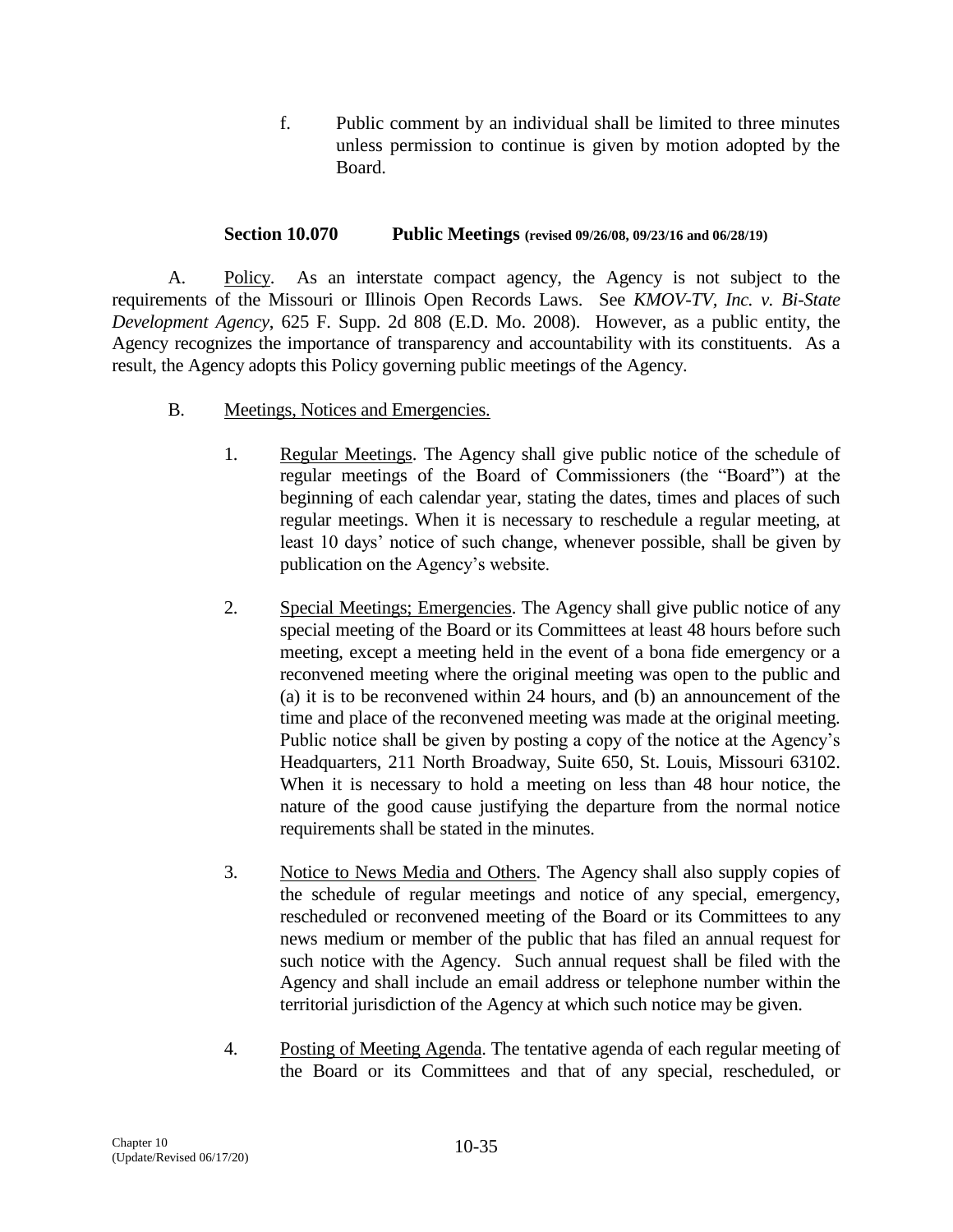reconvened meeting shall be posted on the Agency's website at least 48 hours in advance of the holding of the meeting.

- 5. Notice of Closed Meetings or Vote**. (Revised 09/26/08, 09/23/16, and 06/28/19)** Notice of any closed meeting, or portion thereof, shall be provided by giving notice of the time, date and place of such meeting in the manner prescribed by this section. Such notice shall also state the reason for holding such closed meeting. The Agency may close its meetings, or parts thereof, for any of the circumstances listed for closing records in the Agency's Public Records Policy (Section 10.080). The reasons for the closed meeting or closed (executive) session will be provided for each agenda item and any motion to go into closed (executive) session will state the reason for holding such closed (executive) session.
- 6. Closed Meeting and Closed (Executive) Session Voting. No final action vote shall be taken in a closed meeting or closed (executive) session. For closed meeting and closed (executive) session matters requiring final action a roll call vote shall be taken in open session.

C. Accessibility. Each meeting shall be held at a place accessible to the public and at a time reasonably convenient to the public, unless for good cause such a place or time is impossible or impractical. When it is necessary to hold a meeting at a place that is not reasonably accessible to the public, or at a time that is not reasonably convenient to the public, the nature of the good cause justifying the departure from the normal requirements shall be stated in the minutes.

D. Disruption of Meetings. No person shall be allowed to conduct themselves during the proceedings of open meetings of the Board or its Committees in any manner, which disrupts the meetings. Public meetings of the Agency may be videotaped at the discretion of the Chair as long as such activity does not become disruptive. The Chair may order the removal of any disruptive person from the meeting.

E. Minutes**. (Revised 09/26/08, 09/23/16 and 06/28/19)** The Agency shall keep written minutes of all meetings of its Board and its Committees, which minutes shall include the following:

- 1. the date, time and place of the meeting;
- 2. the members of the Board recorded as either present or absent;
- 3. a roll call vote during open session on the vote to go into closed (executive) session;
- 4. a roll call vote taken during closed (executive) session to resume open session;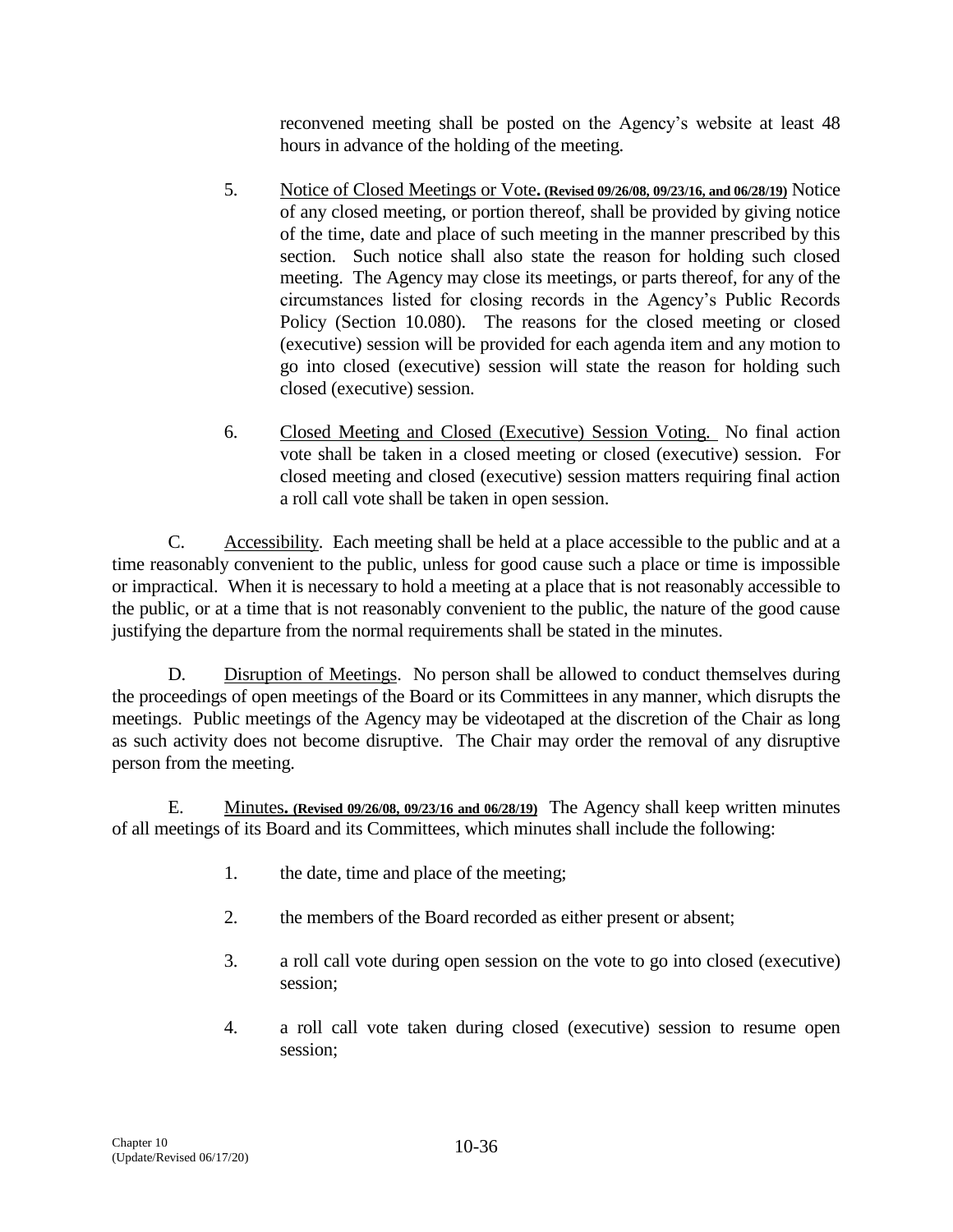- 5. a roll call vote taken in open session of all matters proposed for final action during closed (executive) session; and
- 7. a general description of all matters proposed, discussed or decided, and a record of any votes taken.

The minutes of meetings open to the public shall be available for public inspection at the Agency's Headquarters within seven days of the approval of such minutes by the Board. The Board shall meet to review the minutes of closed Board and Committee meetings or closed (executive) sessions periodically in its discretion, but no less than twice a year. At such meetings the Board will determine if it is no longer necessary to protect the public interest or the privacy of an individual by keeping the minutes confidential. If such meeting is not held by the Board as provided by this section, the General Counsel will determine if it is no longer necessary to protect the public interest or privacy of an individual by keeping the closed minutes, or a portion thereof, confidential.

F. Recordings. The Agency shall record all meetings of its Board and its Committees in the form of an audio or video recording. Recordings of open meetings shall be an open record of the Agency. Recordings of closed meetings and closed (executive) sessions shall be a closed record not open to the public and are not required to be reviewed. The closed session recordings shall be destroyed after 18 months, provided the Board has approved the minutes of the closed meeting.

# **Section 10.080 Public Records (revised 09/23/16)**

A. Policy. As an interstate agency, the Agency is not subject to the requirements of the Missouri or Illinois Open Records Laws. See *KMOV-TV, Inc. v. Bi-State Development Agency*, 625 F. Supp. 2d 808 (E.D. Mo. 2008). However, as a public entity, the Agency recognizes the importance of transparency and accountability with its constituents. As a result, the Agency adopts this Policy governing the public records of the Agency.

B. Definition "Public Record", any record, whether written or electronically stored, retained by the Agency, including any report, survey, memorandum, or other document or study prepared for the Agency by a consultant or other professional service paid for in whole or in part by public funds, including records created or maintained by private contractors under an agreement with the Agency or on behalf of the Agency. The term "public record" does not include 1) any internal memorandum or letter received or prepared by or on behalf of the Agency consisting of advice, opinions and recommendations in connection with the deliberative decisionmaking process of the Agency or any preliminary drafts, notes, recommendations, memoranda and other recordings in which opinions are expressed, or policies or actions are formulated, unless such records are presented at a public meeting; 2) off-line communications with the public on social media including but not limited to responses, messages, phone records, and emails; or 3) communications and other documents of independent business enterprises established by the Agency, such as the Research Institute, unless such documents are presented to the governing body of the enterprise or the Agency.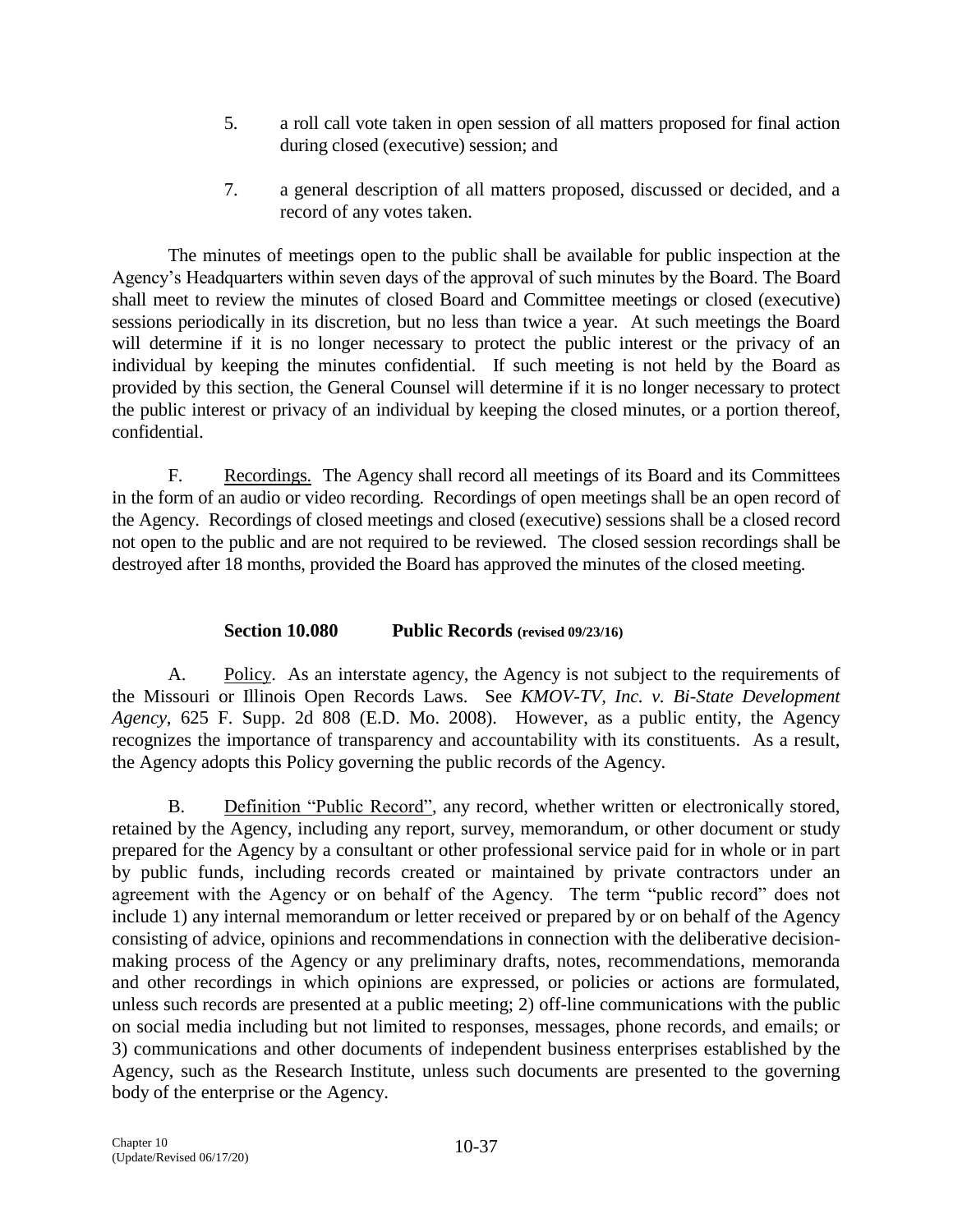C. Custodian**. (Revised 6/27/08 and 09/23/16)** The Agency hereby appoints the General Counsel as Custodian of the Agency's official records. The office of the General Counsel is located at the Agency's Headquarters, 211 North Broadway, Suite 700, St. Louis, Missouri 63102.

D. Closed Records. Circumstances under which Agency records are closed include, but are not limited to the following:

- (1) Legal: Actual or potential legal actions, causes of action or litigation involving the Agency, including but not limited to any confidential or privileged communications between the Agency or its representatives and its attorneys. Any minutes, vote or settlement agreement relating to legal actions, causes of action or litigation involving the Agency or any agent or entity representing its interest or acting on its behalf or with its authority, including any insurance company, shall be made public upon final disposition of the matter voted upon or upon the signing by the parties of the settlement agreement, unless, prior to final disposition, the settlement agreement is ordered closed by a court. Legal work product shall be considered a closed record;
- (2) Real Estate: Leasing, purchase or sale of real estate by the Agency where public knowledge of the transaction might adversely affect the legal consideration therefor. However, any minutes, vote or public record approving a contract relating to the leasing, purchase or sale of real estate by the Agency shall be made public upon closing of the lease, purchase or sale of the real estate. Despite the provisions herein, any lease at the St. Louis Downtown Airport wherein the Agency is lessor shall be a closed record, except any rental and fees paid to the Agency thereunder shall be public;
- (3) Personnel: Hiring, firing, disciplining or promoting of particular employees by the Agency when personal information about the employee is discussed or recorded. However, any vote on a final decision, when taken by the Agency, to hire, fire, promote or discipline an employee shall be made available with a record of how each member voted to the public within seventy-two hours; provided however, that any employee so affected shall be entitled to prompt notice of such decision during the seventy-two-hour period before such decision is made available to the public. Individually identifiable personnel records, performance ratings or records pertaining to employees or applicants for employment, including but not limited to records reflecting any health, disability, drug and alcohol matters, and discrimination issues, except that this exemption shall not apply to the names, positions, salaries and lengths of service of officers and employees of the Agency once they are employed as such;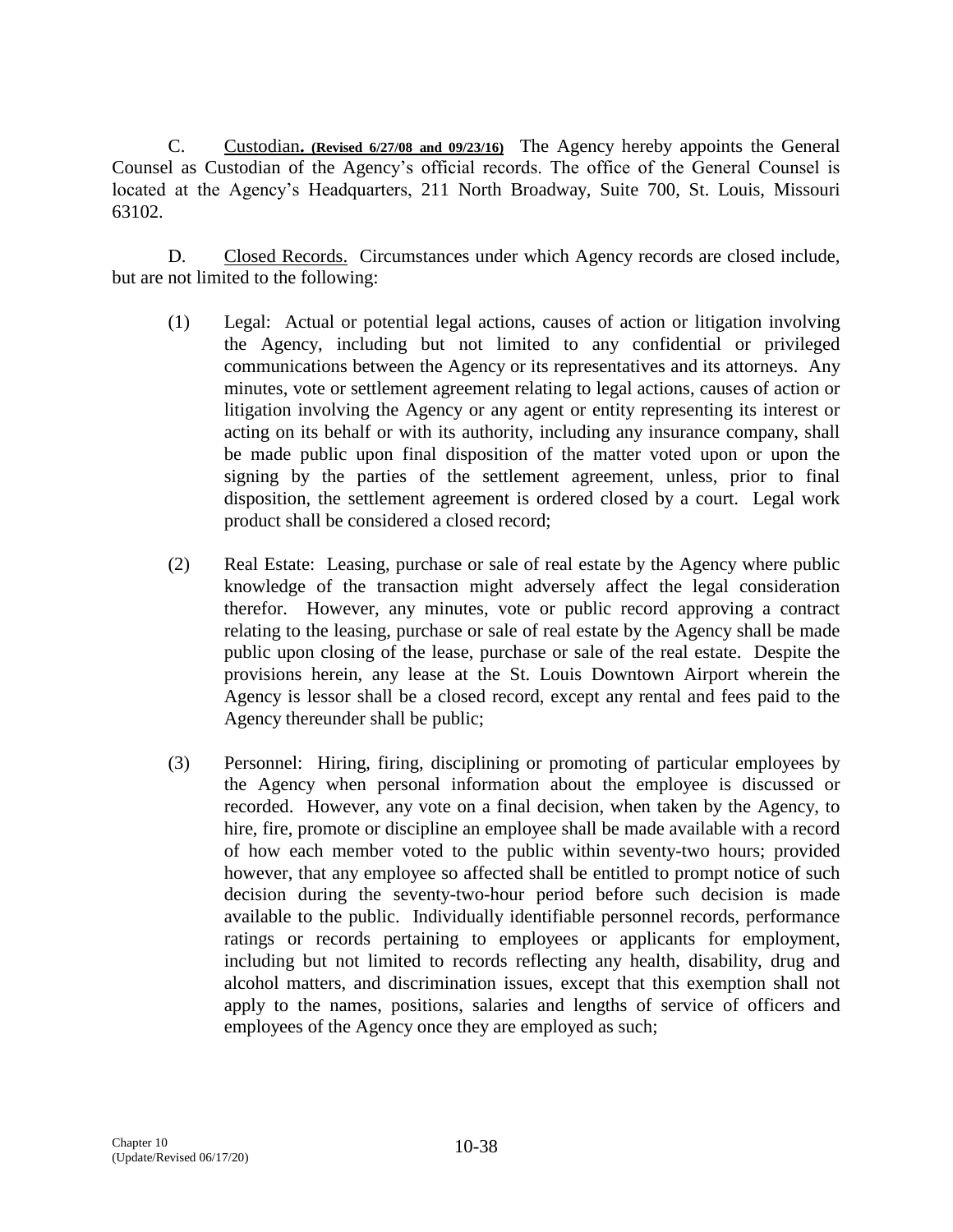- (4) Health Proceedings: Non-Judicial mental or physical health proceedings involving identifiable persons, including medical, psychiatric, psychological, or alcoholism or drug dependency diagnosis or treatment;
- (5) Employee Negotiations: Records relating to collective negotiating or bargaining matters between the Agency or its representatives and its employees or representatives, including but not limited to any discussions, work product, offers or positions, except that any final contract or agreement shall be open;
- (6) Data Processing: Administrative or technical information associated with automated data processing operations, including but not limited to software, operating protocols, computer program abstracts, file layouts, source listings, object modules, load modules, user guides, documentation pertaining to all logical and physical design of computerized systems, employee manuals, and any other information that, if disclosed, would jeopardize the security of the system or its data or the security of materials exempt under this Policy;
- (7) Purchasing and Contracts: Proposals and bids and related documents for any contract, grant, or agreement, including information which if it were disclosed would frustrate procurement or give an advantage to any person proposing to enter into a contractor agreement with the Agency, and any documents related to a negotiated contract, until an award or final selection is made or a contract is executed. Information prepared by or for the Agency in preparation of a bid solicitation, including but not limited to specifications for competitive bidding, shall be exempt until an award or final selection is made;
- (8) Proprietary Interest: Records relating to scientific and technological innovations in which the owner has a proprietary interest. Trade secrets and commercial or financial information obtained from a person or business where the trade secrets or commercial or financial information are furnished under a claim that they are proprietary, privileged or confidential, and that disclosure of the trade secrets or commercial or financial information would cause competitive harm to the person or business, and only insofar as the claim directly applies to the records requested;
- (9) Hotlines: Records relating to hotlines established for the reporting of abuse and wrongdoing, including the Agency's Compliance Program under Chapter 100 of Agency Policy, and any investigations and reports relating to such records;
- (10) Auditors: Confidential or privileged communications between the Agency and its auditors, including all auditor work product and materials prepared or compiled with respect to internal or external audits of the Agency;
- (11) Security: Vulnerability assessments; security measures (including security force measures, reports, policies and videos for Agency facilities, rail and bus); safety investigations and reports; operational guidelines; and response policies or plans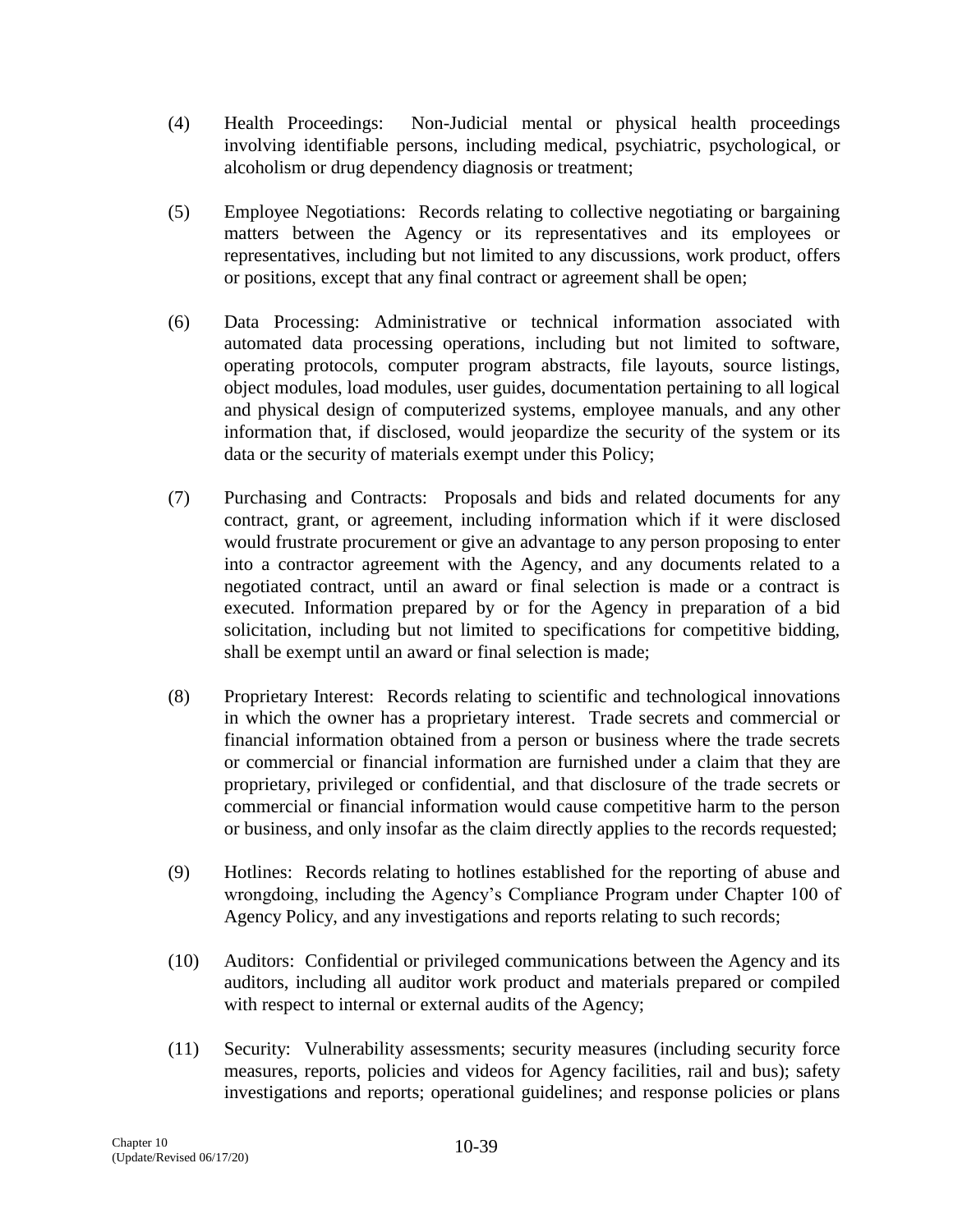that are designed to identify, prevent, or respond to potential incidents or attacks upon Agency patrons or systems, facilities, or installations, the destruction or contamination of which has the potential to endanger individual or public safety or health, but only to the extent that disclosure could reasonably be expected to jeopardize the effectiveness of the measures or the safety of the personnel who implement them or the public. Architects' plans, engineers' technical submissions, existing or proposed security systems, structural plans, and other construction related technical documents for Agency projects, but only to the extent that disclosure would compromise security or safety. The portion of a record that identifies security systems or access codes or authorization codes for security systems of Agency real property;

- (12) Computers: Records that identify the configuration of components or the operation of a computer, computer system, computer network, or telecommunications network, and would allow unauthorized access to or unlawful disruption of a computer, computer system, computer network, or telecommunications network of the Agency. This exception shall not be used to limit or deny access to otherwise public records in a file, document, data file or database containing public records. Records related to the procurement of or expenditures relating to such computer, computer system, computer network, or telecommunications network, including the amount of moneys paid by, or on behalf of, the Agency for such computer, computer system, computer network, or telecommunications network shall be open;
- (13) Personal Access Codes: Credit card numbers, personal identification numbers, digital certificates, physical and virtual keys, access codes or authorization codes that are used to protect the security of electronic transactions between the Agency and a person or entity doing business with the Agency;
- (14) Personal Information: Personal information contained within public records, the disclosure of which would constitute a clearly unwarranted invasion of personal privacy, unless the disclosure is consented to in writing by the individual subjects of the information. "Unwarranted invasion of personal privacy" means the disclosure of information that is highly personal or objectionable to a reasonable person and in which the subject's right to privacy outweighs any legitimate public interest in obtaining the information. This shall include any personnel information exempt from disclosure under subsection (3), except that the disclosure of information that bears on the public duties of public employees and officials shall not be considered an invasion of personal privacy. Any personal information relating to Agency patrons, including but not limited to, medical information, shall be excluded pursuant to this section;
- (15) Insurance Information: Any and all proprietary information and records related to the operation of an intergovernmental risk management association or selfinsurance pool or jointly self-administered health and accident cooperative or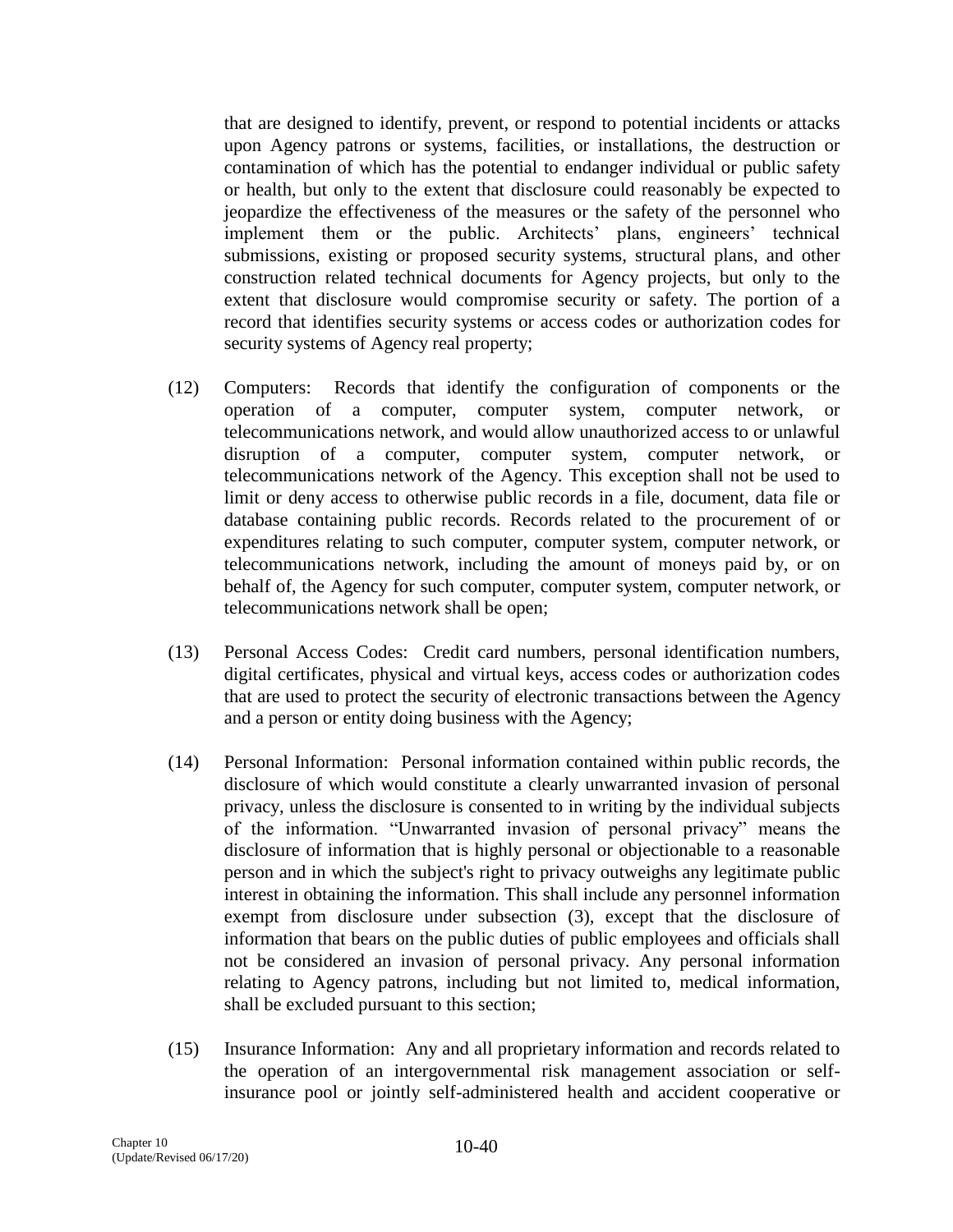pool. Insurance or self-insurance (including any intergovernmental risk management association or self-insurance pool) claims (including but not limited to liability, workers' compensation, and equal employment), loss or risk management information, records, data, advice or communications;

- (16) Rail, Bus or Facilities Safety and Accidents: Any and all documents related to rail, bus or facilities safety and accidents, including security camera videos or footage, security, portions of system safety program plans, investigation reports, surveys, schedules, lists, data, or information compiled, collected, or prepared by the Agency in connection with internal or external investigations;
- (17) Protected by Law: Records and information which are protected from disclosure by law, including federal or state laws or rules or regulations.

In addition, although the Missouri Sunshine Law (Mo. Rev. Stat. § 610.010, et seq.) and Illinois Freedom of Information Act (5 Ill. Comp. Stat. § 140/1, et seq.) are not applicable to the Agency as an interstate compact agency, as a matter of policy, in addition the specific exemptions listed above, the Agency reserves the right to close any record of the Agency which would be permitted to be closed under any exemption in these Missouri or Illinois laws, as amended, if those laws were applicable to the Agency.

Notwithstanding anything else provided herein, the Agency also reserves the right to close any record at its discretion if the Agency deems such closure to be in the Agency's best interests.

E. Requests for Records**. (Revised 6/27/08 and 09/23/16)** Requests for Agency records must be in writing to the Custodian of Records, the General Counsel. The General Counsel will reply to a written request for Agency records within three business days of its receipt, except in the case of an emergency or for other reasonable cause, either arranging or determining access to the Agency records or denying the request.

F. Interpretation and Appeal. The determination of whether or not a particular record is exempt from disclosure is in the discretion of the Custodian of Records. Any person wishing to appeal such determination may, within 10 business days of the Custodian's determination, file an appeal with the President & CEO of the Agency, who shall respond to the appeal within 10 business days. The determination of the President & CEO shall be final.

G. Fees**. (Revised 6/27/08 and 09/23/16)** The Agency may charge fees not to exceed the actual cost of producing the requested records, including document search, review assembly and duplication of the requested records. The fees, including reasonable costs to be charged for the search, review, assembly and furnishing copies of the records shall be paid prior to production or reproduction of records requested. A non-refundable fee of \$25.00 shall be paid for each record request at the time of the request but such fee will be applied to the cost of production for any documents produced. The Custodian may choose to furnish documents without charge or at a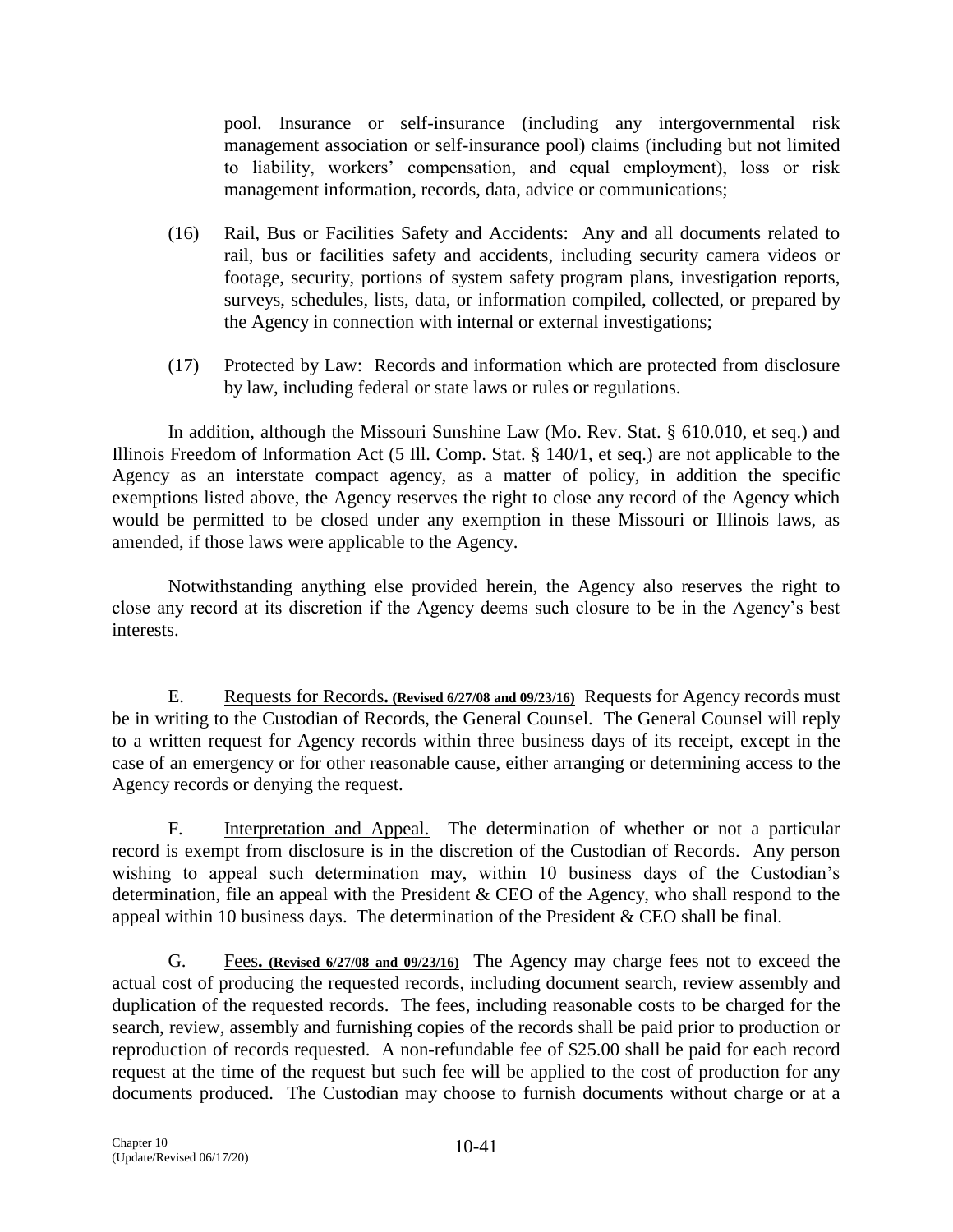reduced charge when the Custodian determines that a waiver or reduction of the fee is in the public interest because it is likely to contribute significantly to public understanding of the operations or activities of the Agency and it is not primarily in the commercial interest of the requestor.

# **Section 10.090 Information Requests**

A. Policy. In order to facilitate the flow of information to Commissioners for use in performance of their duties, it is the policy of the Agency that Commissioners have access to information used by Agency staff in the performance of their jobs. Commissioners may request the information during Committee or Board meetings or through the President & CEO or Deputy Secretary to the Board.

B. Responses. Responses to Commissioners' requests for information on topics, which fall within the subject matter of a public meeting, will be provided to all Commissioners in regular informational mailings sent by the Deputy Secretary to the Board.

# **Section 10.100 Travel Expense Policy and Reimbursement Procedure**

A. Policy. It is the policy of the Agency to authorize, fund and reimburse Commissioners, employees and independent contractors of the Agency for reasonable travel expenses incurred in the conduct of Agency business. "Agency Personnel" in this section, shall mean, unless otherwise noted, the members of the Board of Commissioners, employees, and persons doing business with the Agency or acting on behalf of the of the Agency pursuant to contract. Agency personnel are expected to exercise the same care in incurring expenses as a prudent person would exercise if traveling on personal business. Reimbursable travel expenses are limited to those expenses authorized and essential to the transaction of Agency business. These policies, and regulations promulgated by the President  $\&$  CEO, shall govern the reimbursement of travel expenses.

B. The Board of Commissioners, as part of its annual budget shall approve a travel and expense budget for the Board. The President & CEO, as a part of the annual budgetary process, shall establish expense reimbursement procedures for the Board.

C. Pre-approval. All requests by Agency personnel for business travel shall be initiated by submitting completed forms requesting authorization for incurring travel expenses in the conduct of Agency business; Commissioners shall submit completed forms requesting authorization to the President & CEO.

D. Advance Funding. Cash advances are discouraged, but are available if approved in accordance with Agency procedures.

E. Travel Arrangements. Agency business travel may be accomplished by the method that most economically and advantageously serves the requirements of the Agency.